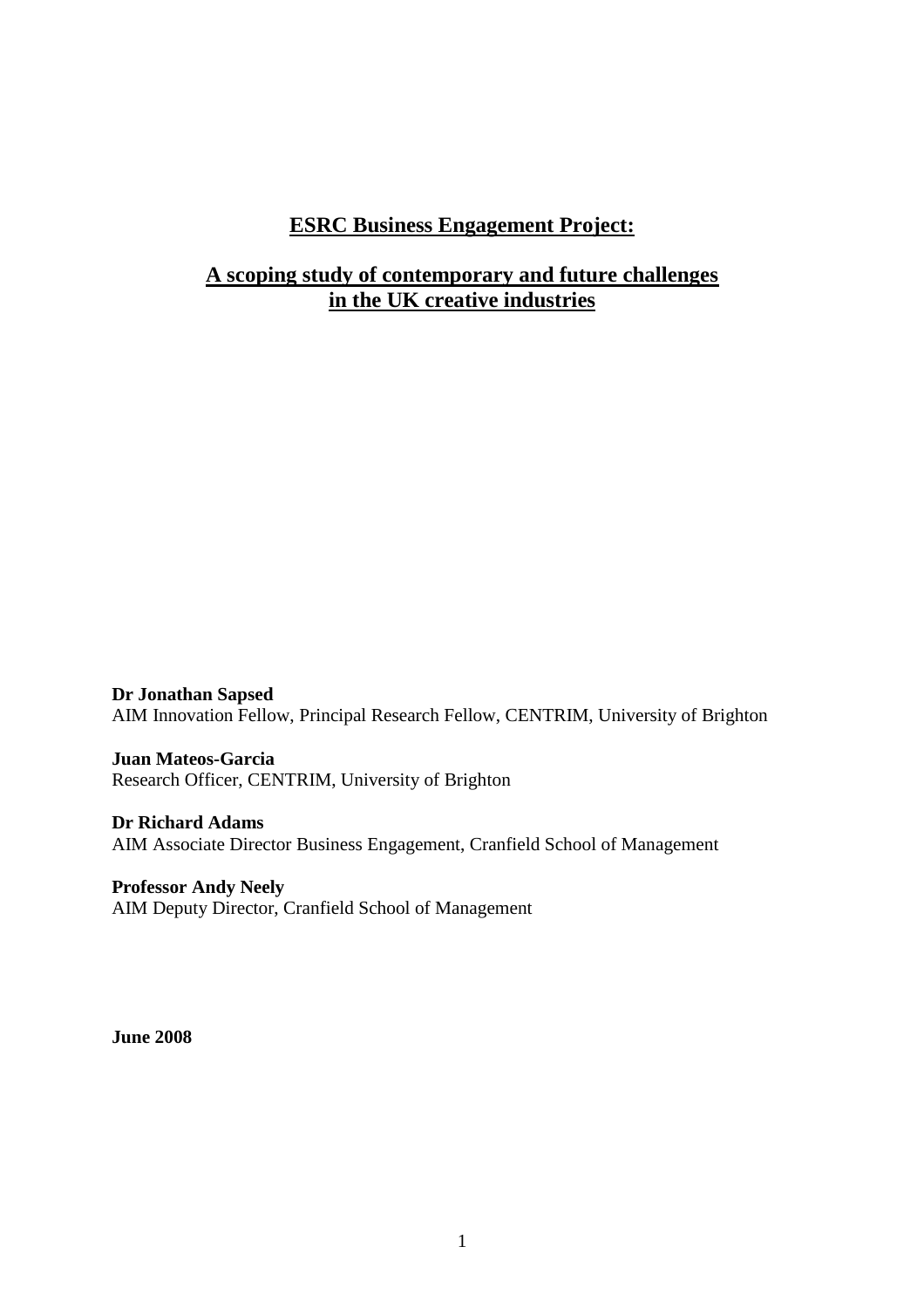# Table of contents

| 1                       |       |                                                                     |  |  |
|-------------------------|-------|---------------------------------------------------------------------|--|--|
| $\mathbf{2}$            |       |                                                                     |  |  |
|                         | 2.1   |                                                                     |  |  |
|                         | 2.2   |                                                                     |  |  |
| 3                       |       |                                                                     |  |  |
| $\overline{\mathbf{4}}$ |       |                                                                     |  |  |
|                         | 4.1   |                                                                     |  |  |
|                         | 4.1.1 |                                                                     |  |  |
|                         |       | 4.1.2                                                               |  |  |
|                         | 4.2   | Understanding how Innovation Changes Business Models and Markets 13 |  |  |
|                         | 4.3   |                                                                     |  |  |
|                         | 4.4   |                                                                     |  |  |
|                         | 4.5   |                                                                     |  |  |
| 5                       |       |                                                                     |  |  |
| 6                       |       |                                                                     |  |  |
|                         | 6.1   |                                                                     |  |  |
|                         | 6.2   |                                                                     |  |  |
|                         | 6.3   |                                                                     |  |  |
|                         | 6.4   |                                                                     |  |  |
|                         | 6.5   |                                                                     |  |  |
|                         | 6.6   |                                                                     |  |  |
|                         | 6.7   |                                                                     |  |  |
|                         | 6.8   |                                                                     |  |  |
|                         | 6.9   |                                                                     |  |  |
|                         | 6.10  |                                                                     |  |  |
| 7                       |       |                                                                     |  |  |
| 8                       |       |                                                                     |  |  |
| 9                       |       |                                                                     |  |  |
| 10                      |       |                                                                     |  |  |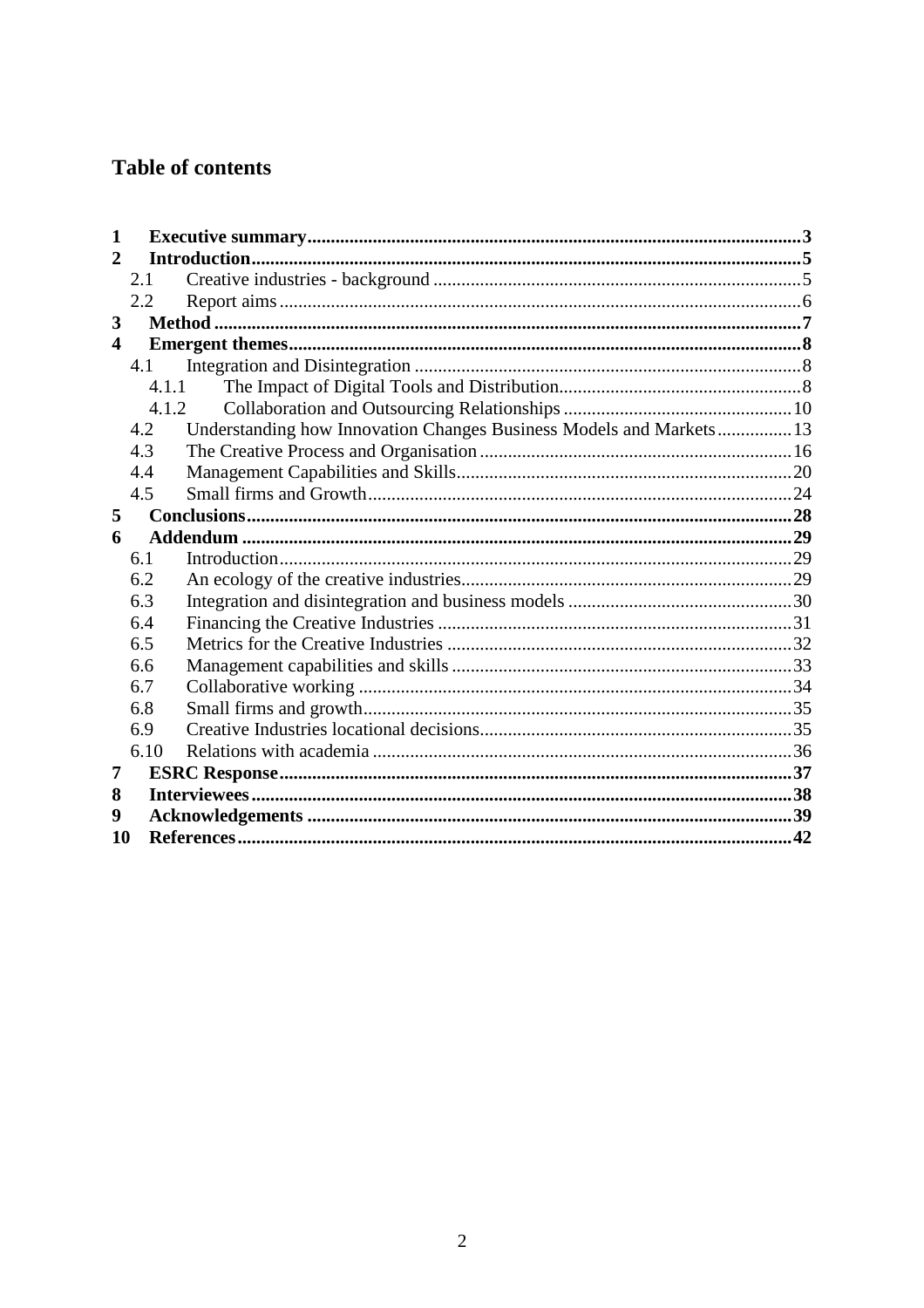## <span id="page-2-0"></span>**1 EXECUTIVE SUMMARY**

Funding councils are especially concerned with eliciting feedback on the challenges in contemporary management practice. The Economic and Social Research Council (ESRC) has commissioned a series of scoping studies<sup>[1](#page-2-1)</sup> to report on contemporary and future challenges across a range of areas of UK economic activity (the creative industries, financial services sector, management consulting, marketing practice and, the retail sector). Here, we report on the findings relating to the UK Creative Industries.

The report introduces a set of management challenges and a brief review of selected previous research addressing them. It is intended for use by policy makers and those who fund academic research who are working with practitioners and academics to deliver more relevant, targeted, grounded research addressing practitioner problems. It also takes the form of a document to stimulate discussion to validate the challenges, give them flesh and identify new ones in order to further contribute to three objectives:

- Identify priority areas for increased collaboration between practitioners in the Creative Industries sector and the Higher Education sector;
- Identify the extent to which agendas in the research community overlap with and address managers' priorities in the UK Creative Industries sector in order to contribute to the specification of a future research agenda, and;
- Begin to define the territory where the results of relevant previous research can be identified, synthesised, be better communicated and applied to a practitioner audience.

Following interviews with a number of marketing practitioners, and triangulation with published reports, five overarching priority areas are identified:

- Integration and disintegration
- Understanding how innovation changes business models and markets
- The creative process and organisation
- Management capabilities and skills
- Small firms and growth

Over breakfast on 18th March 2008, the ESRC Business Engagement Forum for the Creative Industries was held at the Royal Society of Arts in London, Chaired by Sir George Cox. Forty-nine representatives from industry, policy making, regulatory authorities, industry associations and academia came together to reflect upon the findings presented in this scoping study and consider how the worlds of business and Higher Education might better collaborate in order to address these challenges. The initial response from ESRC to the consultation is:

While there are many challenges facing the sector where higher education as a whole could take action with business partners, specific actions the ESRC will be taking include:

 New research on the evolving ecology of the creative sector in the UK, informed by an international comparative perspective

<span id="page-2-1"></span><sup>1</sup> See http://www.aimresearch.org/index.php/business-engagement-project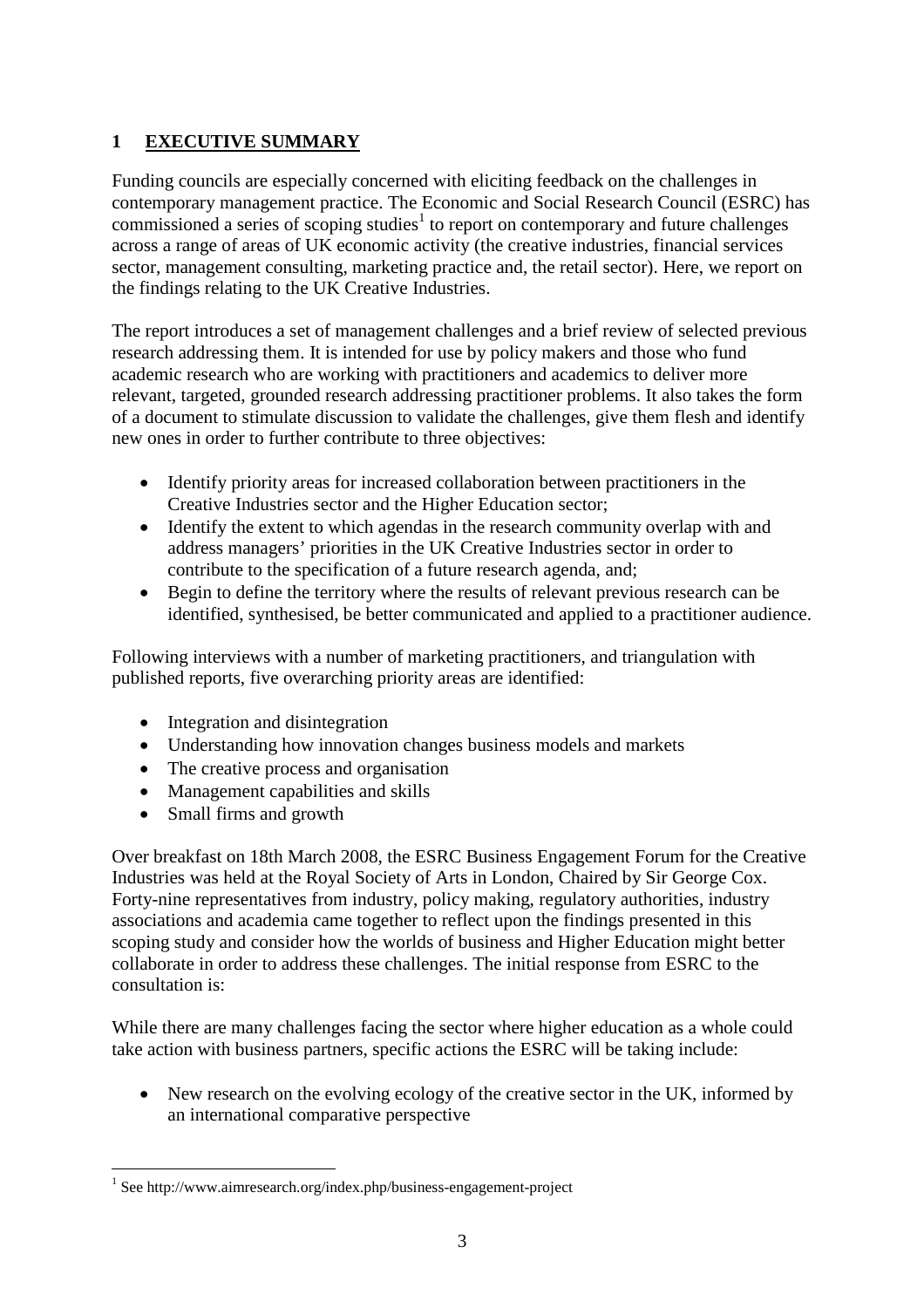- Ensuring access to existing research on management capabilities and skills as they relate to this sector
- New collaborative research on the combination of new technologies and new business models in selected sectors of the creative industries
- Exploration of how insights into entrepreneurial training can be incorporated in an attractive way to higher education teaching provision for the sector
- The provision of case studies of high profile investments intended to promote creative industries to promote and utilise best practice
- A recent call for Business Engagement Opportunities Scheme has focussed on the Creative Industries Sector and an award been made.
- Active involvement with the Technology Strategy Board's new Creative Industries Technology Innovation Network to promote social science opportunities to the network.

The Technology Strategy Board will be following the ensuing actions, with the combination of new technologies and new business models of particular interest. Specific actions already underway include:

- The development of a national Knowledge Transfer Network for the creative industries to encourage knowledge exchange and collaboration within and between the creative industry sub sectors; other industries and Higher Education Institutes in the UK and overseas, to exploit technology-enabled and -inspired innovation.
- £10m support package for collaborative R&D projects targeted at the sector which includes two pilot streams to encourage participation of small and micro creative companies to participate in collaborative development.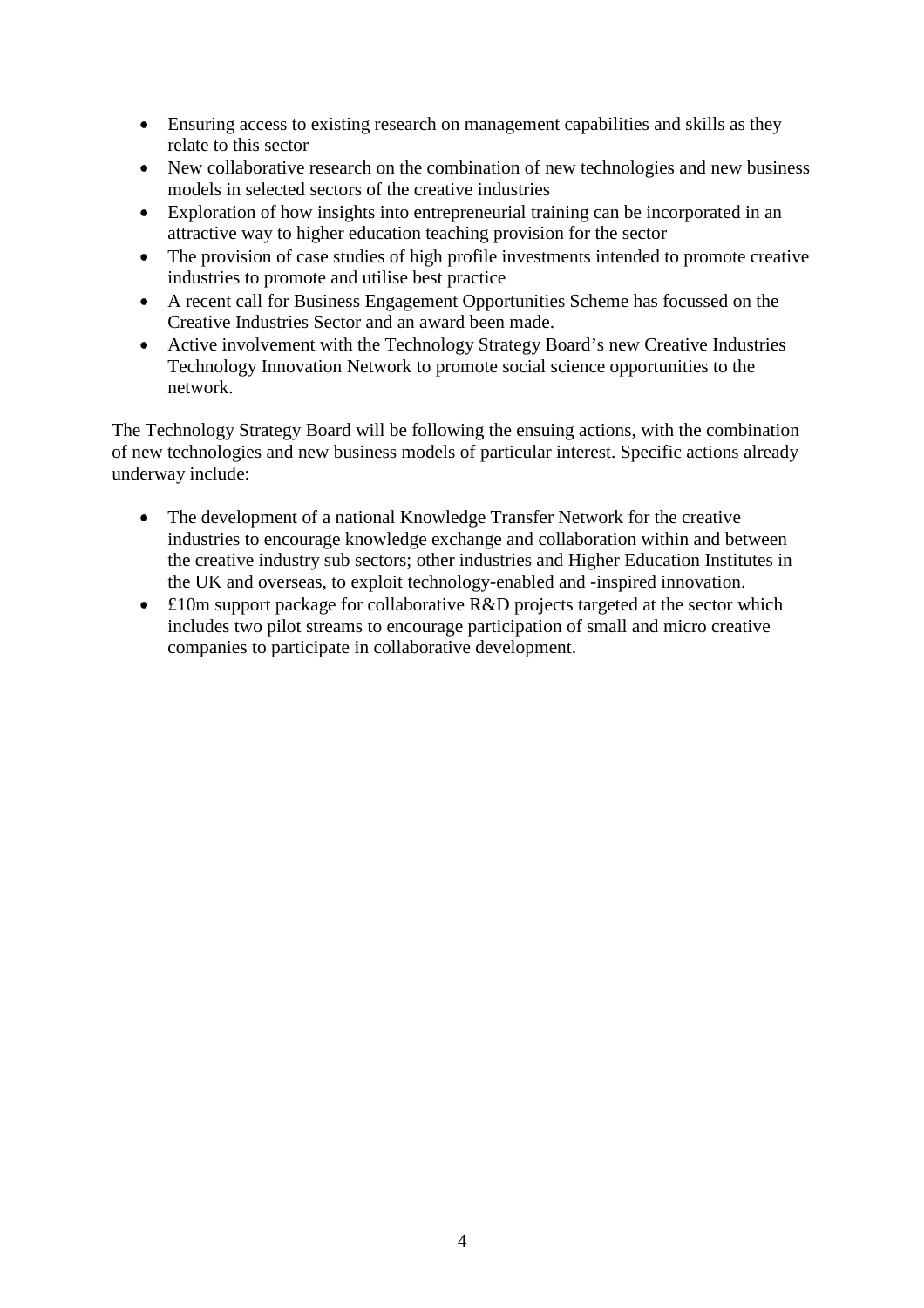## <span id="page-4-0"></span>**2 INTRODUCTION**

The Economic and Social Research Council (ESRC) is committed to increase its engagement with the business community. One of the activities being undertaken is to establish an evidence base which highlights the user demand for ESRC research, identifying where such research already exists and what further research might be required. The objective of this report is to illustrate how the research evidence produced during the first phase of the AIM Research initiative (October 2003-July 2007) and the broader literature outside of AIM maps onto a set of contemporary management priorities in the UK Creative Industries.

#### <span id="page-4-1"></span>**2.1 CREATIVE INDUSTRIES - BACKGROUND**

As the creative industries have grown in economic importance, so they have attracted increasing interest from management research. In many respects the problems and priorities facing practitioners in creative business speak to the fundamental issues of management: to what extent can the generation of new ideas be 'managed'; how much can creative freedom be directed, without 'chilling' the process? How to motivate and reward creative people? How to stimulate thinking outside the usual work patterns? How to control creative activities that involve other actors? Although certain industries have been deemed 'creative' over the last decade or so, the management imperatives in those industries can be found to a degree in all industries. The need for creativity is obvious in activities like R&D, new product development, and marketing, but initiative and lateral thinking are encouraged for many more corporate functions, from quality circles in manufacturing to customer service in high street retail. The creative industries are, in a sense, lead sectors- or the 'canaries in the mine shaft' for the rest of the economy.

Creative industries, formally defined, are indeed important to the UK, contributing approximately £57 billion to the economy (NESTA 2007). The creative industries were identified by the Department of Culture, Media and Sport in the UK in its 1998 mapping exercise as the following 13 sectors: advertising, architecture, art and antiques, computer games, crafts, design, designer fashion, film and video, music, performing arts, publishing, software and television and radio (DCMS, 1998). Together these accounted for 7.3% of Gross Value-Added in 2004 (more than tourism, construction and agriculture combined), having grown by an average of 5% per annum between 1997 and 2004. The creative industries exported a total of £13 billion over this period, while creative employment is estimated at 1.8 million jobs (Work Foundation/DCMS, 2007).

The UK has had a long standing presence in several of the creative industries. There are stories specific to each sector and history shows the often idiosyncratic development of the landscape. For example, AIM Ghoshal Fellow Gerben Bakker has analysed the historical evolution of the film and music industries, finding that film was a largely demand-pulled phenomenon. In the first half of the  $20<sup>th</sup>$  industry UK audiences showed a preference for live entertainment as opposed to film. While this yielded a comparative advantage, live entertainment could not be traded in the same way as film, and so was a lesser advantage than that enjoyed by the US (Bakker, 2007). Yet the tradition of live entertainment may have had an effect on the later success of musical artists in the UK. The creative industries share many characteristics, but there are important differences that research has yet to address.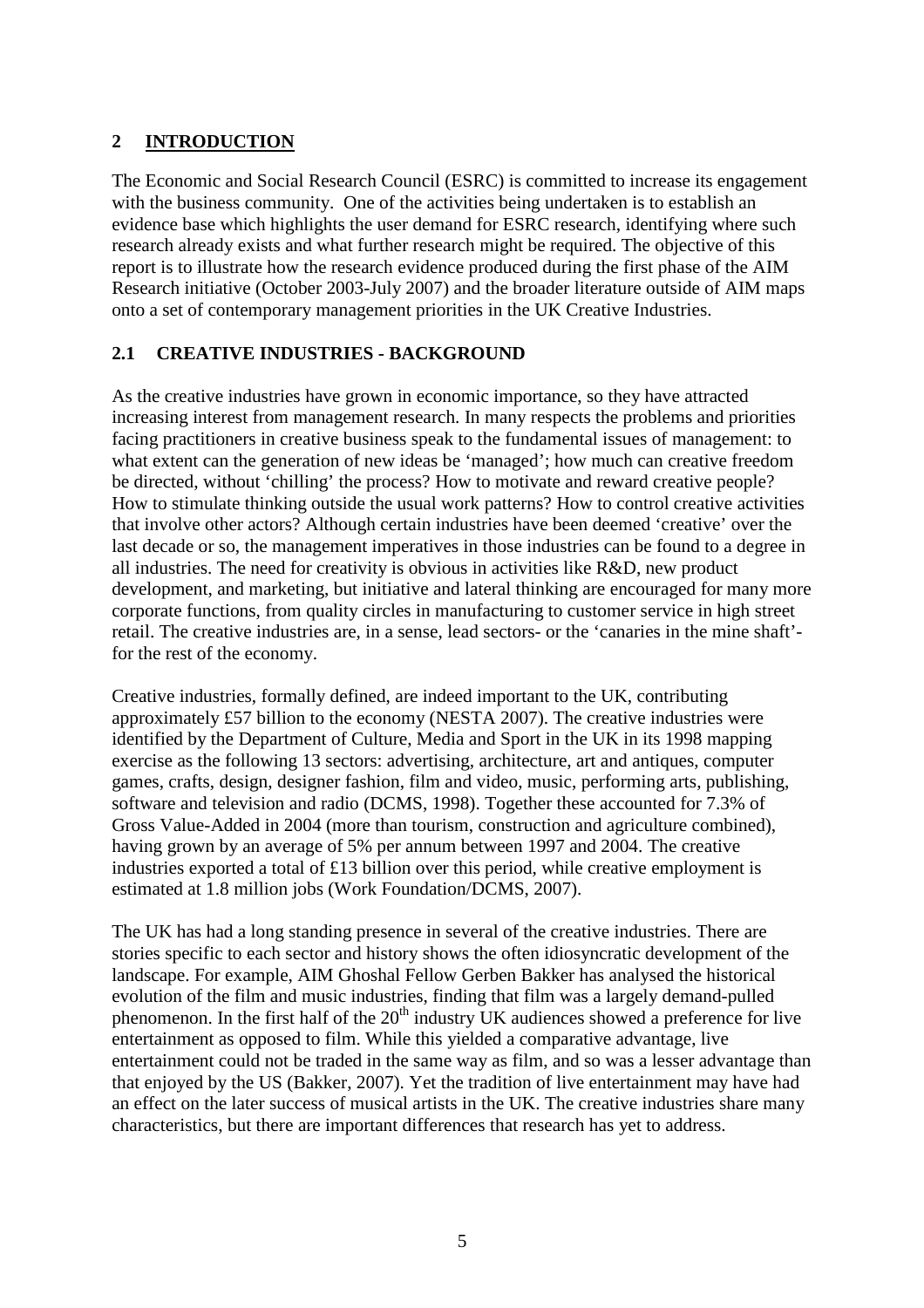In recent years a number of extensive reports have been commissioned that have shed light on various aspects of the creative industries, in particular on mapping the sectors, policy and infrastructural recommendations, and forward-looking implications of current trends. These reports include the Cox Review of Creativity in Business (HM Treasury, 2005), the NESTA (2005, 2006) reports on growing creative businesses, and investing in creative businesses, the Audi Foundation sponsored report on UK design excellence (Whyte and Bessant, 2006), and the Work Foundation report on the economic performance of the UK creative industries (Work Foundation/DCMS, 2007). This report focuses on the management research priorities and problems of the creative industries. The report is informed by the reports aforementioned, as well as consultation with a few carefully selected sector representatives, and the academic literature and background knowledge of the author. The report suggests five themes arising from these sources that are critically important to business and which management research could usefully engage with. The report shows where research is already addressing these themes, in particular under the auspices of the Advanced Institute of Management Research (AIM), funded by the ESRC and the EPSRC. It concludes with suggestions for further research engaging with the needs of both business and scholarship.

#### <span id="page-5-0"></span>**2.2 REPORT AIMS**

Funding councils are especially concerned with eliciting feedback on current and future management priorities in the Creative Industries and linking these with future research agendas. The ESRC has commissioned this report on the Contemporary and Future Challenges in UK Creative Industries as a scoping study of contemporary management challenges in the UK Creative Industries onto which is mapped selected recent research output. Specifically, the report aims to:

- Identify priority areas for increased collaboration between practitioners in the Creative Industries sector and the Higher Education sector;
- Identify the extent to which agendas in the research community overlap with and address managers' priorities in the UK Creative Industries sector in order to contribute to the specification of a future research agenda, and;
- Begin to define the territory where the results of relevant previous research can be identified, synthesised, be better communicated and applied to a practitioner audience.

The report provides background on a set of management challenges and a brief review of selected previous research addressing the identified challenges. It is intended for use by policy makers and those who fund academic research who are working with practitioners and academics to deliver more relevant, targeted, grounded research addressing practitioner problems. It also takes the form of a discussion document and it is hoped will stimulate discussion to validate the challenges, give them flesh or identify new ones in order to further contribute to the three objectives of the exercise.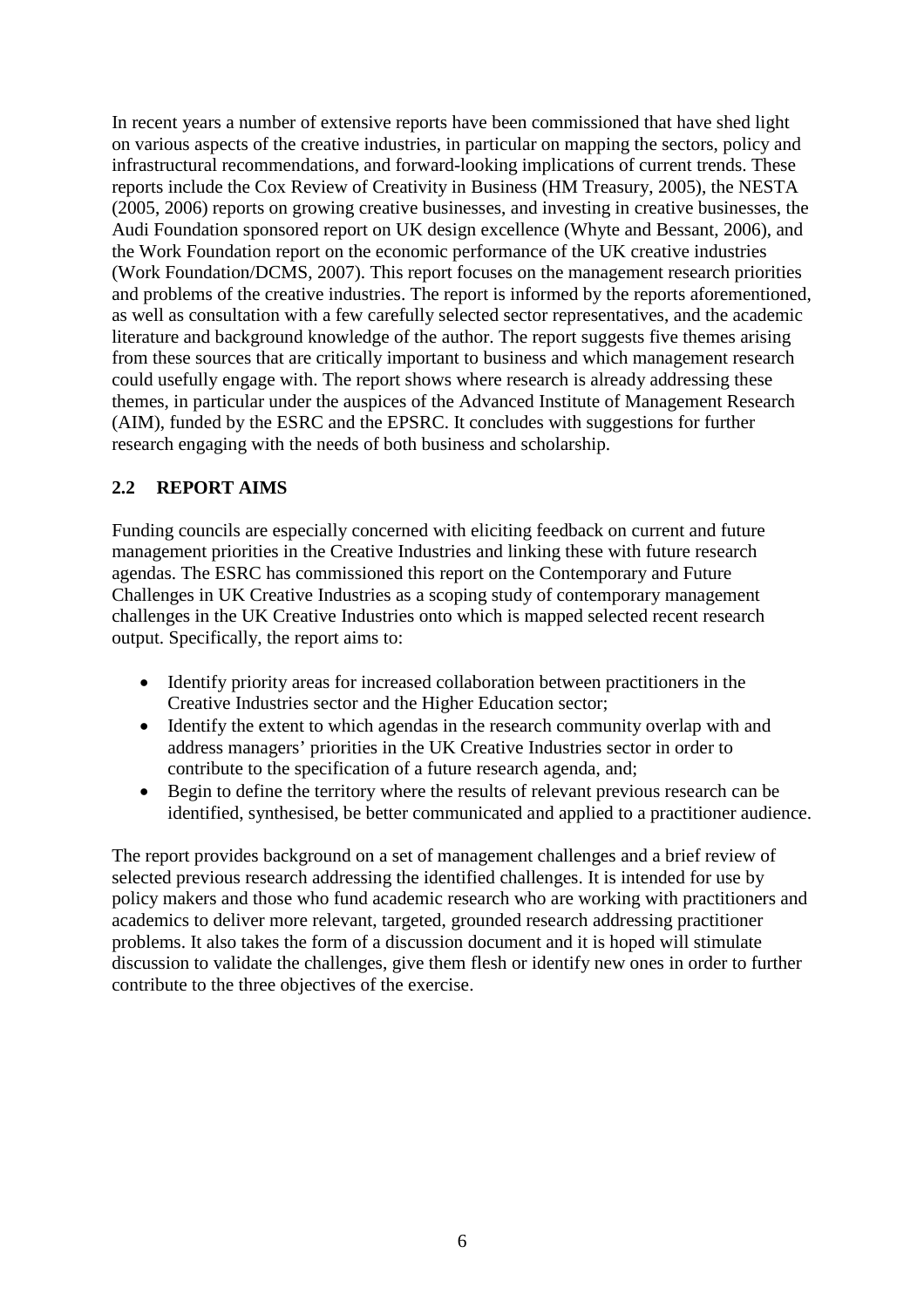## <span id="page-6-0"></span>**3 METHOD**

The themes detailed below were synthesised from an analysis of interview data with five senior executives and an Independent from the UK creative industries sectors (see section 8, below). Following discussions, five pressing themes emerged:

- Integration and disintegration;
- Understanding how innovation changes business models, markets and structures for collaboration;
- The creative process and organisation;
- Management capabilities and skills, and;
- Small firms and growth.

Drawing on over 130 journal articles, books, reports and working papers from the fields of cultural studies, design, economics, economic geography, innovation management, organisational behaviour, strategy, policy studies, and project management each of these themes is discussed in the sections that follow.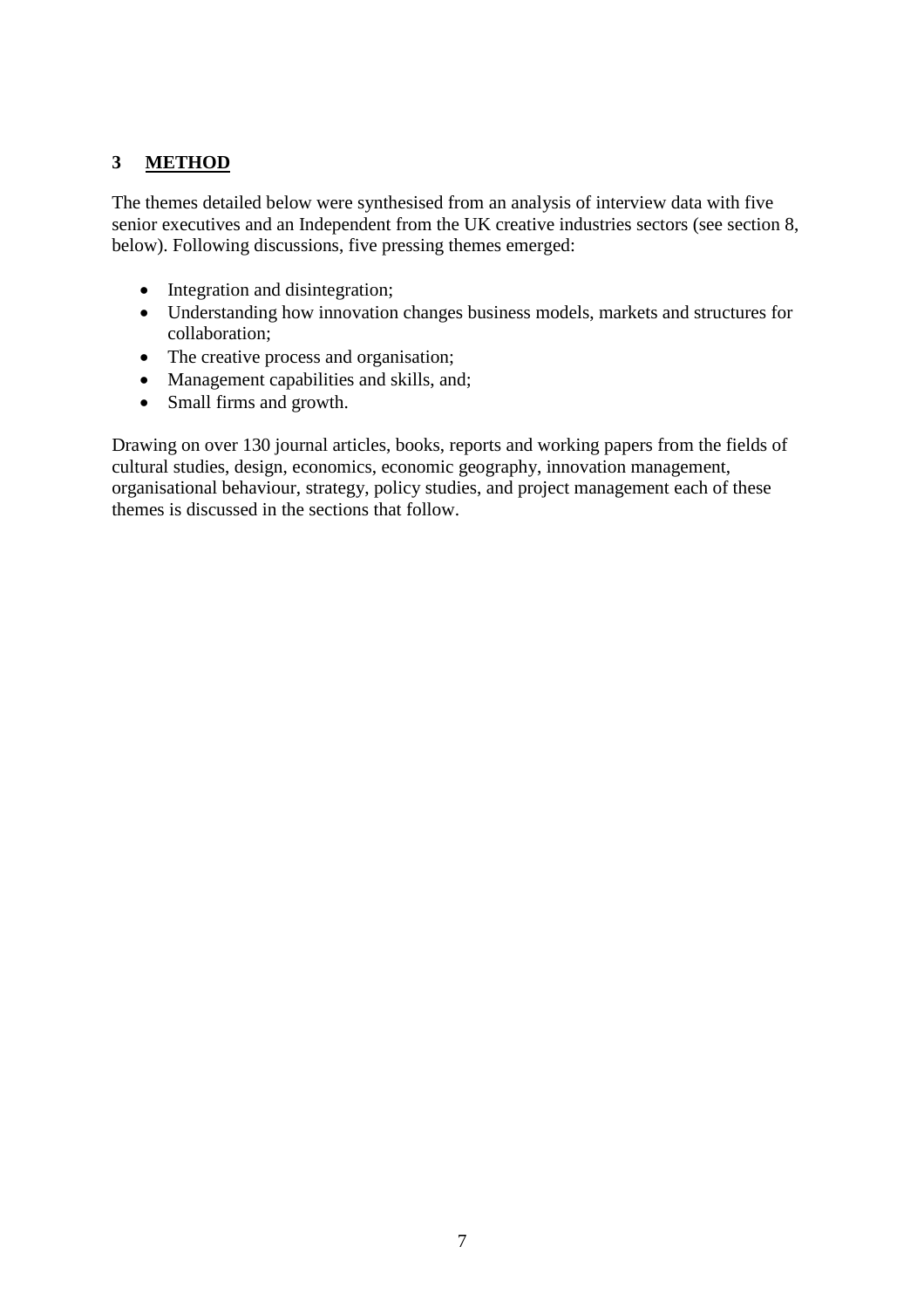#### <span id="page-7-0"></span>**4 EMERGENT THEMES**

#### <span id="page-7-1"></span>**4.1 INTEGRATION AND DISINTEGRATION**

#### <span id="page-7-2"></span>**4.1.1 The Impact of Digital Tools and Distribution**

Research issues include the following, with typical practitioner interests in sub-questions:

*What are the effects of digital distribution on the digital content value chain?*

 *How should creative content developers exploit the Internet for promotion, distribution and sales?*

Several factors have contrived to change radically the value chain and the division of labour in the creative industries. These include new tools and technologies, digital distribution, and opportunities for outsourcing creative services. As regards tools, taking the architecture industry as an example, the influence of intelligent modelling tools in design means that there is an increasing convergence between the various players within the chain. Traditionally there has been a separation of design and production in the construction industry. Now because of the advance in the design tools, as well as the increasingly driving need for considering climate change, architects, environmental engineers, structural engineers, quantity surveyors, and contractors are moving towards using a common platform in the coming years. This technology-enabled integration also means greater interaction along the chain, with all the associated difficulties of communication across these disciplines and roles. The emergence of a new generation of highly sophisticated and powerful tools promises to streamline the creative pipeline in certain areas of content production, decreasing costs and time-to-market. However, research on the implementation of digital tools in design and prototyping (Thomke, 2001) shows that their adoption needs to augment the strengths of existing creative practices in a company, rather than obliterate them. Seeking to replace traditional practice runs the risk of harming output quality or reducing the scope of creative ideas incorporated into the process (Stones and Cassidy, 2007). As Jones (2006) and Eisner et al (2006) argue, an excessive focus on technology (neglecting content), or innovative product features for which there is limited demand, will do little to improve a company's market situation.

In the video games industry the advance of design tools has extended to middleware 'game engines' that incorporate many of the games core functions- graphics, rendering, physics, scripting, animation, sound and networking. These tools are provided by firms specialising in middleware, who are emerging as a new link in the development chain. By adopting the middleware supplied by other firms, developers need not direct resources to creating these tools themselves. In principle they should be released to concentrate on the creative process of game design and play. In practice there are implications for co-ordination of development with game engine providers, as the engines co-develop along with the games. Effectively this means that games development is increasingly distributed across a disintegrating chain, with the inevitable consequence of greater integration requirements to pull the final pieces together. Moreover there is a danger that UK firms are reducing their value added, as many of the middleware providers are US owned. In this sense the UK may be repeating the earlier loss of a key link in the chain: the publishers – who govern the cash flow and typically retain Intellectual Property (Grantham and Kaplinsky, 2005).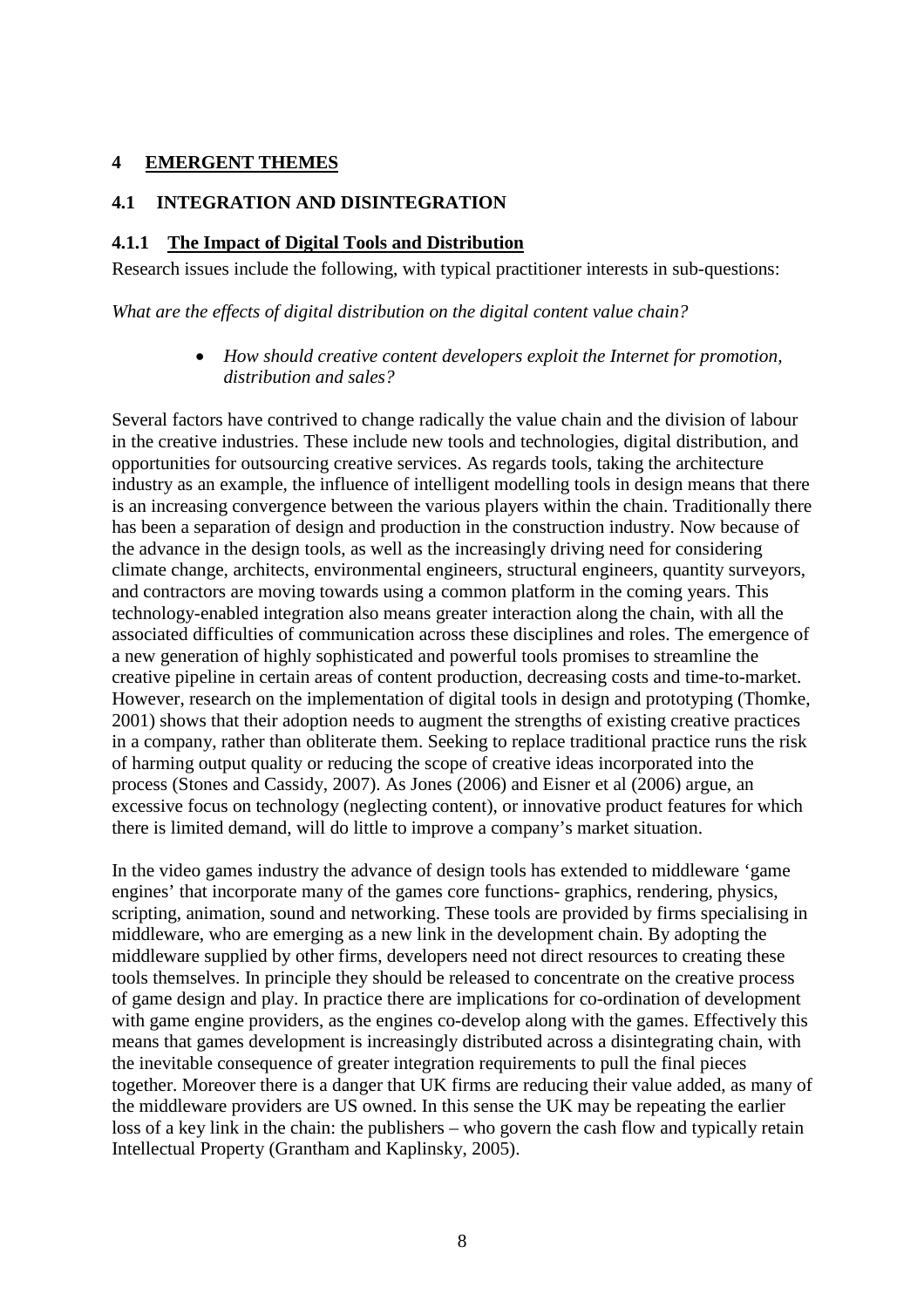In music, video and smaller 'casual' games, the story is potentially different with the impact of digital distribution via the Internet. Musicians who traditionally accessed markets through the vast distribution networks of large music labels have now the realistic option of selling their product directly to their audience. This should mean fewer intermediaries in the chain, although this is not certain as in many other IT applications, intermediaries can also proliferate with new opportunities, for example by providing brokering services (Leyshon et al, 2005). The content filtering function, which was previously carried out by the labels and A&R men in music, is increasingly performed by social online vehicles like Myspace, BEBO, LastFM and Pandora and other online social networks constituted of audiences of many kinds. This means that niche markets can be quickly established and discovery of relevant content is easier. In addition to these, more editorial integrators of distributed content like iTunes have emerged offering more favourable revenue shares to artists. AIM Ghoshal Fellow Gerben Bakker's (2006) work on the music industry has likened the historical role of A&R in music to R&D in other industries. Bakker shows how A&R's importance in securing rights was a driver for vertical integration in that industry through the post war period. This contrasts sharply with the film industry which progressively disintegrated over that era.

The emergence of more sophisticated engines and networks to filter content (Häubl, G. and Murray, K., 2006), together with the enormous expansion in the potential size and diversity of digital content catalogues that can be accessed online have given rise to the 'Long Tail' phenomenon (Anderson, 2004). This extends the impact of the Internet from digital content to physical cultural goods, for example, certain segments of apparel sell well online, and marketing through blogs and websites appears to challenge traditional channels like magazines. Some authors, such as Brynjolfsson et al (2006)) argue that Long Tail dynamics enhance economies of scope in content production, and increases the sustainability of content portfolios targeted at specialised audiences (which can now be aggregated at a global level). However, in his analysis of the quality of Japanese advertising, Kawashima (2006) contends that digitisation has led to fragmentation of audiences and to the emergence of new technologies which enable audiences to avoid adverts, reduced theit effectiveness and impacting negatively the sector's creativity.

These various sector experiences illustrate how the dynamics of value chains affect the creative industries differently. There is a multiplicity of factors and drivers influencing different sectors to varying degrees: For example, the complex interactions between reproduction formats, technology platforms (including hardware and software) and content give rise to constantly changing competitive environments to which companies try to adapt through a diversity of organisational forms and business models (see Huygens et al (2001), Dowd (2006) and Schilling (2006) for analyses of these processes in the respective cases of the music and video game industries). A research priority is to analyse the dynamics of value chain movement and the changing division of labour with focus on the specific nature of these different sectors. Equipped with this understanding decision-makers in business may approach issues of industry positioning in a more prepared fashion.

AIM Ghoshal Fellow Michael Jacobides' work on integration and disintegration has challenged the familiar prescriptions to protect a position through intellectual property, arguing instead that firms should try to influence the *architecture* of their industry: the 'rules of the game' that determine how the various players relate to each other. The strategic focus is to increase the general benefits of innovation, and gain a 'larger piece of a larger pie', rather than trying to restrict and protect rents derived from IP, which may not be possible (Jacobides et al., 2006a, 2006b, 2006c). Jacobides et al. analyse the cases of music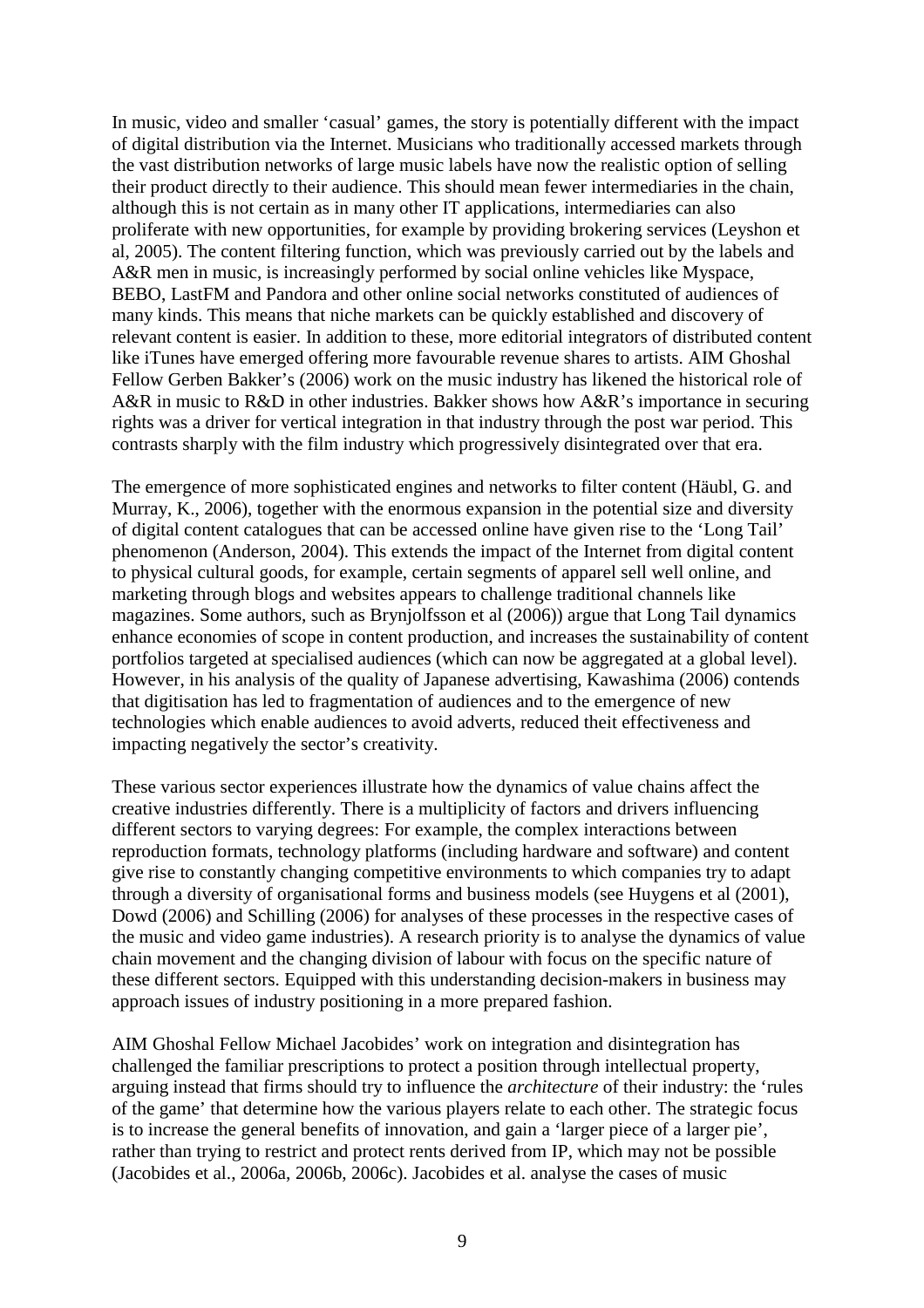downloading through digital distribution, observing the architectural advantage exploited by Apple with iTunes and the dynamic contest between Real Networks, Microsoft and Yahoo over subscription-based music. Further work on the theme of integration and disintegration is found in Jacobides and Billinger (2006a, 2006b) and Cacciatori and Jacobides (2005). In their analysis of the industrial structure of the music industry Gander and Rieple (2004) apply a transaction costs framework to the relationship between smaller independents and major record labels, finding that it only accounts imperfectly for their interaction and integration dynamics. According to them, it is necessary to consider the heterogeneous distribution of competences (linked to their sizes and organisational goals) between different kinds of actors in order to explain their specialisation in different, complementary activities (discovery of promising talent and its mass marketing, respectively). Subsequent research leads Gander, Haberberg and Rieple (2007) to argue that in some cases the location of heterogeneous, 'hostile' capabilities inside the same organisation might give rise to harmful processes of contamination, illustrated with their analysis of the problems caused by the acquisition of smaller record labels by larger ones with very different, even conflicting goals, cultures and practices. We focus now specifically on a set of organisational and managerial issues related to the dynamics and structures for collaboration between different actors in the creative content value chain.

#### <span id="page-9-0"></span>**4.1.2 Collaboration and Outsourcing Relationships**

*What is the impact of digital technologies and tools on industrial organisation?*

- *How should integrators best exploit the potential for more collaborative working enabled by new tools?*
- *How should this collaborative work be managed?*
- *How should firms decide whether to outsource creative activities to the growing numbers of specialised creative service providers?*
- *How should creative firms decide whether to outsource technological activities to the growing numbers of new specialised providers of middleware?*
- *How should the pieces be integrated?*

What is clear, is that with these turbulent dynamics firms need to find focus. In many cases this will be a niche offering, however this will entail alliances and collaborative work. Partners must be carefully selected. Crucially, the areas of knowledge that go into creative business are proliferating with the packaging-together of products and service. Collaborating firms need to understand enough about their partners' activities to choose the right ones and to manage the collaboration effectively.

Historically, outsourcing has been associated with more routine organisational activities. Increasingly, however, firms are being observed to 'unbundle' more complex and sophisticated functions (Sako, 2006). The use of external partners for creative services raises all the familiar make/buy decision issues familiar to manufacturing industry. However, the decision for creative services also involves entirely new considerations for which there is no received wisdom and little specific research. Sako and Tierney (2005), for example review the theory and practice of business process outsourcing in the context of Human Resource Management in multi-national corporations. To date, little work has been undertaken that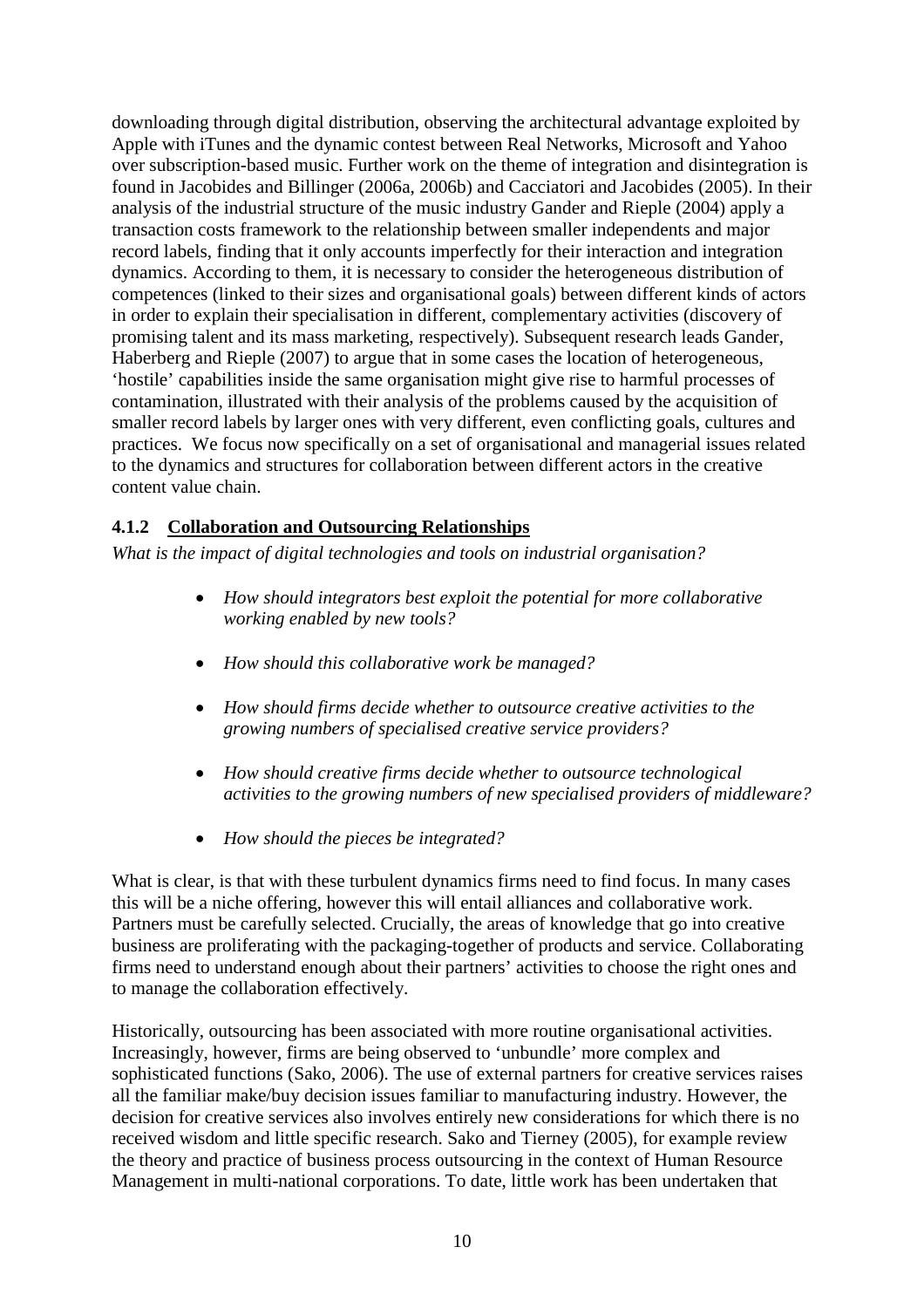directly addresses outsourcing in the smaller businesses that are characteristic of the creative sector, or which focuses on different drivers for outsourcing (ie technology-driven rather than strategic unbundling). Ekinsmyth's (2002) analysis of magazine publishing shows, for example, how the embedded nature of external contracting, and the emphasis on the incorporation of a broad range of capabilities and perspectives which are exercised creatively (and not according to mere efficiency and cost reduction concerns) differentiates this activity from conventional outsourcing.

Another important research priority is understanding how the UK's creative industries should engage with the emerging economies led by China and India. The Cox Report of 2005 carried the message that the UK should not be complacent in thinking that these countries will halt their advance with low value manufacturing and service work, leaving higher value creativity to nations like the UK. However given that there are compelling reasons to do business with China and India, it is imperative to understand the range of relationships that British firms can engender with these international partners.

AIM's work has challenged the prevailing popular view of outsourcing as a threat to the UK economy. Abramovsky, Griffith and Sako (2004) have shown that the UK is in fact a net exporter of business services, and that most of the business services sectors have enjoyed continued growth, accounting for over 50% of UK job growth over the last 20 years. These include creative industries sectors such as advertising, architecture, photography, and software. This work highlighted the decision-making needed for UK business services to remain competitive and to exploit fully the opportunities offered by outsourcing and insourcing. AIM Research recognises a potentially complex set of motives underpinning consideration of offshoring options, ranging simply from cost savings to include other factors such as access to skills and expertise, and AIM Senior Fellow Julian Birkinshaw with colleagues (Evison, Birkinshaw, Barden, and Terjesen, 2004), provides a framework for thinking about where and how business activities should be located. Other AIM work has addressed the outsourcing decision (Mol et al., 2005), as well as the subtle range of relationships that firms engender with outside suppliers (Mol, 2005; Collinson and Houlden, 2005). Work is in progress on the specific case of China (Collinson), while innovation and design outsourcing in China and India will be investigated in Phase 2 (Prabhu).

Maintaining integrity in the integration task, surprisingly, is a requirement that is often overlooked. While some sectors have clearly defined 'integrators' in the chain it is often the case in the creative industries that this position falls to actors in a rather haphazard manner. Protecting and ensuring integrity of creative product can often mean quite defensive management techniques, such as rules for information exchange, and frameworks for interdependent work. For example, an architect interviewed for this report argued that "Design is like combat, as a designer you are more exposed." The protection of creative ideas was a recurring theme in the interviews, which may entail separation of creative activities from other business tasks, or judicious negotiation. Attitudes and outcomes of collaborative work have been researched by AIM Senior Fellow Chris Huxham with colleagues Nic Beech (2003) and Paul Hibbert (2006) who argue that collaborations typically make slow and difficult progress, and suggest a framework for understanding perceptions and the potential for positive outcomes, such as learning. Cohendet and Simon (2007) find, in their research on a large video game studio, a broad range of types of interaction with external actors, varying with the focus of analysis: while managers adopt a formal and structured approach, the communities of specialists engaged in development work carry out continuous, informal interactions through channels analogous to those described by Brown and Duguid (2001).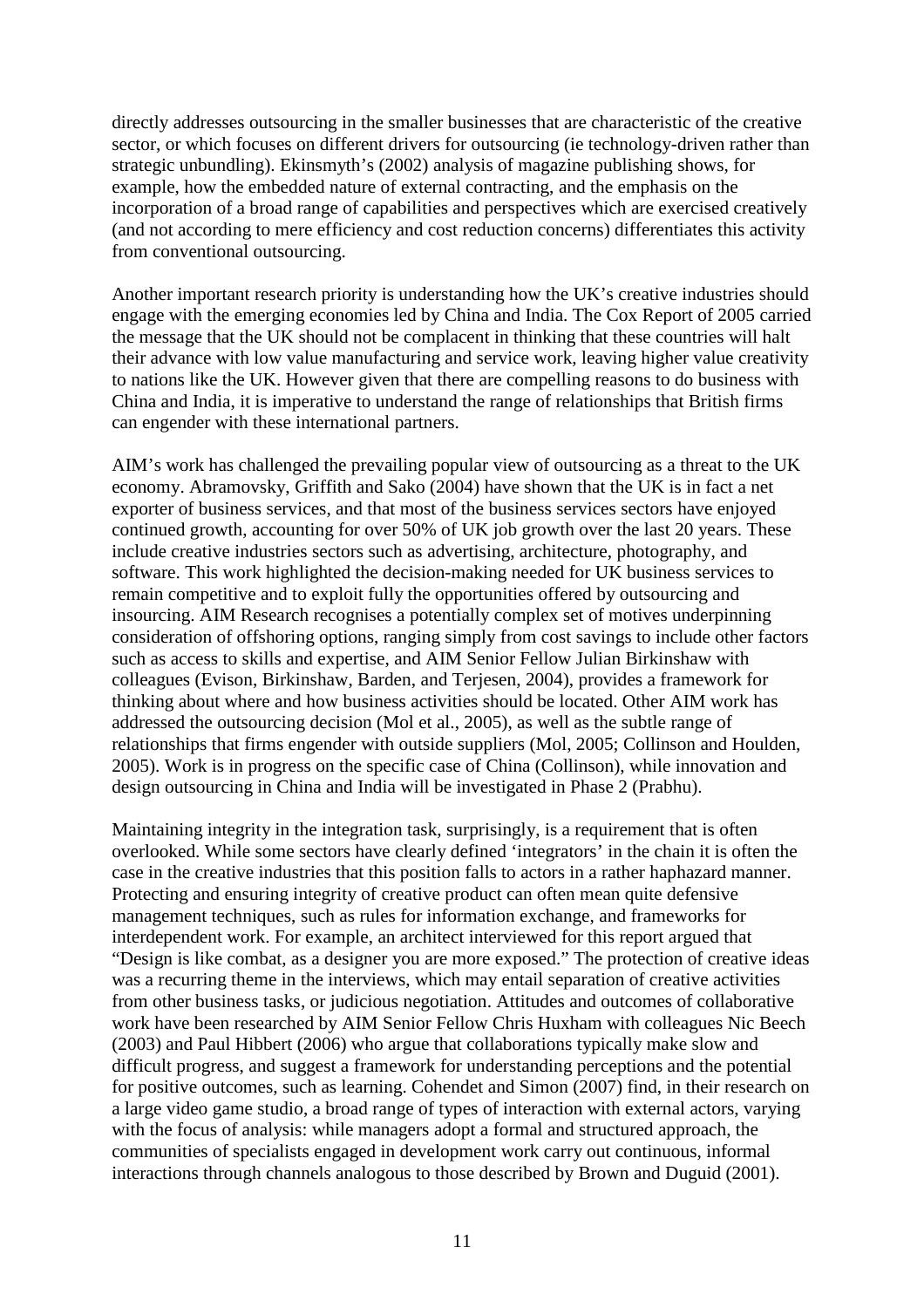Another area of collaboration is the interaction with the press and other mass media, which constitutes an important aspect of the promotional strategies adopted by creative actors, not only because the role that these actors play in raising the visibility of their products (Ahlkvist and Faulkner, 2006) , but also because they participate in the definition of the key standards of performance along which creative products are assessed and compared, determining to a large extent the shape of the markets where competition unfolds (Anand, 2006). Lant and Hewlin (2006) carry out a similar analysis about the the role that networks of co-located companies played in creating legitimacy for the emergent new media sub-sector.

A number of factors have led to the adoption of project-based structures for the co-ordination of creative activities. These factors include uncertainty regarding the demand for creative content goods, the need to incorporate the broad array of talents to produce them, as well as dynamics of change in sector- specific industrial structures, driven by policy and technology (Windeler, 2001) Project-based creative activities are increasingly carried out through processes of recursive iteration of an evolving product (Whyte et al., 2003; Schwaber and Beedle, 2002). These projects or networks of projects (Manning, 2005) marshal resources from different organisations, as well as freelance individuals, whose activities are coordinated via contracts, leadership and social institutions. Girard and Stark (2002) have defined these arrangements as 'heterarchies' trying to find the 'right temporary permanence' to adapt to changes in their environment, and also to create new opportunities. This model, traditionally associated to the Motion Picture industry (Storper, 1989) is also present in the case of the music sector. According to Lorenzen and Frederiksen (2003; 2005) heterarchies in music facilitate the levels of experimentation necessary to generate the novelty demanded by markets (Caves, 2002). The collaborations between participants in these kinds of projects often present a degree of temporal continuity (Zuckerman, 2004). This gives rise to what Starkey, Barnatt and Tempest (2000) have defined as 'latent organizations', in their analysis of British television production. These latent organisations 'get together' to carry out projects on a recurrent basis. They conjugate flexibility and a certain degree of predictability in performance, extrapolated from past experience. In these networked, highly relational productive contexts, 'knowing who' (to select as a collaborator) becomes as important as 'knowing how' (to carry out an activity) (Grabher, 2002).

Individuals who collaborate in ongoing creative endeavours might accumulate higher levels of specialist and organisational knowledge than those external contractors and freelancers who find themselves constantly 'bouncing between projects' (Tempest and Starkey, 2004). They may also enjoy higher levels of job security (Blair, 2001). However the solidification of their networks and the strengthening of personal ties might result in inertia and hinder the introduction of new perspectives and skills inside the creative process (Sydow and Staber, 2002).

Hesmondalgh (1996) has criticised the positive connotations of openness and freedom brought forward by the application of post-Fordism and flexible specialisation concepts to the creative industries. According to him these analyses tend to obscure the extent to which, even in these 'flexible' structures, power tends to be concentrated in the distribution and financing nodes, in some cases impacting negatively the bargaining power of creative actors and their work-life balance. These issues are discussed in Section 3.4.

Another emerging issue in the context of creative partnerships is concerned with the organisational and contractual strategies that authors and creators can adopt in order to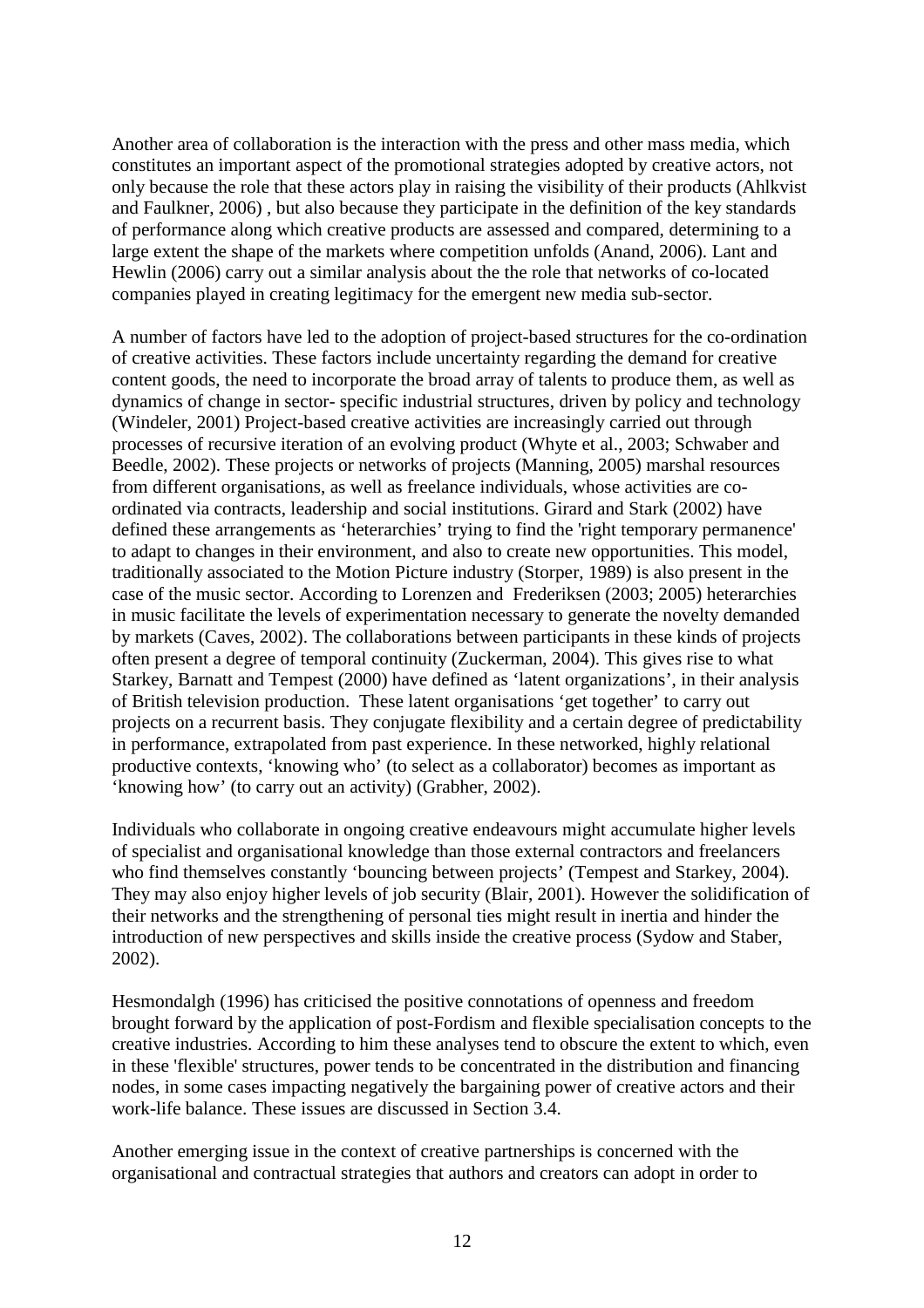safeguard their creative idiosyncrasy from pressures towards conformity (this is, isomorphism): Alvarez et al (2005) find, in their analysis of the behaviour of three European cinema mavericks (Pedro Almodovar, Lars Von Trier and Nani Moretti) that they have put into practice special approaches (such as the consolidation of artistic and personal roles, the creation of close partnerships with producers, or the establishment of their own production companies) in order to balance commerciality and distinctiveness. Yamada and Yamashita's (2006) analysis of the strategies followed by Japanese film-maker Takeshi Kitano finds similar results.

Much of this discussion has centred on management of relationship with external parties, however issues around integration and separation are equally critical within organisations; large ones in particular. The BBC for example has gone through a succession of organisation changes aimed at best exploiting developments in digital technologies. It has moved away from a broadcast/production split, to a split between media and content genres with a discrete new media technologies division; moving now to a position where new media is owned by all the divisions, with a future media division working on more ubiquitous delivery of creative content. This illustrates how large organisations experiment while adopting and adapting to new technologies and innovations. This is the subject of the second theme.

#### <span id="page-12-0"></span>**4.2 UNDERSTANDING HOW INNOVATION CHANGES BUSINESS MODELS AND MARKETS**

*How should established firms respond to disruptive innovation?*

- *How should firms search for new business models and innovations?*
- *What management tactics and strategies may overcome closed mindsets in established organisations?*

*How should user 'experience' be designed, delivered and sold?*

*How should firms respond or relate to growing user communities that modify and adapt their products and services?*

#### *How should policy-makers respond or relate to growing user communities that modify and adapt products and services?*

The case of the BBC illustrates how the injection of new innovative opportunities, through for example, new technologies, presents both opportunities and difficulties for established organisations. Explanations have focused on the long-embedded routines and thinking leading to inertia, yet clearly there are subtleties beyond this influence of routines. In recent years the scenario has been depicted by Clayton Christensen as 'The Innovators Dilemma', in which the markets based on emerging technologies are initially too small to sustain large organisations. New organisational solutions are needed, as well as new business models that will be unfamiliar. Experimentation and lateral thinking is required to understand and apprehend technologies and innovation that may potentially disrupt the usual patterns of 'sustaining' innovation. As Huygens et al (2001) point out in their analysis of the music industry, it is often new entrants who bring into a sector capabilities which give rise to the emergence of innovative business models which are afterwards imitated by incumbents.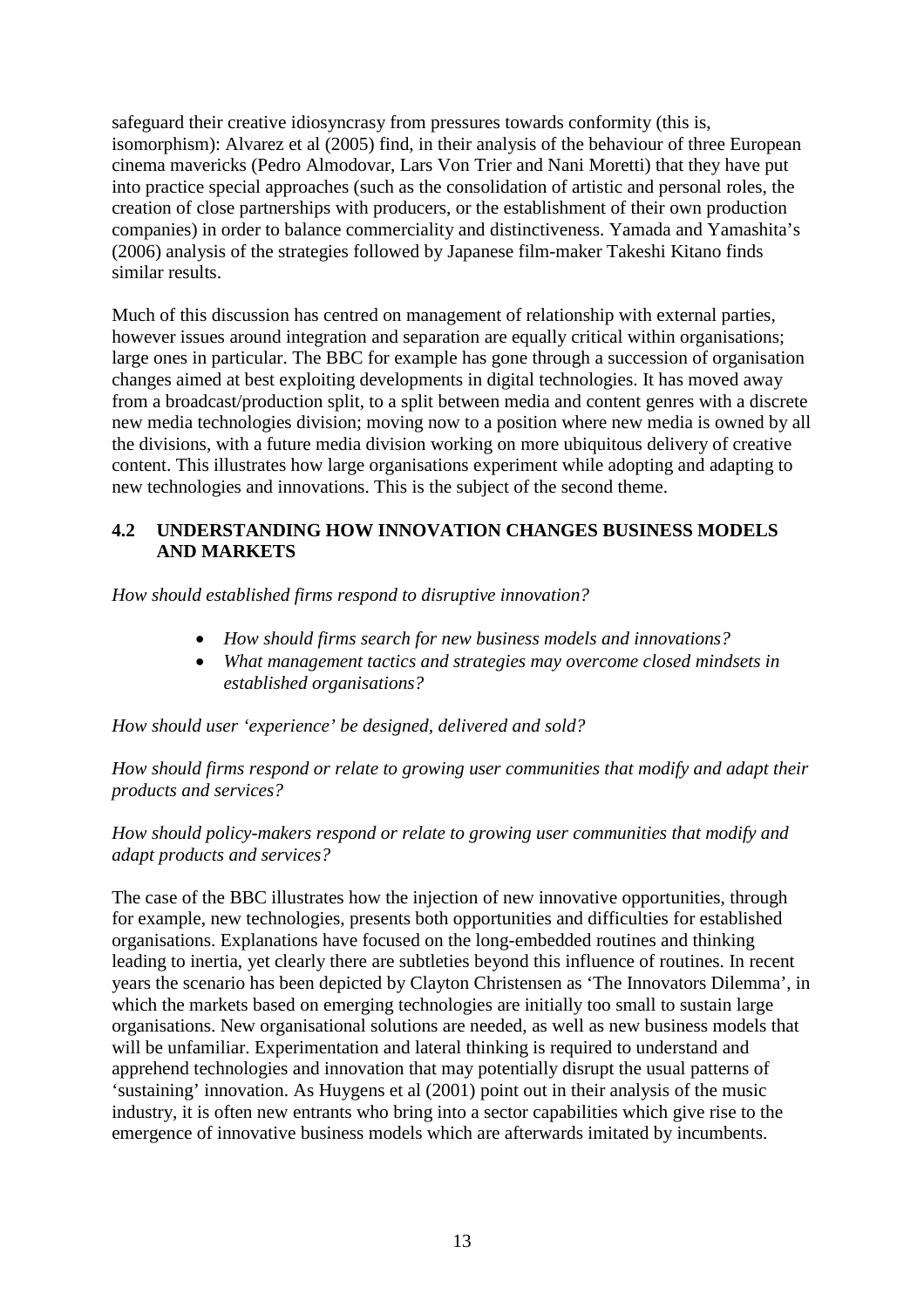These dynamics are having major effects on the creative industries currently. For example recorded music sales are reported to have shrunk by 70%, as established music companies struggle to come to terms with distribution of digital content over the Internet and a new generation of consumers that does not appear to respect traditional Intellectual Property. AIM Ghoshal Fellow Bakker (2006) has described music corporations as 'rights-based' multinationals, generating rents from the creative rights they secure, by exploiting their marketing and distribution channels. If the value of the rights is undermined so severely, prospects for this business model are bleak indeed. On the other hand, Hesmondalgh (2007) argues that the move towards the online medium has increased the possibilities that these actors have for leveraging the rights they own (including large back catalogues) across a larger number of channels. In many respects this juncture resembles the impact of television on the film industry in the 1950s and 1960s (Storper, 1989), when motion pictures were redefined as spectacular experiences to differentiate them from the everyday experience of television. Similarly live performances became an increasing source of revenue in the music value chain as listening to recorded music became more mundane (Connolly and Krueger, 2005). Research is needed on new business models that can attract consumers. This may involve rethinking the offering, incorporating aspects of service, mobility, connection and customisation- for example, Bakker (2004) argues that the providers of legal downloading services should emphasise their advantages over illegal p2p file-sharing networks in a number of areas such as usability, security and quality, in order to address the needs of older, more affluent users,

The iTunes and iPod case illustrates this multifaceted consumer experience, as compared with buying a CD from a high street retailer. The iTunes offering was only made possible through forging new relationships with the traditional music industry as well as cutting-edge design thinking. The iTunes/iPod case and this type of design thinking are explored by AIM International Visiting Fellow James Utterback and AIM Ghoshal Fellow Bruce Tether in the book *Design-Inspired Innovation* (2006). The buyer consumes an experiential package that is greater than the sum of its parts, and the designer must pay close attention to the user's interaction and feel for the experience. This also suggests the opportunity for ancillary revenues from each part of the experience in the form of optional extras.

AIM Fellows Chris Voss and Leonieke Zomerdijk have explored innovation in experiential services: services where the focus is on the experience of the customer when interacting with the service organisation, rather than the functional benefits of its offerings. Design, management and innovation in these experiential subsectors, such as high cost air and sea travel, theme parks, and design services involve quite different thinking about delivery. The service is seen as a customer journey, including numerous touchpoints between the customer and the service or brand. Moreover the journey begins with anticipation of the experience, and extends after it, with a savouring phase, or after-sales service and repeat business. This requires changes in business model thinking, as has been seen in many cases of events management, or the response of bookshop chains to online competition, such as incorporating café experience into the business model.

While Voss and Zomerdijk have investigated newer service offerings, experiential innovation has been important in some sectors for a long time. AIM Fellow Rick Delbridge and AIM Scholar Tim Edwards have researched the growing influence of client experience on design practices in the super yachts industry. Their historical analysis shows how the legitimacy of design practice that was centred on aesthetics and luxury was institutionalised in a cumulative fashion, challenging and replacing traditional design thinking in the industry, which had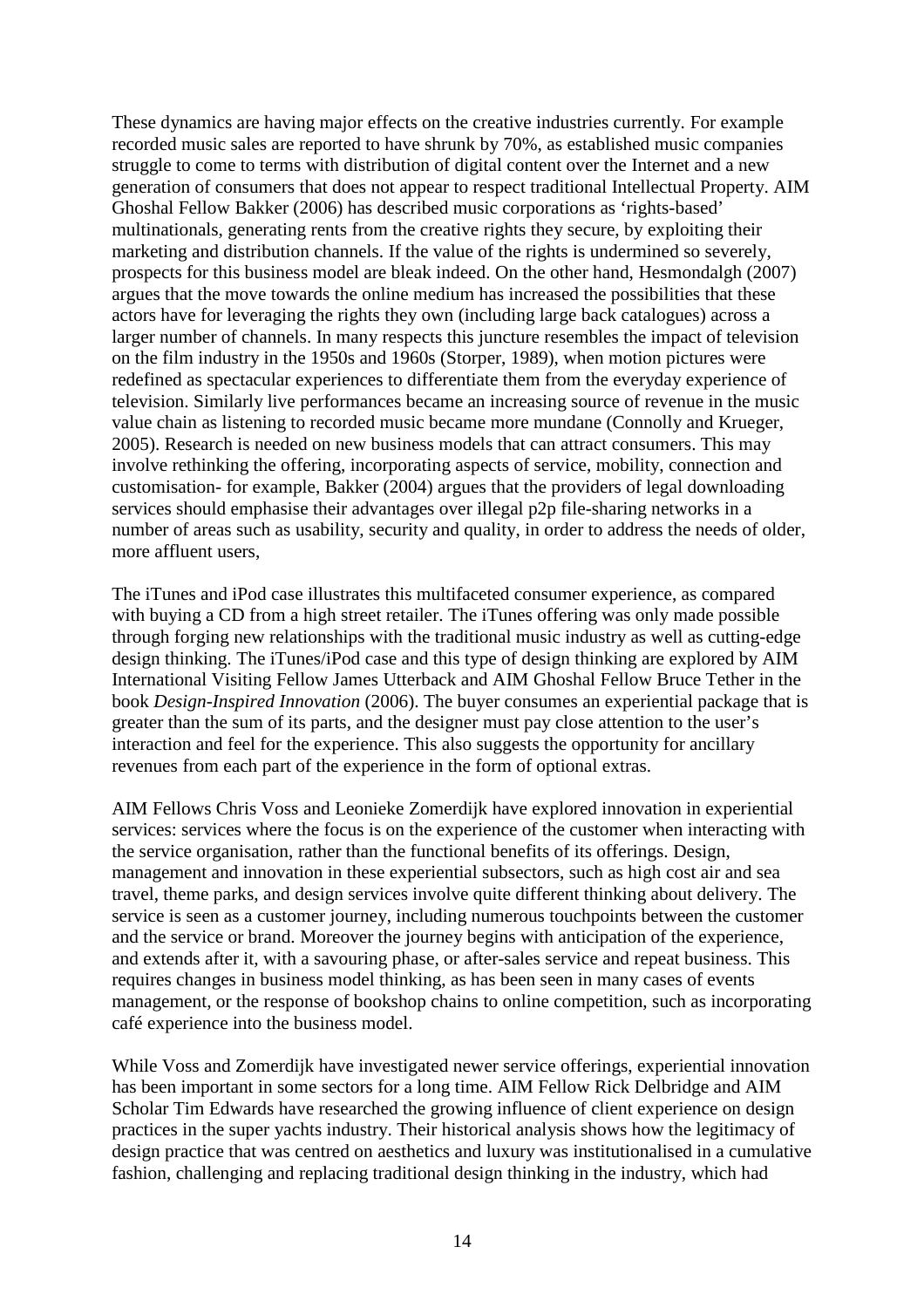previously been concerned predominantly about function. Boorsma (2006) applies new conceptualisations of value creation through 'artistic experiences' to the area of marketing, and suggests that creative actors should shift their promotional strategies towards a new approach which focuses on their relationship/interaction/co-operation with consumers. Vargo and Lusch (2004) reach a similar conclusion in their analysis of the emergence of a new marketing paradigm which conceives consumers as co-creators of value rather than 'targets'.

In the online context, the emergence of communities of digitally literate consumers which comment, discuss, interpret and provide feedback about cultural goods constitutes an important development which should inform the communication strategies adopted by content creators (Kretschmer et al., 1999; Humphreys et al., 2005; Keyton and Smith, 2006). Prahalad and Ramaswamy (2003) argue that in the new digital milieu, companies can achieve a competitive advantage through the creation of 'environments' (such as World of Warcraft, Second Life, Flickr or a host of social networking sites) where customers are empowered to create their own individualised experiences. The adoption of these strategies requires a radical departure from traditional approaches to technology development with an emphasis on interactivity, and the creation of new business models.

The concept of the *open model of innovation*, extends the theme of business models as well as intra- and ultra-organisational origins of ideas for innovation (Chesbrough, 2003; Birkinshaw and Hill, 2005; AIM Research, 2007). Chesbrough argues that the engines of innovation in the  $20<sup>th</sup>$  century were the centralised R&D laboratories of large corporations, which attempted to protect and appropriate the benefits internally. In the modern era however, businesses need to open up to new sources of ideas, technologies and means of diffusing innovations, and this entails sharing the rewards with external partners. Research is needed on the business models that govern these relationships, as well as the organisational vehicles to realise them (Birkinshaw, Bessant and Delbridge, 2007). The creative industries have always been open to a wide range of stimuli, yet arriving at business models to equitably allocate the rewards of innovation remains an important management and research challenge.

Beyond the experience of the user as an engaged and participating consumer, innovation in content is increasingly being generated by users themselves. This has long been understood in sectors such as scientific instruments and software (von Hippel, 1976; Lakhani and von Hippel, 2003) but is increasingly prevalent in the creative industries. 'Viewer'-made films have been supported by the BBC and Channel 4 for some time but amateur productions are burgeoning now on video networking websites such as YouTube. 'Homebrew' video games are also now easier to achieve as online forums have mushroomed, where gamers can advise, encourage and modify each other's creations. Similarly software and devices to produce digital music are facilitating the creation of a new generation of Internet-ready musicians. Research thus far has largely focused on the supplier side perspective on generating innovations through users; the implications of user-centred creativity and innovation are an important emerging research theme which deserves future attention (Jeppesen and Molin, 2003). For example, Hearn et al (2007) argue that the emergence of users as co-producers of content challenges existing conceptualisations of creative content value chains, and suggest that linear models of content creation and distribution should be replaced with 'value ecologies' which embrace the increasingly creative role adopted by users, and transcend traditional producer/consumer divides (Uricchio, 2004). Lawrence and Philips (2002) argue that in this context, management research should begin addressing its relative neglect of content consumption issues when compared to those of content creation and distribution. In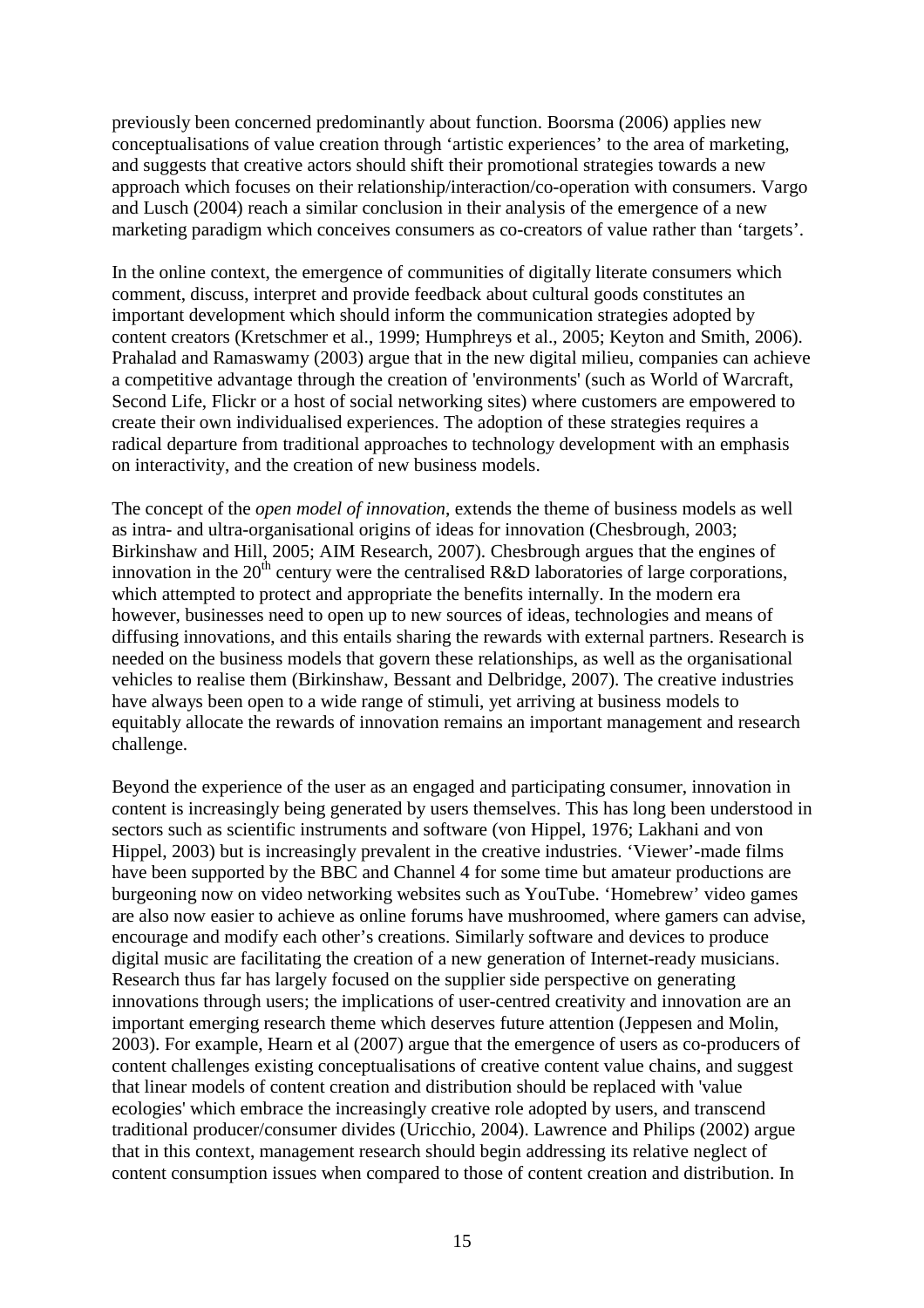addition to this participation in content creation, it appears that users might have a role to play in the customisation of tools for specific creative purposes, as Whyte's (2003) assessment of the applicability of virtual reality tools to different design, prototyping and visualisation activities in the construction sector shows.

Despite its size and its successive reorganisations and relocating of new or 'future' media, the BBC continues to propel interest in potential innovation. On user innovation, for example, the BBC has released a suite of free tools and content feeds through the 'Backstage' project, to encourage initiative in the community beyond the bounds of the organisation. Similarly podcasts regularly produced by the BBC have quickly raised its profile as a leading provider of the downloads medium. The experience of this established, yet innovating player suggests these developments are outward facing, yet stem from internal initiatives. The success of these internal initiatives depend on carefully chosen and managed details, such as format of meetings, the language used in communicating the message, and the setting of goals.

This is consistent with AIM's work on strategy-as-practice, which has researched and analysed these types of behaviours and their impact on strategic change. Ghoshal Fellow Paula Jarzabkowski's work on the conduct of meetings shows how they play a key role in the formulation of strategy and its acceptance in the wider organisation. Important dynamics revolve around the setting and role of senior management in regulating the discussion. Other AIM work on this theme has analysed meetings as rituals (Johnson, Prashantham and Floyd, 2006) or strategy review workshops and organisational change (Schwarz and Balogun, 2007).

Strategy meetings can be important for apprehending new developments that impact the business model of the firm, yet the signals for a new disruptive shock can come from all levels of the organisation. AIM Fellow John Bessant has explored the search routines that can alert firms to threats and opportunities that may lead to a discontinuity in how business is done in their sector (Bessant and Francis, 2005). This involves developing parallel routines that can scout for discontinuous prospects, experiment with them, and learn from early prototyping or market testing. Yet while internal management is important, the outward reach of the organisation is crucial for the identification, recombination and absorption of ideas. The continual process of search can be intensified through the use of structured networking. AIM has sponsored the creation of international innovation networks in the UK, Germany and Denmark that serve as co-productive opportunities for research in the management of discontinuous innovation. This research has shown that *finding* and *forming* network partners may meet with barriers of various kinds, yet there are benefits to be gained from engaging with new partners that may be initially unfamiliar or hard to reach. Involving such partners can help the movement into uncharted territory, *performing*, which is required for discontinuous innovation (Birkinshaw, Bessant and Delbridge, 2007).

#### <span id="page-15-0"></span>**4.3 THE CREATIVE PROCESS AND ORGANISATION**

*To what extent can the creative process be managed?*

*How do UK creative firms management practices compare to those in other countries?*

*How do new digital technologies affect the creative process?*

*How can they best be exploited?*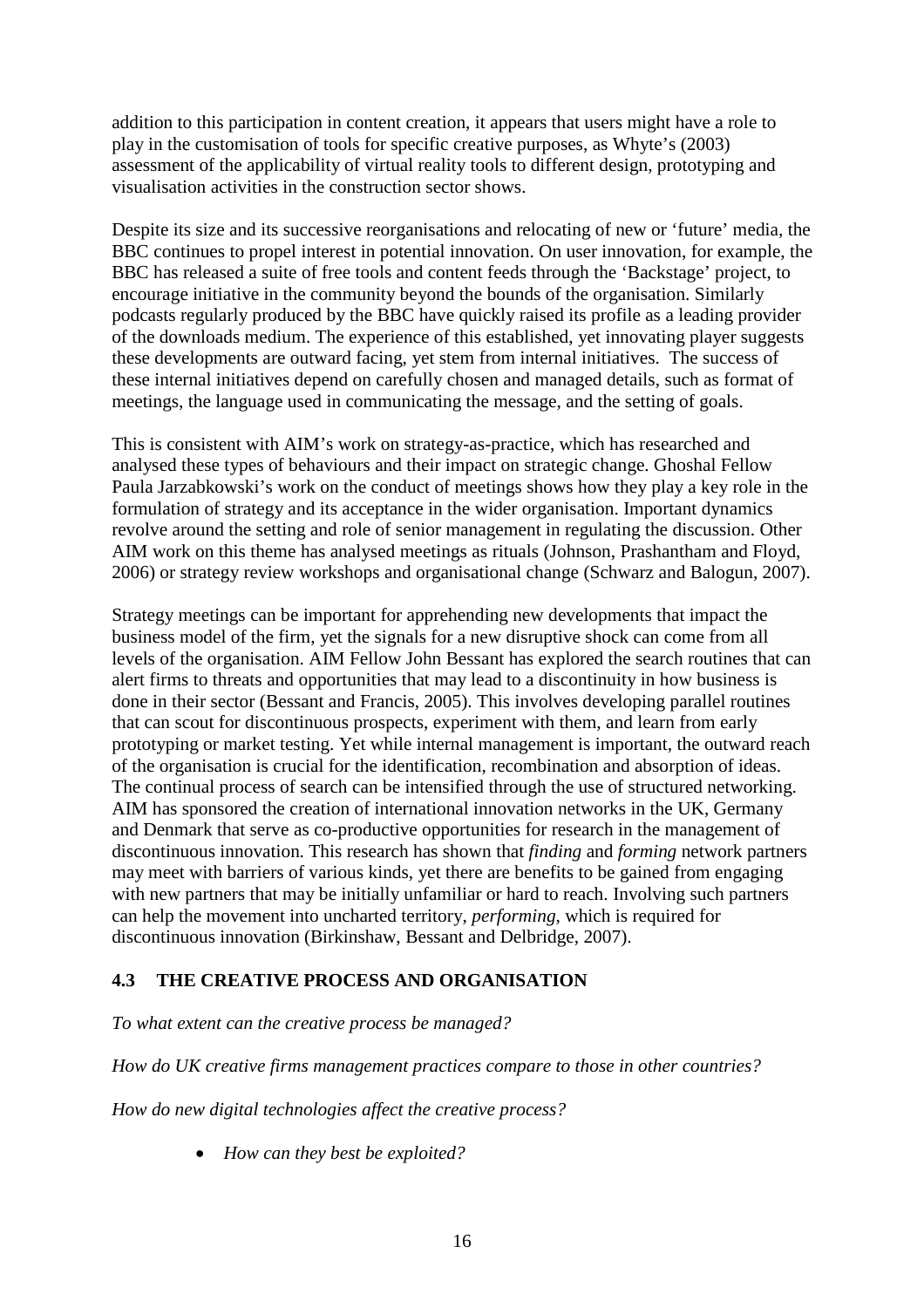*How should digital creatives be incorporated into the existing mix of disciplines in industries such as advertising?*

*What are the implications of creative recombination of existing IP with new content for business models?*

> *How should creative firms respond or relate to recombination of their existing IP?*

*What is the extent of the diffusion of design consulting?*

*How does design thinking and consulting add value?*

The extent to which the creative process can be managed, is a perennial research question. The traditional tension between creativity and business efficiency continues to be an important research theme, as new developments in management practice are introduced. For example, DeFillippi, Grabher and Jones (2007) argue that in order to find the right balance between both, it is necessary to accept a social, institutional definition of creativity (see also Hargadon and Bechky (2006)). DeFillippi et al. stress the need to establish inter-linkages between the hard architecture of project organisations and the soft architecture of creative communities. This requires more explicit focus on creativity management issues (Rickards, 1999; Thompson, Jones and Warhurst, 2007) while much research attention has been focused on the organisation environment (see Woodman et al (1993) and Amabile et al (1996)).

The definition of creativity is itself controversial, as Banks et al's (2000) analysis of New Media SMEs shows: idiosyncratic definitions of creativity influence the practices adopted in order to manage it, and the existence of different, even contradictory definitions of creativity (e.g. designer led vs. client responsive) inside a company might become a source of conflict. Gilson et al's (2005) research on the impact of creativity and standardisation shows, indeed, that both variables affect different aspects of performance, and in this sense they are complementary- more standardisation increases customer satisfaction, while teams endowed with higher levels of creativity show improvements in performance. This leads these researchers to argue for the need to tailor organisations in order to ensure that their structures and practices are well suited to the functions and goals of different teams.

We have discussed how digital technologies and tools impact on the value chain and on the reassessment of business models, but perhaps their greatest impact is on the creative process at its core. Research under the ESRC Future of Work programme has shown that new Information and Communications Technologies (ICTs) have enabled organisations to become more internally flexible in how work is executed, as well as enabling individuals' performance of tasks to become more versatile (White, Hill, Mills and Smeaton, 2004). New design tools and technologies make the creative process more distributed, and allow for more iterative communication in the process of work. In design engineering for example, the moment of 'freeze' in design can be postponed as modelling tools enable more time for experimentation, exploring scenarios and options, or 'play' in the creative process (Whyte and Bessant, 2006; Dodgson, Gann and Salter, 2005), while the speed and accuracy of these tools may 'intensify' the innovation process. Ewenstein and Whyte's (2007) study of an architecture firm suggests however, that there are limits in the extent to which the tacit knowledge which is deployed as part of creative processes can be captured through ICT systems and tools.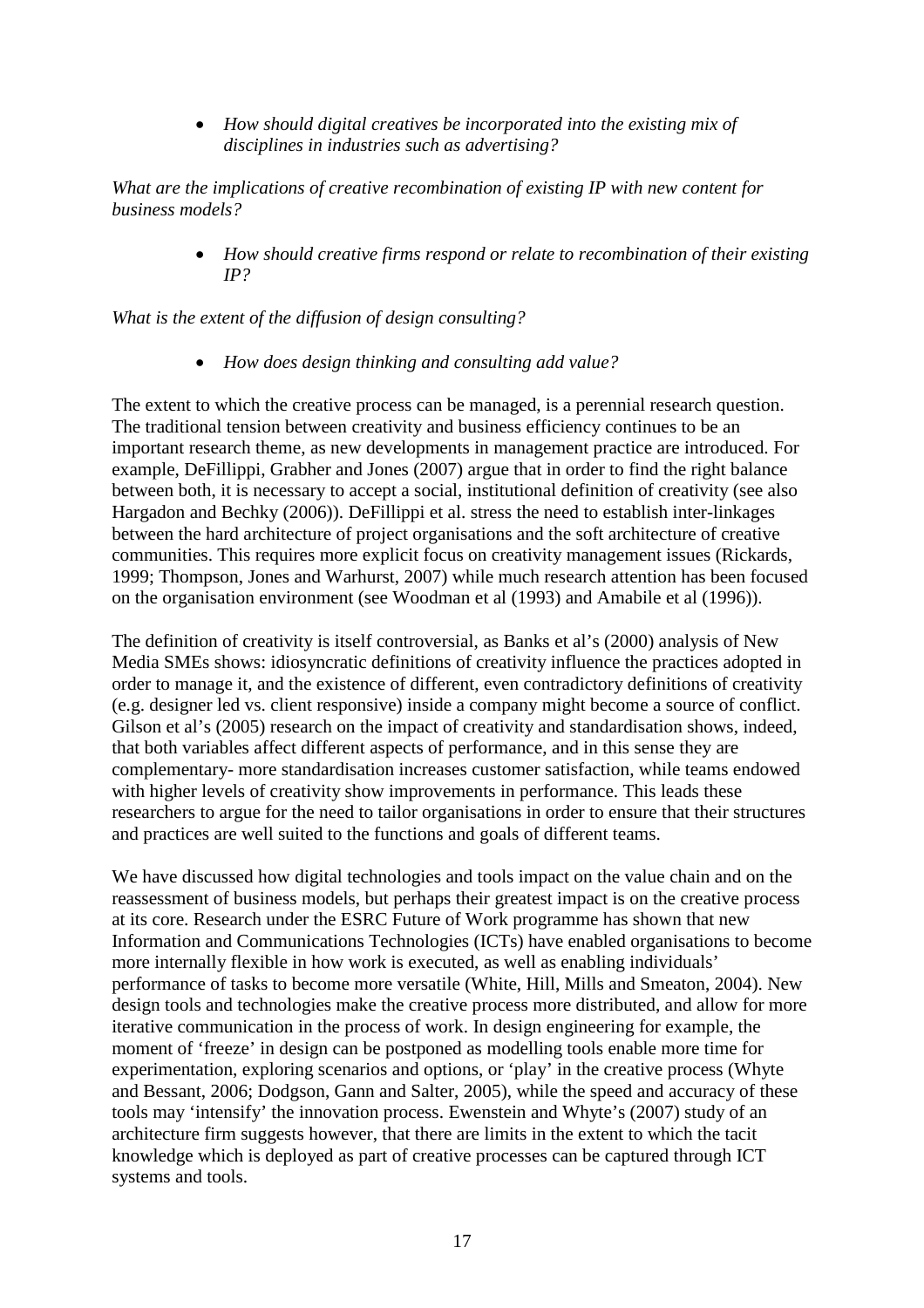Digital content creation has far-reaching effects across the creative industries. In music digital tools and the Internet have lowered barriers to entry. This means that accomplished artists can reach their audience far more rapidly through online communities, which coalesce around specific tastes, giving rise to economies of scales and scope. For less accomplished artists the process of creation itself becomes approachable and attractive, as seen with the power of user generated content of all media on the Internet. Through connection on the Internet the learning effects of creation and modification are greatly accelerated through multiple collective feedback and advance. Remixing and 'mash-ups' are increasingly prevalent forms of recombination and creative expression contributing to an ongoing and cumulative creative 'product' for which ownership and control is ambiguous. The business implications in terms of equitable revenue sharing among the various contributors are highly complex, and reinforce the business models research imperative.

The Internet offers interactivity, an increasingly important element of artistic innovation (Castañer and Campos, 2002),, as well as the network effects of cross-fertilisation, brokerage and recombination of disparate ideas, which many theorists consider to be the basis of creativity (Sutton, 2001). For example, Vissers and Dankbaar's (2002) research on group creativity shows that this variable appears highly related to openness and external contacts, while Ekinsmyth's analysis of magazine publishing shows how bringing new people into the company on a cyclical (e.g. issue) basis reduces lock-in and makes it easier to react to changes in the market conditions. Perretti and Negro (2007) find similar results in the case of the Italian film industry, while Yamada and Yamashita (2006) contend that the integration of the very different, in some cases seemingly antagonistic capabilities of commercial and artistic actors in film partnerships is the source of innovative content through 'unique production systems'.

Although the creative friction between different perspectives and backgrounds is seen as an essential driver of creativity, disciplinary heterogeneity may also cause problems of communication and tensions inside companies (Lampel, 2006). In this context, it becomes necessary to implement practices that help to align different world-views and goals (Austin and Nolan, 2007). These include creating shared languages, artefacts and brokerage positions that facilitate the co-ordination of different functions (Glynn, 2006). In web design (Girard and Stark, 2002), provisional web prototypes are used as provisional settlements between heterogeneous disciplines with different performance criteria. In the case of advertising, (Grabher, 2004) the presence of deadlines in projects limits rivalry between distinct 'creeds'. The importance of goals in order to focus team creativity is supported by Cohendet and Simon's (2007) analysis of video game development: according to them both time and space need to be managed in order to harness the creativity of development teams. Referring to Sutton (2001), they suggest that 'organisational slack' constitutes a resource which can be leveraged for creative purposes during the development process (see also Castañer and Campos (2002)). Austin and Nolan (2006) present boundary spanners (who understand both creative and managerial perspectives and are able to bridge divides between both groups) as key to alleviate tensions in the creative process.

AIM International Visiting Fellow Andrew Hargadon has shown how this works in business practice through his studies of the IDEO product design consulting organisation, where brokerage of ideas is deliberately enacted through structured brainstorming practices. These principles of design thinking are carried though into IDEO's global activities, identifying the opportunities that can be created by the mixture and merger. Yet once the principles of idea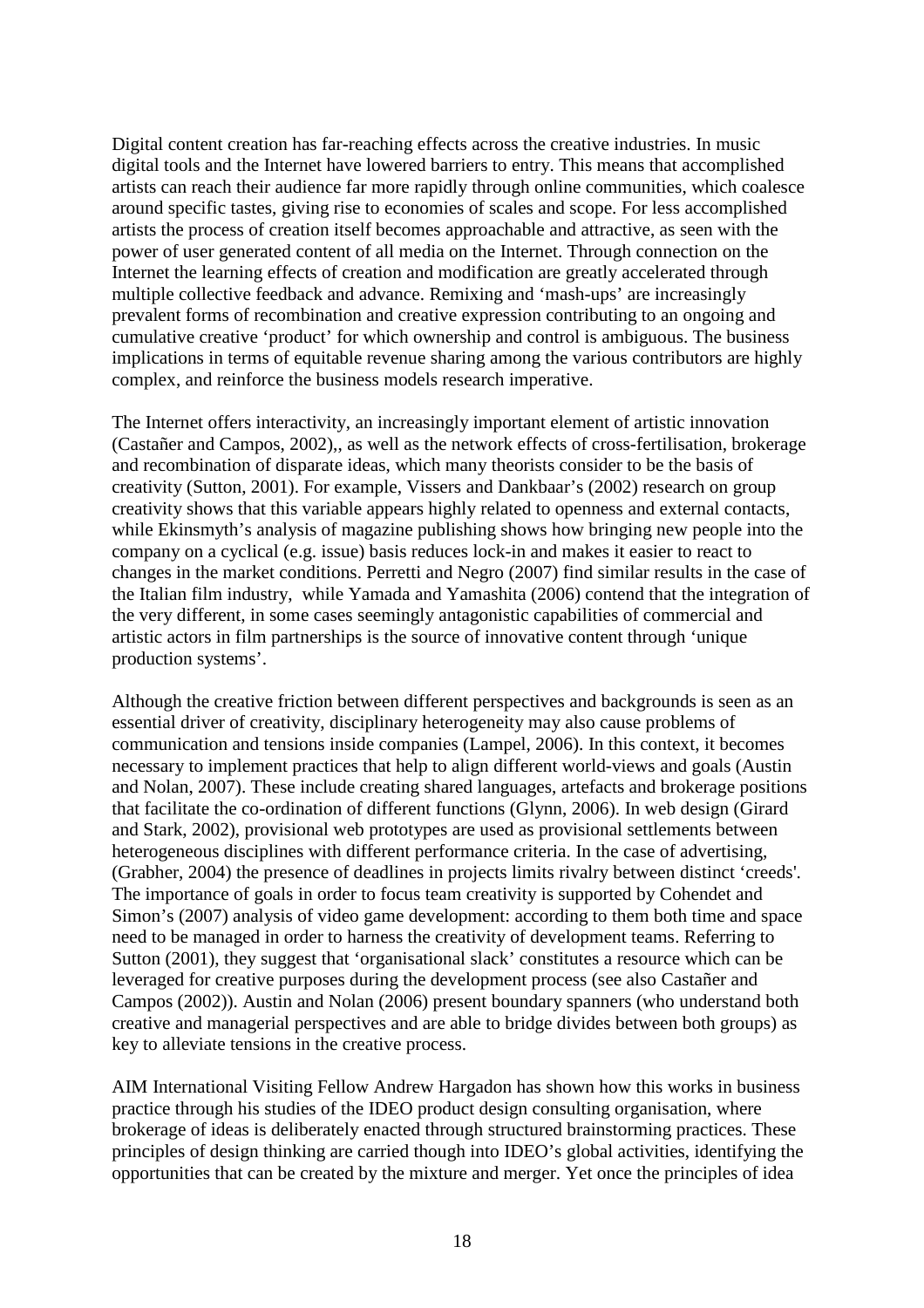generation are understood, a greater challenge is the scaling-up and diffusion of innovations; the necessary management and implementation tasks. Design consulting thinking in the IDEO style requires an approach that is "wilfully naïve" according to our interviewee, it requires framing of questions in ways that may seem surprising, and are less analytical, and more ambiguous than traditional consulting. Tolerance of tentative solutions is crucial, which must be maintained through multiple iterations. Sutton (2001) argues that creativity may be promoted through unconventional management practices that encourage staff to pursue their own interests instead of those of the organisation, that reward experimentation as well as success, and, when necessary, that shield creative individuals from the pressures of customers in order to let new ideas mature. Along this line March (1991), and Kawashima (2006) give examples of the way in which pressure from conservative clients can impact creativity negatively. Creativity-enhancing strategies need to take into account work-day design issues (Elsbach and Hargadon, 2006) as well as the goals and characteristics of the target team, and of the problem that is being addressed (McFadzean, 1998).

As highlighted in the previous theme, distributed, recurrent project-based networks are increasingly evident, as the the practice of hiring familiar collaborators is a means of reducing uncertainty. However, questions are raised over whether this brings to a project the fresh perspectives and insights required to generate novelty and innovation (Sutton, 2001). For example, in the case of the UK film industry, Davenport (2006) argues that the tendency of producers to recruit highly specialised individuals who can work together efficiently (and with whom they have had positive experiences in the past) excludes non-conformists and hinders the sector's levels of experimentation and innovativeness. Similarly, Ekinsmyth (2001) points out that the emergence of trust relationships and friendship between magazine publishers and contractors might become a barrier for the entry of new talent inside a company. Uzzi and Spiro's (2005) empirical analysis of creative ('small world') networks in musicals, and the impact of their cohesiveness on performance shows a parabolic effect which illustrates this trade off: Up to a certain level, network cohesiveness increases its member's credibility and facilitates the diffusion of relevant information, as well as participant exposure to new ideas. However, past a certain level, it leads to an excessive homogenisation in the pool of creative material being shared by members, making it difficult for artists to break out of conventional ideas, with the ensuing emergence of 'echo chambers' and 'cultural comfort zones'.

AIM Ghoshal Fellow Bruce Tether has been researching the extent and impact of design consulting services in the UK. Tether and colleagues have shown that these have grown in significance over twenty years, and tend to cluster, largely concentrated in and around London (Utterback et al., 2006). Continuing research is investigating the benefits of design services for other sectors in the UK. Various studies have shown that design has impacted competitiveness, yet many companies neglect it, or have problems incorporating design quality thinking into processes (Bessant, Neely, Tether, Whyte and Yaghi, 2006).

In advertising the introduction of digital creatives into the conventional mix of 'traditional' creatives, account planners and account managers has presented new organisational and management challenges. The trends are clear: UK online advertising revenue totalled £1.3 billion in 2005, having increased almost eight-fold between 2001 and 2005 (Ofcom, 2006). Digital technologies present a range of product innovation opportunities with the new media of online, mobile telephone and digital television advertising. Entire new forms of campaign are being generated, from high-end website designs- recognised by new industry awards- to virals and various forms of 'push' techniques. How agencies manage these digital media as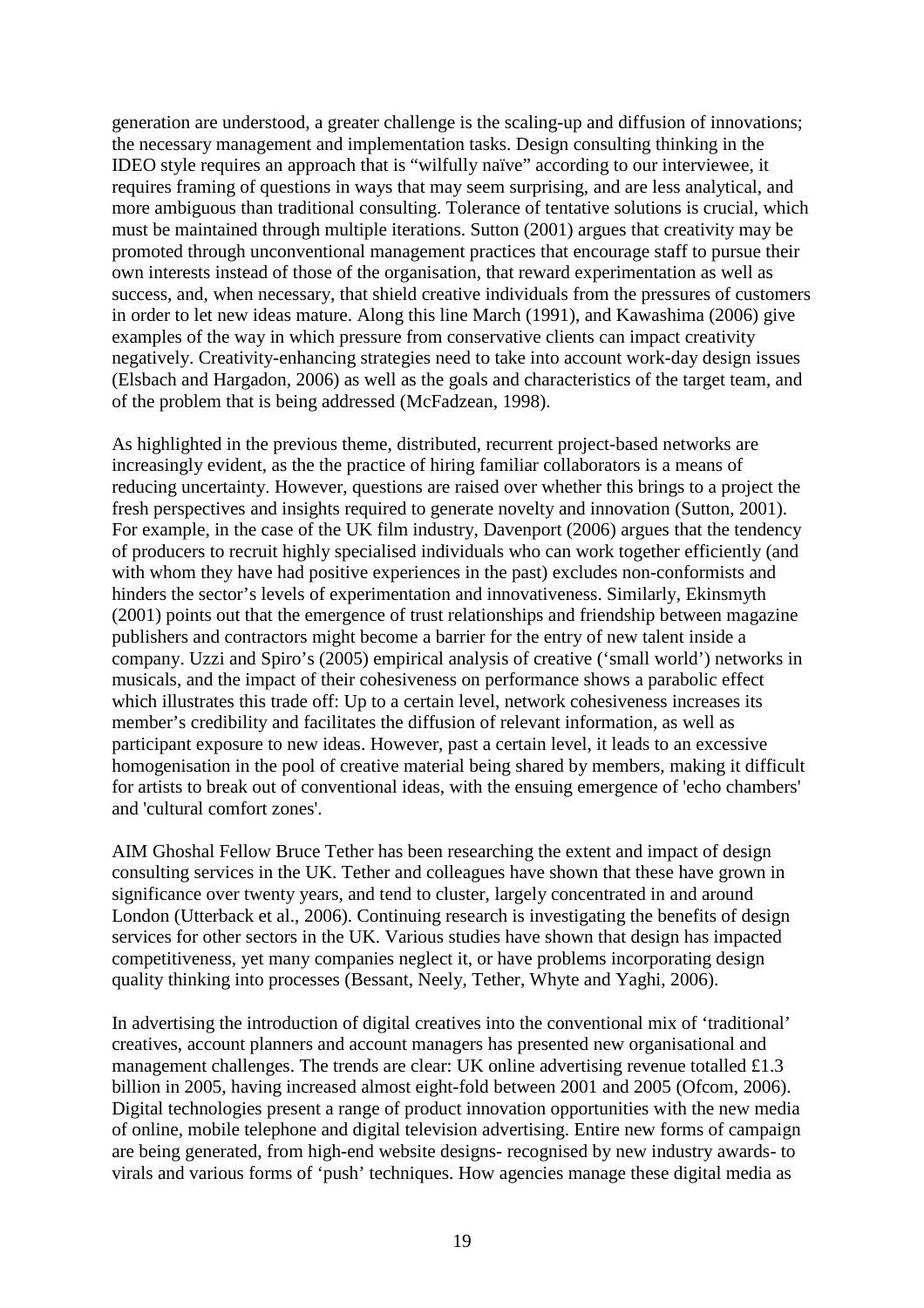part of integrated campaigns is still an open question, with a variety of solutions being tried: Grabher presents as an intriguing example the shifting of roles and team composition between projects in order to spur improvisation and unpredictability, and avoid lock-in to particular cognitive or aesthetic patterns. This modus operandi is analogous to a jazz band's, and gives rise to processes of 'learning by switching'.

The organisation and management of digital advertising practice is being researched in the new AIM cohort of Innovation Fellows by Jonathan Sapsed, involving comparison of practice in the UK and USA advertising industries. This work extends studies on innovating practices in the video games industries of the UK and USA by Sapsed and AIM International Visiting Fellow, Robert DeFillippi. In an industry criticised for poor people management, projects managed by 'crunch', and an overemphasis on creativity over delivery, this study has found the use of radical new management methodologies, and the embrace of middleware technologies and art outsourcing that change dramatically the parameters and tasks of the creative process.

This continuing research has highlighted the influence of technological and organisational factors on a company's chosen strategies for growth. These strategies may focus on the development of innovative products for the creation of new markets, or the sustaining of existing ones through improvements on process and the imitation of successful strategies (Sapsed, Mateos-Garcia, and Grantham, 2007). Genre and style are key to strategies in cultural markets, as Cappella et al,'s (2006) analysis of convergence in stylistic innovations in the fashion industry shows. A company's creative identity, which emerges from the integration of organisation, technology and talent becomes a factor of differentiation which increases visibility in highly competitive markets. Creative identity needs to be carefully managed in order to maintain a degree of familiarity with existing forms of expression in a particular medium. These issues, related to product positioning (Shamsie, Miller and Greene, 2006) are also analysed by Peterson (2005) and Jones, Anand and Alvarez (2005) in the context of the tensions between the exercise of creativity, and the respect for a particular medium's traditions (i.e. authenticity). Ewenstein and Whyte (2007) analyse the aesthetic knowledge embedded in the processes, practices and creative staff of an architecture studio. This aesthetic knowledge is manifested in a particular style which becomes a source of competitive advantage. This study reflects this emergent strand of scholarly discussion regarding the key characteristics of the creative organisation, and leads us to discuss the capabilities and skills through which they may be managed and nurtured .

#### <span id="page-19-0"></span>**4.4 MANAGEMENT CAPABILITIES AND SKILLS**

*What is the level of professionalism, experience and skills of managers in the UK's creative industries?*

- *What is the typical career path of a manager in a creative business?*
- *How effective are the current training courses and infrastructure for meeting the needs of creative industry?*
- *How are people managed in the creative industries with regard to working conditions and pay, as compared with other industries?*

*To what extent do creative practices and skills diffuse throughout the economy?*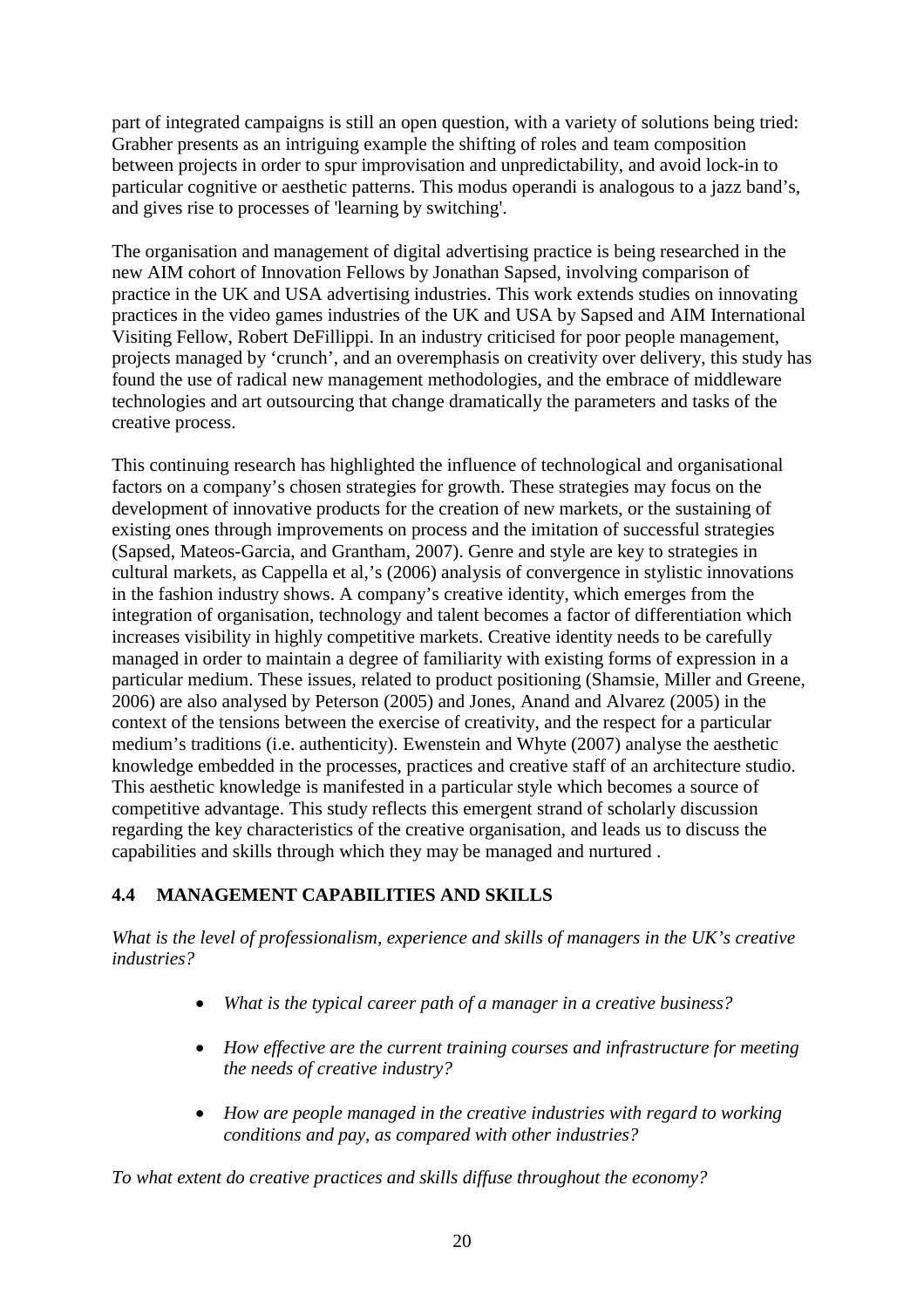- *How do managers identify opportunities to apply their skills in other industries?*
- *What are the barriers to exploiting these opportunities?*

There is a perception backed up by several industry and government reports over recent years that UK firms are strong on creativity, but less strong on the management side. Anecdotal evidence suggests that managers in some of the creative industries are promoted to their positions prematurely, having been attracted by the creative or technical aspects of the business and lacking broader experience. Talented creatives or engineers can be assigned managerial responsibility by default, since in many cases there is a lack of systematic management training or a formal career track is not yet established. The corollary of this informal system is that managers are often in a reactive mode, they are typically fire- fighting project problems, responding to external signals like competing products, or are dragged into technical mentoring work. In this constantly reactive state, managers have difficulty in the strategic perspective of management. These issues can give rise to a 'permanent state of emergency' in creative companies (Grabher, 2002), where the identification and development of new opportunities, and in particular experimentation and negotiation with new business models, tend to be neglected. There also seems to be a lack of awareness regarding the extent to which managerial structures targeted at the efficient achievement of an organisation's goals (which need not be profitability) constitutes an enabler of innovativeness and creativity, rather than a barrier (Castañer and Campos, 2002). For example, Cohendet and Simon (2007) describe a successful video game studio where managers create a temporal and spatial framework inside which relatively flat communities of specialists interact and operate creatively, These issues tend to be in many cases forgotten, and antagonistic dichotomous perceptions of 'managerial' and 'artistic' roles can become a source of conflict in creative organisations (Boyle, 2007).

Perhaps the most obvious area of missed opportunity is the exploitation of creative skills, technologies and products in other creative industries. Some sectors are quite advanced in using content and capabilities in this way- music, for example is ubiquitous, employed in advertising, film, video games, and even commercial buildings, with established business arrangements for licensing and cross-marketing. Other creative sectors are less accomplished in searching for and managing these opportunities. This is sometimes explained as an excessive 'silo'mentality, or could be interpreted as intrinsic passion for one's chosen field. Some tools and techniques transfer very well, the digital art creating and editing tool, Maya, for example, is used throughout the video games industry, yet originated in film. However subtle differences exist between the sectors, for example, pre-rendered animation as in film is not possible with games because of the greater interactivity in use, so games require real-time rendering. But these differences can obscure unrealised opportunities in applying skills in other sectors. As Jones' (2006) analysis of the sources of inertia in incumbent film studios shows, excessive focus on those areas where the managers were expert, harmed their companies' competitive position.

Consistent with the cross-fertilisation argument, there are many reported instances where creative businesses have benefited from the recruitment of individuals from other creative sectors, (or indeed 'non-creative' ones). Broadcasting seems to be a lead sector in this respect, as people move quite readily into adjacent sectors and with positive effects in terms of diffusion of management skills. At the team level, creative activities such as product development are know to benefit from a degree of tension between people from different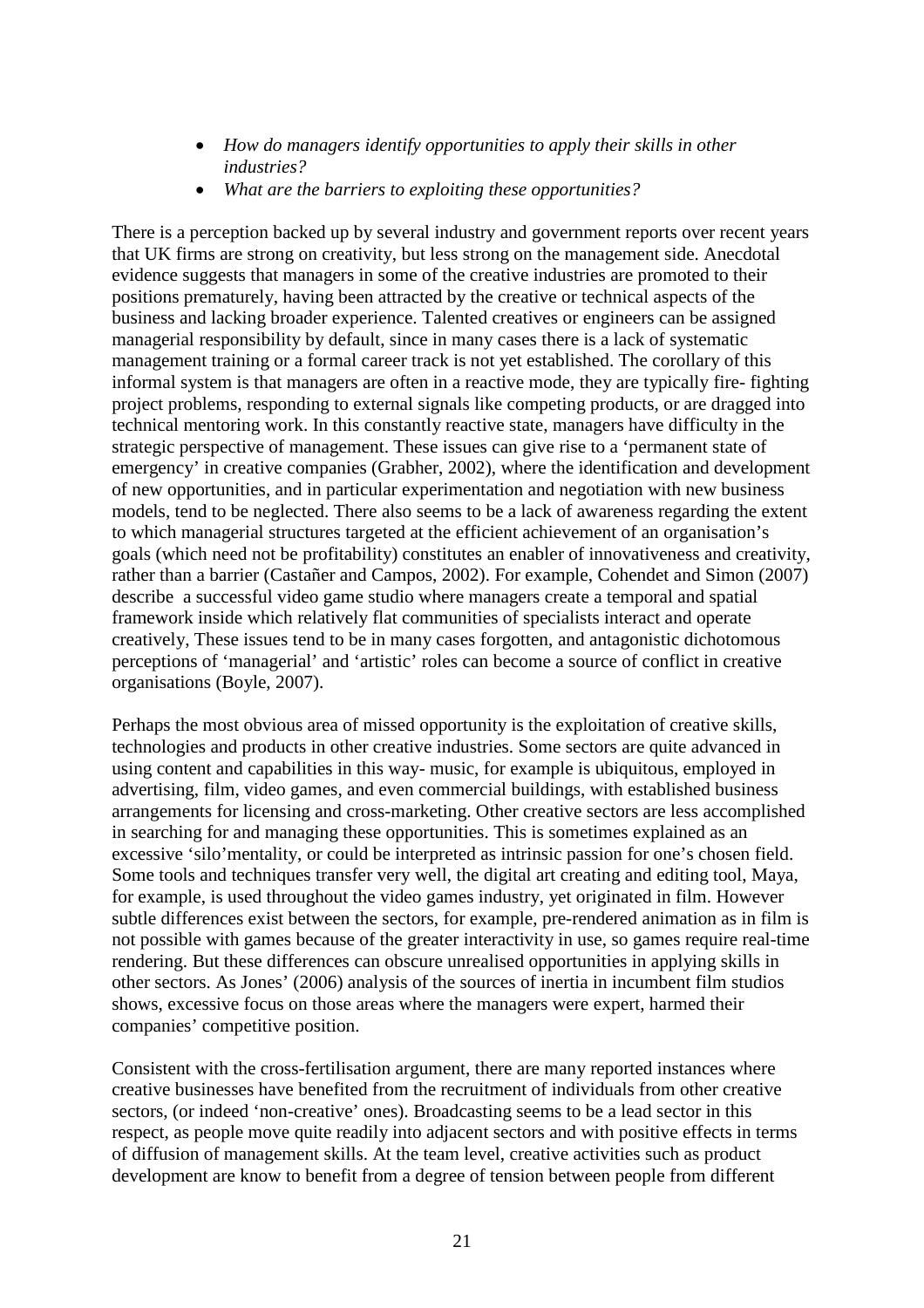backgrounds, what AIM International Visiting Fellow Dorothy Leonard has called 'creative abrasion'. Yet more research is needed on the actual and potential cross-overs between the UK's creative industries. Research is still needed on the stimulation and practice of communications across disciplines as well as the organisational and physical structures that facilitate this. Of increasing importance is how the organisation relates to the outside world, not only for its own advantage, but with regard to social and environmental responsibility. These issues are salient for the design sectors in particular, increasingly driven by climate change and sustainable resource use.

Regarding a company's interaction with its surrounding environment, Kretschmer et al (1999) recommend project-based structures participating in creative networks. Strategies to balance flexibility and stability in creative markets raises important management skills issues: since the managerial skill-set required to co-ordinate creative activities in these extraorganisational set-ups are different from those associated with internal product development (Lorenzen and Frederiksen, 2005). They incorporate, for example, important elements of negotiation and brokerage. The project co-ordinator plays a key role in keeping co-ordination costs low (searching, transaction and communication) through the management of reputation and localisation (Lorenzen and Frederiksen, 2003). Even in the context of projects carried out inside a single company, the existence of organisational porosity and the embeddedness of creative professionals in broader communities are strategic issues (Grabher, 2002; Gander, Haberberg and Rieple, 2007).

The need to mobilise resources and negotiate regulatory and cultural legitimacy for emerging industries or reconfigurations of old industries constitutes another essential aspect of strategy. This requires external interactions with stakeholders such as policy-makers and the press through dynamics which are, at these point, only imperfectly understood (Jones, 2001; Jones, Anand and Alvarez, 2005). The situation is similar regarding relationships with communities of users who are increasingly becoming content co-developers (Jeppesen and Molin, 2003). Humphrey et al's (2005) analysis of an initiative aimed at harnessing user creative activities in a video game project shows that these interactions need to be managed both socially and legally, perhaps requiring the creation of new roles in companies, such as community managers (which are already present in the case of many online gaming publishers).

Imperfect knowledge about creative actors' capabilities and the emergent nature of product quality exacerbates uncertainty during the creative process (Shamsie, 2006). This, together with the volatility of market demand makes it difficult to implement traditional management tools and indicators of performance (Sutton, 2001) and market research techniques (Kawashima, 2006). According to Shamsie (ibid), this has led, in the case of the film industry to excessive conservatism and lack of 'managerial visionary leadership'.

It therefore seems that most ambitious creative projects have an important element of Research and Development, which need to be managed using unconventional techniques. In his analysis of 'Jerry Springer: the Opera', Dempster (2006) describes how this show's producers' adopted sequential multi-staged production processes that facilitate the development, refinement and market-testing of their product (Dempster, 2006). Another example of this kind of issue is the need to adopt new parameters for the recruitment of creative individuals, for example by establishing as an explicit goal of this function the incorporation of new, divergent or even conflicting world-views into the organisation (Sutton, 2001) or placing a stronger emphasis on employee's reputation than formal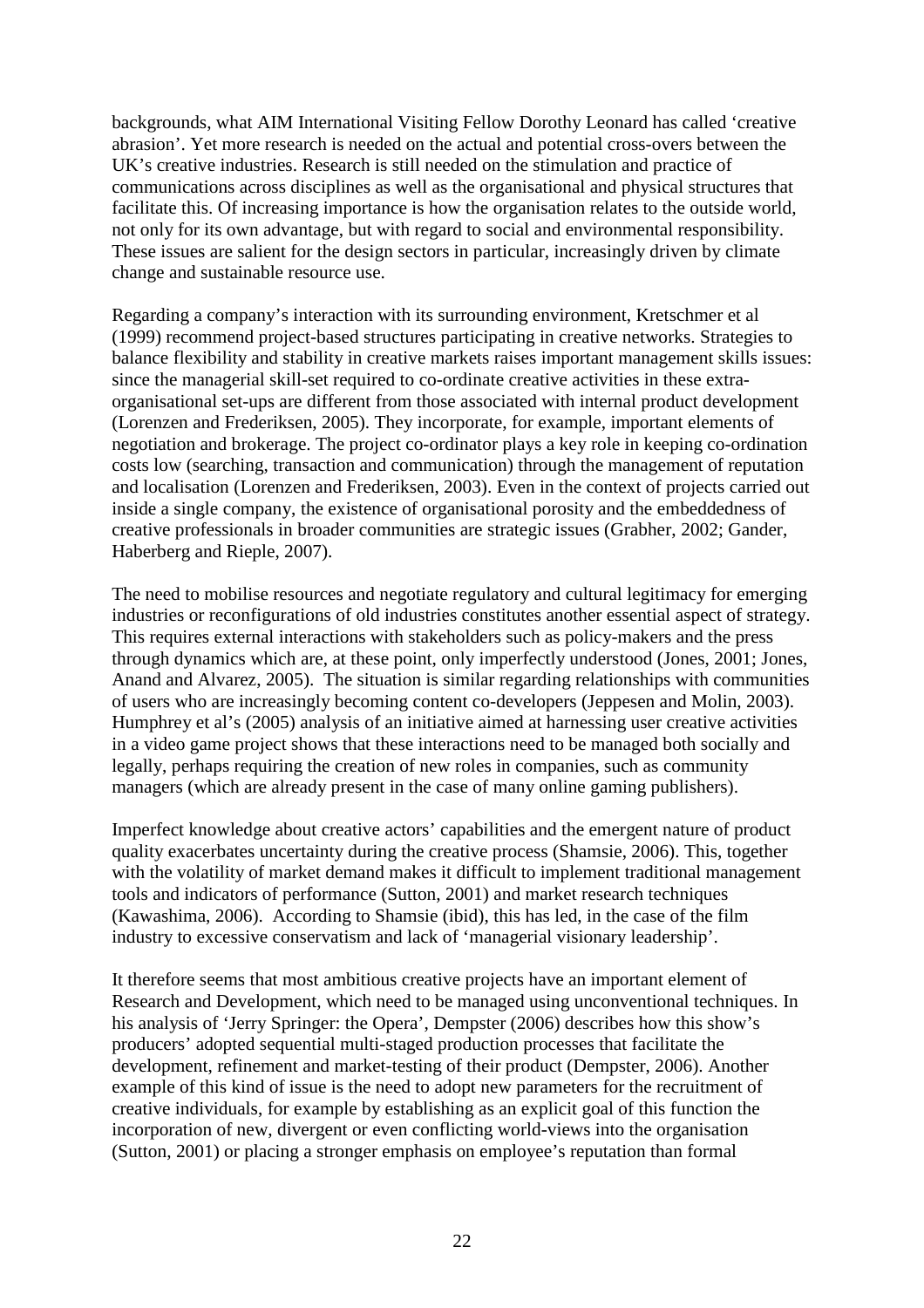qualifications (Davenport, 2006). The latter issue is particularly important in the context of recurrent project networks such as those described in the second theme.

Another unfortunate effect of a reactive approach to management is the consequences on people, both in terms of their quality of life, standard of living and personal development. The creative industries have a glamorous appeal and there is a significant oversupply of talent at the entry levels (Neff et al., 2005), while a talent shortage at senior levels exists in some sectors because of the developmental problem. AIM Fellows Sukanya Sen Gupta, Paul Edwards and Chin-Ju Tsai (2006) conducted a survey of independent media and multimedia firms in the Midlands, compared to the food production sector to assess the characteristics of what are ostensibly believed to be 'good' jobs and 'bad' jobs. The results of the study show that creative workers have high autonomy but are relatively low-paid for a highly-educated group, and they consistently feel under significant pressure to complete tasks in too little time. Prior research under the ESRC Future of Work programme pursued the work-life balance theme and showed more general trends of long working hours in the UK (Houston, 2004) yet the creative industries appear to have a proclivity for sustained, intensive work. The high degree of autonomy and independence of creative professionals has led some scholars (Eikhof and Haunschild, 2006) to conceptualise them as entrepreneurs who enact 'bohemian' lifestyles which enable them to integrate devotion to 'art-for-art's sake' principles with selfmanagement and self-promotion practices. According to Storey et al (2005) this new 'entrepreneurial self concept' appears as a consequence of systemic pressures and has led to the emergence of new practices and attitudes by creative professionals (e.g. diversification of client portfolios, development of social networks to gain information about new job options, modification of professional profiles to adapt to available opportunities) in order to decrease job insecurity. In her analysis of UK magazine publishing, Ekinsmyth argues that the growing importance of freelance work has had a negative impact on work-life balance: The neophyte finds the industry difficult to penetrate as a consequence of the need to have contacts and experience- this results in exploitative working conditions at the entry point (see also Tempest and Starkey (2004)).

The identity and cultural issues mentioned above need to acknowledged by managers working with creative professionals. An example of this would be the need to take into account the importance that creatives' place on autonomy and their disdain for hierarchical approaches to organisation (ibid), which has implications for organisation, such as the personalised, non-standardised approach to Human Resource Management adopted by cultural organisations (Eikhof and Haumschild, 2007).

Sapsed and DeFillippi's comparison of UK and US video game developers shows uneven development of managerial capability across the UK, including some highly organised companies, suggesting a growing maturity in the sector, just as the first generation of managers reaches 'a certain age' and looks for alternatives to practices like 'crunching'. Consistent with the late professionalisation of management in general in the UK (Wilson and Thomson, 2006), the creative industries show uneven degrees of certification, training and development for managers. The Sen Gupta et al. study showed that typically creative managers learn skills on-the-job after being promoted to positions of greater responsibility, rather than receiving formal training. This is also consistent with the Sapsed and DeFillippi study of video games development. The problem is not only within industry, as managers often complain that fresh graduates are not sufficiently prepared for work, and need a few years on-the-job training before they are professionally competent. With some exceptions, specialist courses in the creative industries thus far appear not to be meeting the needs of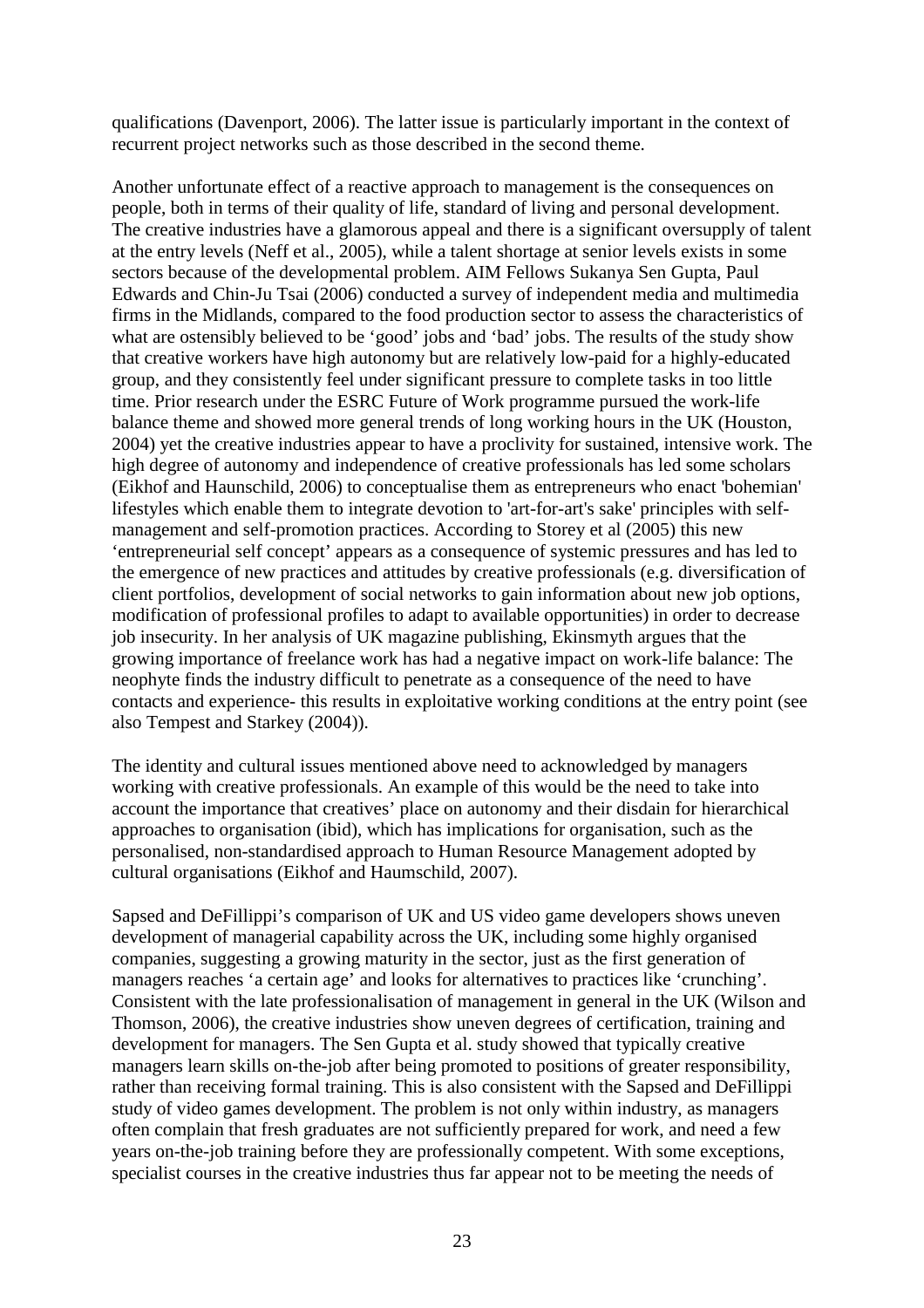industry, but there a number of national initiatives to address these problems, yet research is needed on the management and skills requirements in the creative industries. In industry chains where disintegration is occurring, greater is the range of managerial skills needed by the growing number of specialist service providers and freelancers. As Tempest and Starkey (2004) point out in their analysis of television production in the UK, the lack of in-house training might create a shortage of specialists in the future. Where disintermediation is occurring, for example with musicians selling direct through the Internet, we might also expect that a broader range of skills would be required for self-management. This leads to the theme on small firms and growth.

### <span id="page-23-0"></span>**4.5 SMALL FIRMS AND GROWTH**

*How should creative firms organise as they grow larger?*

*How is creative integrity maintained as the organisation grows larger?*

*What are the barriers to growth?*

*What are the skills required for self-managing creative professionals?*

*How may public policy institutions assist in expanding entrepreneurs' networks?*

*How may public policy institutions assist in stimulating innovation in the creative industries?*

 *Are the existing schemes appropriate for the creative industries, e.g. R&D tax credits?*

*How may universities assist in stimulating innovation in the creative industries?*

#### *How may public procurement stimulate the creative industries?*

Most firms in the UK's creative industries are small, frequently self-employed sole-traders, and operate on a project basis (Bilton, 2007): 42% of graduates undertake some form of selfemployment in their first five years after graduation and 45% of students anticipate running their own businesses (NESTA 2007). 'Scaling up' remains a significant challenge for the UK's creative businesses, and as the previous section on capabilities indicates, individuals working in the sector appear to lack the appropriate management and entrepreneurial skills and awareness to grow these businesses. As Davenport's (2006) analysis of the UK film industry shows, producers have, as their first goal, the production of films about which they care passionately, instead of earning an income, increasing turnover or company size (see also Clayton and Smith (2006)). They also lack entrepreneurial capabilities and avoid risk by, for example, selling all right to their films in advance. The generalised lack of business planning skills and knowledge about available funding opportunities hinders access to finance: as NESTA (2003) shows, most creative companies present 'lack of investment readiness' features- there is uncertainty about future performance and lack of market knowledge and managerial and strategic expertise. As a consequence, start-ups depend largely on their owners' savings (ICM, 2006). Extant policy and policy advice advocates, addressing this deficiency partly by improving the quality of entrepreneurship education, and by making it more relevant and accessible.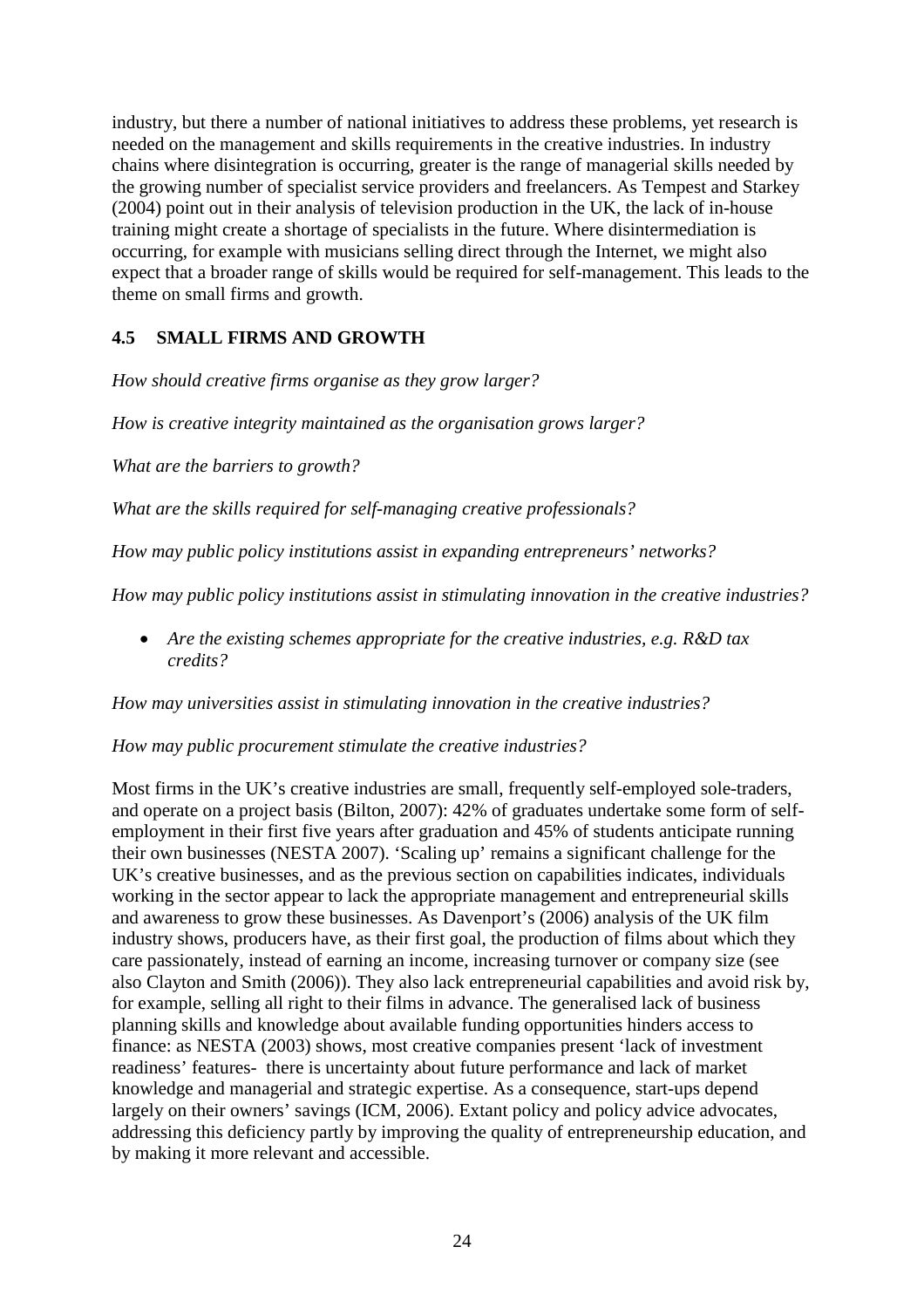Another important issue is the extent to which the significant bargaining power of gatekeepers such as content publishers and distributors leads to draconian conditions for entry for inexperienced content creators, for example in terms of royalties. As Hesmondalgh (2007) points out in his analysis of the music industry, small artists have traditionally been forced to assign their performing rights to publishers as part of their initial record deal. The emergence of new models for the digital distribution of content seems to have initiated processes of disintermediation destined to alter this situation.

Many workers in the creative industries however, appear satisfied with a 'lifestyle business' and this is a frustration to some commentators and policy-makers. For those with the ambition to grow beyond the 20 employee size, organisation and management becomes more complicated. The staff of smaller businesses can literally be sat around a table. But with greater numbers, organisation is required, usually involving division into groups with the associated difficulties of alignment, and retaining the entrepreneurial energy. As organisations become more established, the more competent younger people become ambitious and the management dilemma is allowing them to grow their own teams, without fragmenting the organisation. A typical outcome is that the younger people leave to form firms of their own.

In architecture, where family firms are common, anecdotal evidence suggests firms are founded, grow to a certain size, and are often then passed on to elder offspring and may experience a decline as a result. The firm may then might bring in some better external management and regroup. Interestingly, this is consistent with AIM Ghoshal Fellow Nick Bloom's study on management practices in medium-sized manufacturing, where the inheritance laws of the UK have detrimental effects on the management of firms compared to other countries (Bloom and Van Reenen, 2007). Another organisational alternative to fragmentation in architecture is to painstakingly replicate the creative vision of the founder through consistent work and processes, a style attributed to high profile architects such as Foster and Partners.

The scaling up problem is also important in video games, as each new generation of consoles brings about a step change in the size of project, so complicating management issues. For example with the new  $3^{rd}$  generation of Playstation 3, Xbox 360 and Wii, projects costs are estimated to have risen to £15m with the larger scale of teams needed to deliver the animation and photo-realistic art work required. In many cases UK developers are unprepared and unwilling to scale up in this way, instead choosing to develop for lower-specification platforms that are easier, but do not generate the sales of console game titles. With the previous  $2<sup>nd</sup>$  generation, developers migrated to mobile phone games, and now with the  $3<sup>rd</sup>$ generation there is increasing migration to 'casual' games on the Internet. Many attribute this strategy to risk averseness, and a culture of fear of failure.

There is a role for public policy, as well as for academe in spreading awareness of the management options and support available for those firms that are willing to make the step change. Clayton and Smith (2006) suggest that public support should focus on the SMEs which are 'stuck' on a turnover range of £300-400K rather than on start-ups. The wide range of technology, management and business issues in different creative sub-sectors means that differing policy instruments are required to support growth: For example, in the case of the games industry, guidance can be provided on outsourcing as a means of delivering more complex projects. There is also an important role for public procurement as a means of stimulating growth and diversification in the creative industries. An example of this is the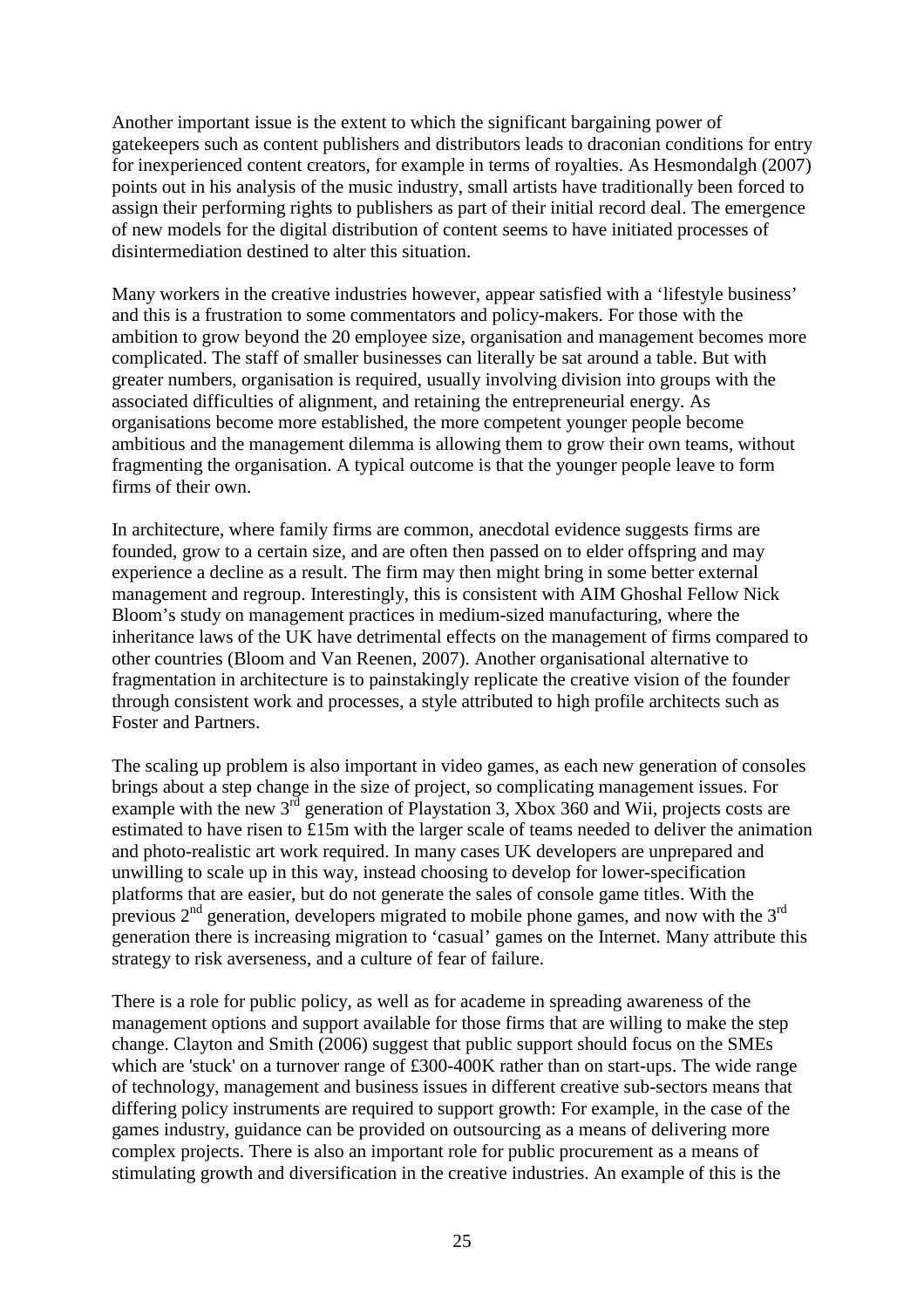encouraged involvement of the games industry in military training and simulation services procured by the Ministry of Defence, so called 'Serious Games'. The extent to which the traditional applications can be substituted for by consumer game developers is to be investigated by AIM Innovation Fellow Sapsed in AIM Phase 2. Yet there are many possible stimulants to cross-sector opportunity and scaling-up that government procurement can effect. In this context, analyses of the entrepreneurial activities carried out by bureaucratic organisations such as arts councils, conservatories, endowments etc. and the role they play in bringing about transformation in the creative sector could contribute to an enhanced understanding of the institutional dynamics of change (Mathieu, 2006, Sapsed et al., 2007), It is also necessary to acknowledge, as Banks et al (2002) point out, that policies adopted to harness and encourage a particular 'definition' of creativity (e.g.. commercially viable) can suppress or destroy others. In this sense, public policies should strive to find a balance between the different, in some cases conflicting *raison's d'etre's* for the operation of creative and cultural organisations (Castañer and Campos, 2002; Boyle, 2002; Eikhof & Haunschild, 2007).

An alternative to attempting to stimulate growth through more and better entrepreneurship training would be to consider supporting and exploiting cluster effects. Around 40% of the country's creative industry workers are based in London, being particularly concentrated around West London. AIM research has extended knowledge on the origins, nature and dynamics of networks and clusters (knowledge spillovers, benefits of proximity to learning and sharing, mitigating risks and so forth). In April 2005 AIM held its fifth Management Research Forum, which examined the evidence on clusters and their impact on aspects of regional development, innovation and economic performance. Companies in clusters, it is believed, have a higher rate of innovation than their non-cluster counterparts. This sort of growth derives from firms taking advantage of their close proximity to share and create knowledge, through exploiting specialized labour and social networks and, through networks of support services (Andriani, Jones et al., 2005, Grabher, 2002). In a study of the Motor sports industry, Mariotti et al (2004) found that learning networks and firm geographical proximity significantly contribute to improved performance of clusters of firms operating in similar industries. As Hitters and Richards (2001) argue in their analysis of differential cluster performance in the Netherlands, there are several strategies that can be adopted for the management of cultural clusters, so special attention should be paid not only to their initiation, but also to their composition and organisation.

Increasingly, the importance of external relationships is being emphasised by academics, particularly less rigid 'network' models (Andal-Ancion and Yip, 2005). Here, as Pittaway et al (2004) point out in their systematic review of *Networking and Innovation in the UK*, there is a role for policy to promote the role of professional and trade associations in their mediation activities and also to encourage further incentives for smaller businesses to get involved.

A final key area for public policy and academe in supporting the growth of creative entrepreneurs is connecting them to people and resources that can help them move their businesses forward to the next stage. With genuinely new radical ideas entrepreneurs are typically excluded from the mainstream channels for funding and evaluation, and lack network contact points. AIM Fellows Sapsed and DeFillippi participated in a series of 'business clinics' for entrepreneurs in the games industry organised by the intermediary Wired Sussex, and the South East England Development Agency. This was an opportunity for co-productive research as the entrepreneurs had their business propositions evaluated by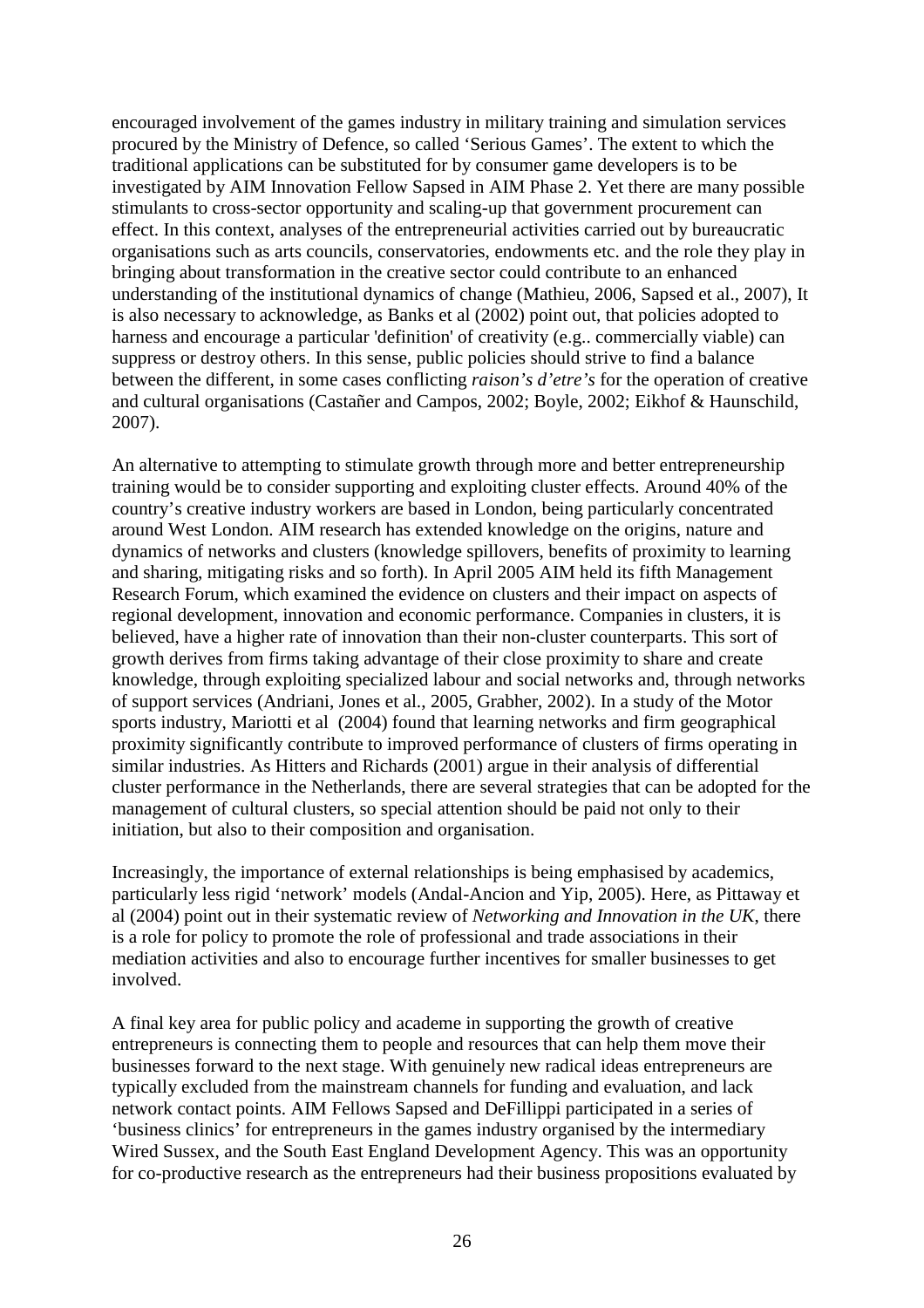an expert panel and were connected to funding, legal, and commercial agents positioned outside their usual networks. The researchers collected data before, immediately after, and six months after the intervention, showing how business strategies had been refined or redirected (Sapsed, Grantham and DeFillippi, 2007). Other AIM work on the commercialisation of entrepreneurial ideas has been conducted by Julian Birkinshaw and Tina Chini in Phase 1 and will be continued in Phase 2 by Innovation Fellow Gerry George. Promising areas for research continue to be cities, regions, Systems of Innovation etc. in particular work is needed on the influence of higher levels of system on the degrees of manoeuvre available to managers on the ground. Research on this topic would require the bridging of literatures and disciplines but would be an important contribution to our understanding.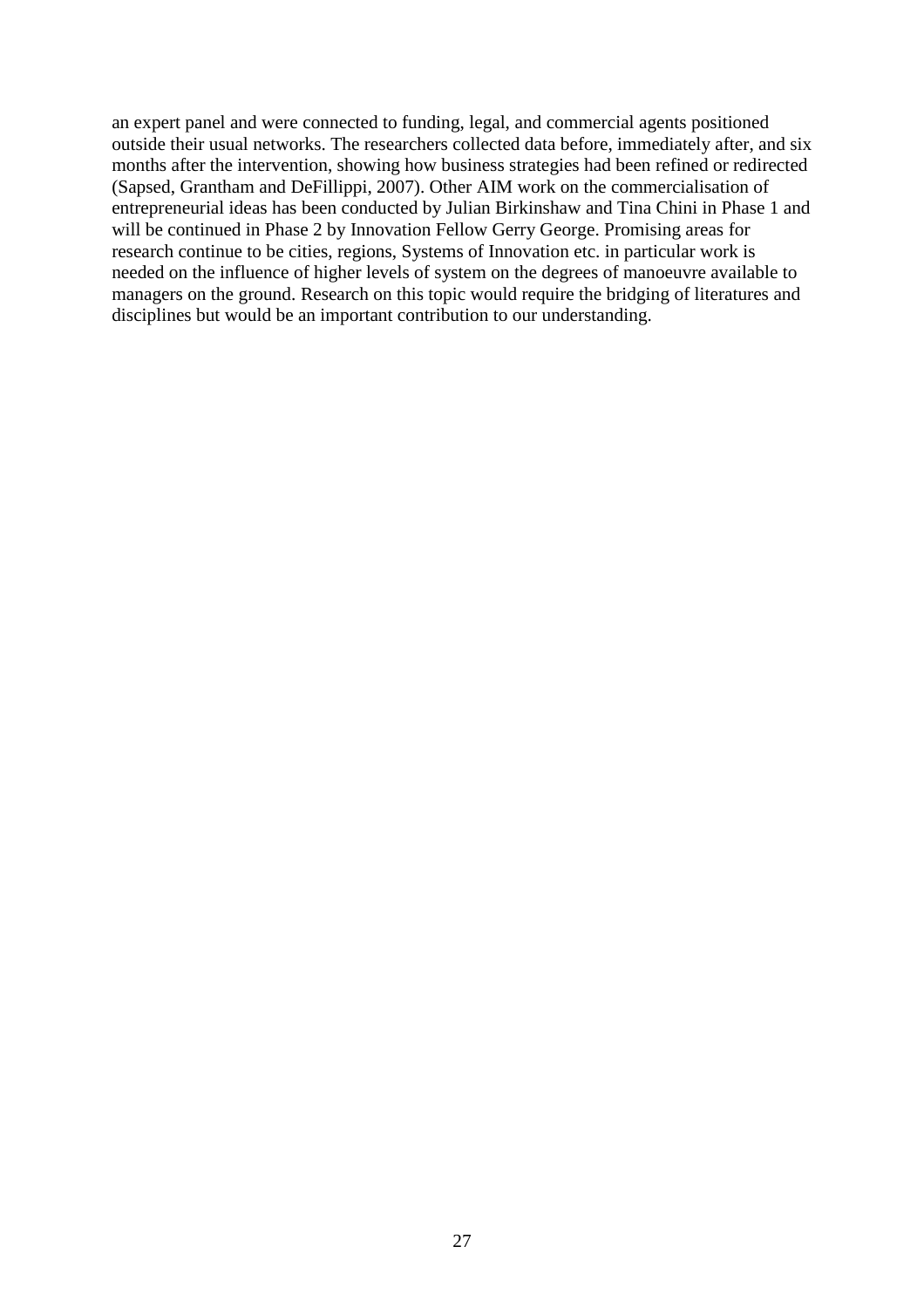#### <span id="page-27-0"></span>**5 CONCLUSIONS**

This report has illustrated how the creative industries are heterogeneous, and specific, yet show strong similarities in the trends and challenges that affect them. The report has outlined five themes that will continue to preoccupy practitioners: Integration and Disintegration, Understanding how Innovation changes Business Models and Markets, The Creative Process, Management Capabilities and Skills, and Small Firms and Growth. These themes emerged from interviews with key industry representatives, review of recent government and industry commissioned reports, and academic research. It was shown that management research has done substantial work on these important themes, either directly on the creative sectors or on other domains not typically considered creative. There are some strong links into practice and research is being conducted that speaks to the interests of both practitioners and scholars.

However there is considerable scope and need for further research in all the five themes discussed. Without restating the report where promising research is already being conducted, there are a number of areas that are crucial to business practice and for which there is as yet insufficient research attention.

- Firstly, research is still needed on creative practices and skills requirements for the creative industries. We have as yet a rudimentary understanding of how creative products and services are designed, produced and delivered in the light of new technologies, organisational practices and user expectations. The development of the necessary technical and managerial skills is an important area for research.
- Secondly, the creation of products and services by users themselves is increasingly important, yet we lack both intellectual and practical frameworks for understanding the impact of user centric innovation on existing business models and how it should be managed in its own development. This will require cross-disciplinary skills and knowledge in managerial, technical, policy and legal domains. An important factor is the changing nature of Intellectual Property systems, given the brittle texture of existing structures in the new era of mash-ups, modding and mass downloading.
- Thirdly, the new international markets and how the UK should engage with them: for example, the question of outsourcing of creative services and the related issues of country specialisation. Should we worry about the relative weaknesses we have in the UK e.g. online video games, or big budget films? Should we direct resources to those weaknesses or instead focus on our relative strengths and feel confident in outsourcing what is peripheral? Research is needed in business and academe on how these important decisions are made, and should be made by managers.
- Finally, a fourth area that will benefit the creative industries and stimulate scholarly insight is the linking between creative industries, in terms of mobility of people, the cross-pollination of ideas, the unrealised opportunities for cross-marketing and technological convergence, and the application of skills and tools in new domains for which they were not originally intended. Considered by many to be the basis for creativity, opportunities for spillovers across sector are too little understood, searched for, and exploited, yet hold significant potential for continued, and greater success.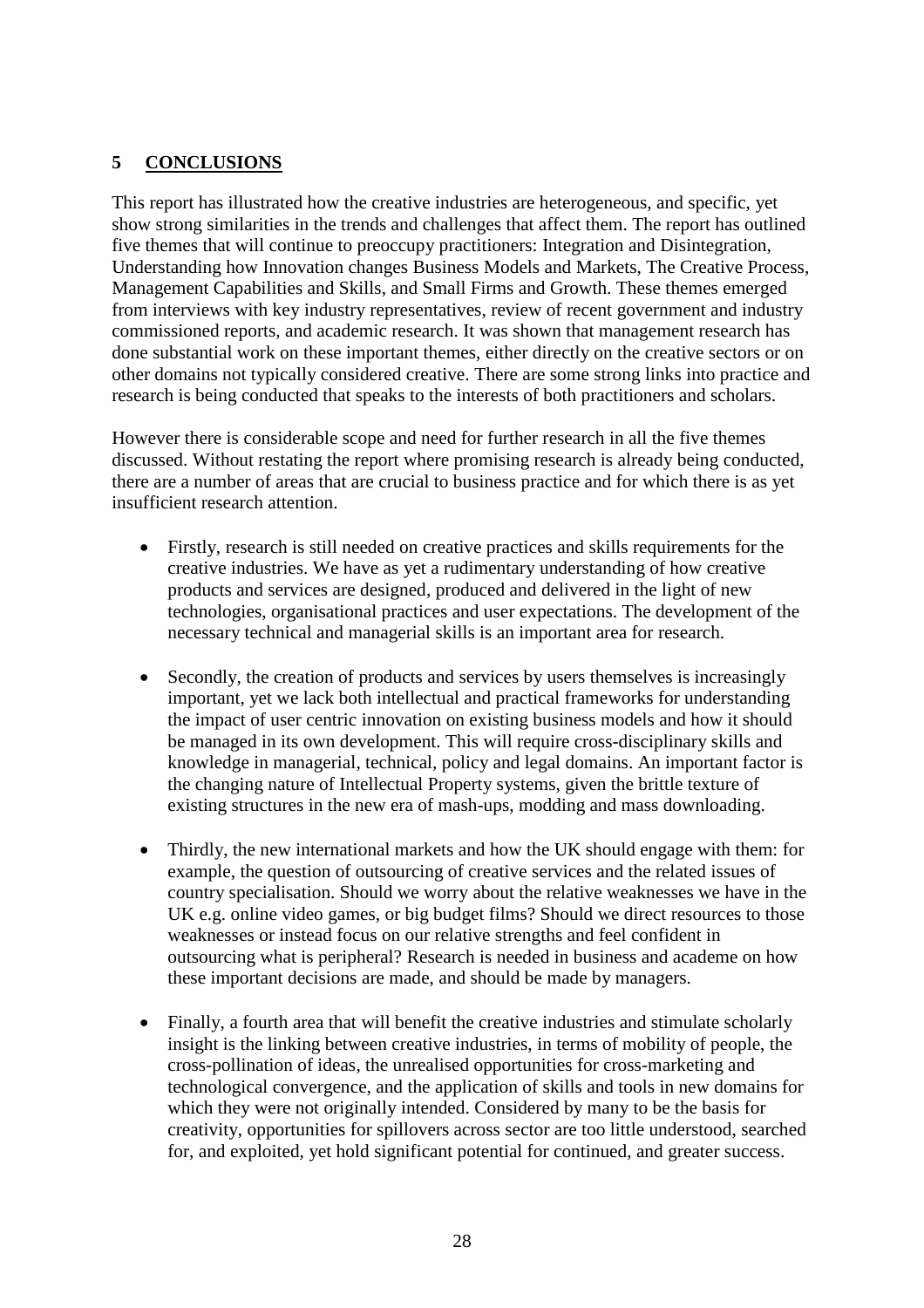#### <span id="page-28-0"></span>**6 ADDENDUM**

#### <span id="page-28-1"></span>**6.1 INTRODUCTION**

Over breakfast on 18th March 2008, the ESRC Business Engagement Forum for the Creative Industries was held at the Royal Society of Arts in London, Chaired by Sir George Cox. Forty-nine representatives from industry, policy making, regulatory authorities, industry associations and academia came together to reflect upon the findings presented in ESRC's Scoping Study of Contemporary and Future Challenges in the UK Creative Industries and how the worlds of business and Higher Education might better collaborate in order to address these challenges.

Overall, the five challenges presented in the scoping study:

- Integration and Disintegration
- Understanding how Innovation Changes Business Models and Markets
- The Creative Process and Organisation
- Management Capabilities and Skills
- Small Firms and Growth

were generally acknowledged to reflect current concerns in the industry. The themes, however, are broadly stated and it was acknowledged that finer-grained analysis would be necessary for sub-sectors of the industry. Over breakfast attendees were able to elaborate and develop several of the themes, emphasising the diversity of the sector and highlighting how the sector differs from other areas of economic activity.

In some part, the scoping study was criticised on two counts. The first criticism was that excessive emphasis had been placed on issues relating to technology and digitisation. Clearly, these have had a powerful impact on some parts of the sector and everyone recognised that they will continue to remain powerful influences, but other important influences need to be acknowledged – including the human and social aspects of the sector. Secondly, not enough consideration was given to issues relating to larger organisations, too much emphasis being given small and medium sized companies. The commentary that follows in the sections below reflects some of these concerns and introduces challenges in terms of finance for the Creative Industries, metrics for the Creative Industries and Creative Industries location decisions.

In terms of dominant challenges the themes that emerged most strongly were around management capabilities and skills and business models, collaborative working and new organisational forms. These themes largely concur with the findings presented in the recent report *Creative Britain* (DCMS, 2008).

In the sections that follow, we try to reflect and represent the conversations of the morning. The purpose of this addendum is to provide a synthesis of the conversations that took place. Over the course of the meeting the challenges identified in the scoping study were discussed and developed. New challenges and perspectives were also introduced for consideration.

#### <span id="page-28-2"></span>**6.2 AN ECOLOGY OF THE CREATIVE INDUSTRIES**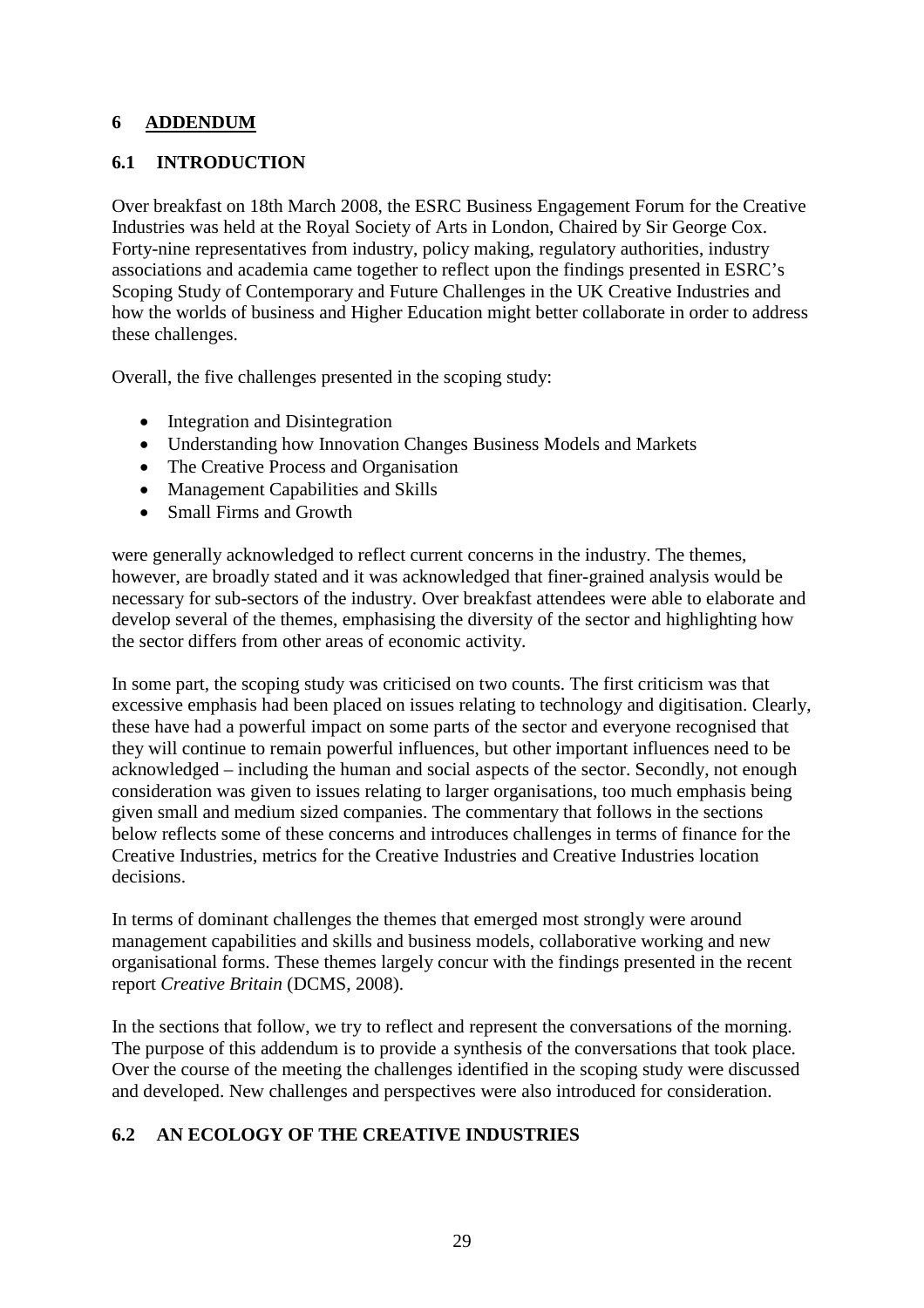For the purposes of this scoping study, we were guided by the Department of Culture, Media and Sport's categorisation of the Creative Industries into 13 sectors (DCMS, 1998) (see section 2.1 above). This is a very diverse sector, and attendees at the Business Engagement Forum were eager to ensure that the Higher Education community and policy makers better appreciate the extent to which conventional economic models and analytic perspectives may not comfortably apply. Attendees argued that the sector was distinguished by 'passion', 'values' and, even, 'anti-industrialism'. For example, the sub-sector "Cultural Industries", it was argued, should be defined in a way that highlights that which makes it different from other sectors - e.g. its focus on creativity and innovation, not just sales or commercial value. If the sector is to be better understood and its contribution appropriately valued, perhaps there should be less emphasis on 'industry' and more on 'culture' and 'creativity'.

However, there were no claims that the sector is so unique that it could not learn lessons from other areas of economic activity and, indeed, participants were generally enthused by the prospect of greater engagement and collaboration with the Higher Education community. To achieve a perspective that appreciates the subtleties of the sector but avoids placing excessive emphasis on its differences thereby allowing it to learn from other industries, the notion of an ecological study of the sector received support.

The objective of the ecological study would be to create a better map of the industry: how it relates to other areas of economic activity, its interactions and contribution as well as internal connections. The question of a language difference between the Creative Industries and financial institutions was raised. Rather than expect the Creative Industries to adapt to fit traditional models, there is a view that there needs to be a greater accommodation of different needs and approaches between the sector, Government, finance and other management disciplines. More broadly, an ecological approach would attempt to address questions such as:

- Can a post-industrial economic/creativity commercial language be developed that is universally understood (there were felt to be language barriers between the sector and its external environment)?
- Why do creative industries seed and grow?
- Why do they locate in the UK? What is the role of schools and universities?
- How do ideas and people move within the sector and with what impact?
- How flexible and adaptable the sector is as a whole, and can creative programmes work together?
- What is creative about the creative industries?
- What is distinctive about the sector?
- <span id="page-29-0"></span>• What impact do the creative industries have on industry more generally?

#### **6.3 INTEGRATION AND DISINTEGRATION AND BUSINESS MODELS**

The report emphasised, amongst other factors, the impact of digital technologies in certain subsectors of the Creative Industries, such as the gaming industry and film and music production. Whilst the assertions weren't challenged (in fact there was broad agreement), the breakfast conversations were oriented more toward the opportunities digital technologies offered rather than the challenges. That is, whilst the disruptive capacity of the technology was acknowledged, so too was its capacity to encourage the development of new businesses and new business models.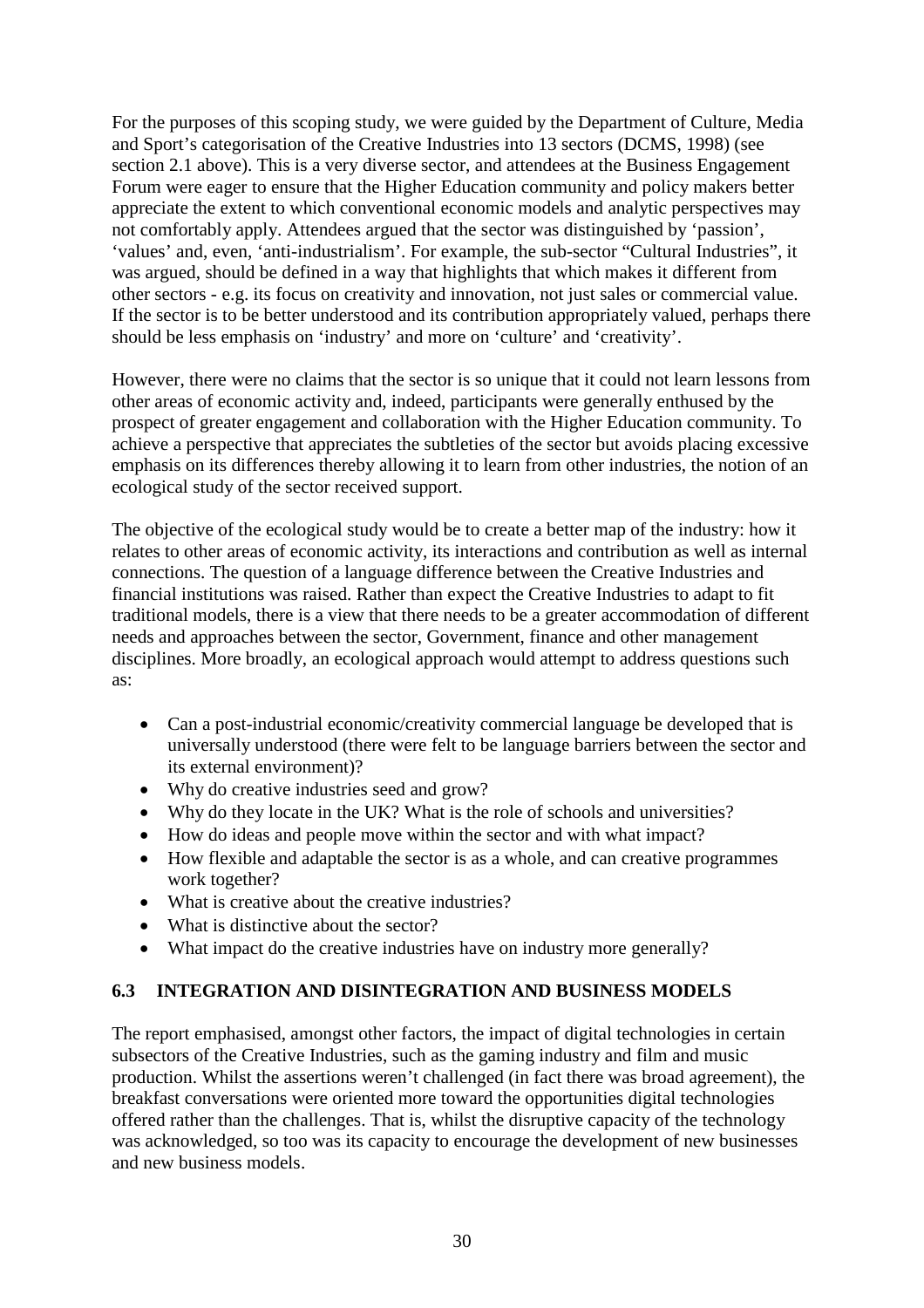That is not to say that digitalisation was not an important factor in impacting some existing business models. In film, for example, consumer and audience behaviour has been changing: DVD sales have dropped and audiences want immediate access to the product, not the staged and theatrical releases of new films ultimately filtering down to a DVD release. Furthermore, the audience is less-inclined to pay for the product. A similar phenomenon has been observed in the music industry, which has seen revenue generation from recorded music fall but increase from live performances. Are there any lessons from the re-orientation of the music industry that can be transferred across other sub-sectors of the Creative Industries?

Advances in digital technology and tools have been a major factor in the surge of user-led activity in software, video, music and gaming. Creative ability is more easily realised, as is finding an audience. Within the British film industry, digitisation has offered production companies the means to circumvent the big distributors (principally North American, to whom rights have traditionally been sold) and find their own route to market and, importantly, retain ownership of the Intellectual Property. However, there remain concerns that digital distribution will generate sufficient revenue.

The user phenomenon resembles the long-established amateur production tradition in dramatics. In performing arts however, reportedly, there has been little in the way of impact from digitisation. However, there are early indications that the nature of touring is changing by the use of new technology – e.g. by live streaming of the event on-line. The Creative Industries, then, are actively considering innovative and alternative business models. The National Theatre of Scotland was cited as an example 'of virtual organisation', it is a 'building-free' theatre company and therefore brings the cultural experience to where people are – in small theatres, woods and ferries and builds a growing audience.

Further work is required from the Higher Education community into:

- How are new technologies affecting consumer behaviour?
- How to stimulate, help express, connect to, and research amateur/user talent?
- The range of possible business models that can developed from new digital tools and distribution possibilities.
- Exploiting IP to develop new revenue streams, adapting existing organisations and identifying new models and developing new organisational forms.
- An ethnographic approach investigating the characteristics of successful business. Where are the really good examples of new business model development?
- Without losing sight of the creative process, can technology be used cleverly to reach the new audiences?
- What are the drivers of consumer behaviour?
- Do we really understand what customers and audiences want from the Creative Industries?
- <span id="page-30-0"></span>• How do you forecast patterns of demand in such dynamic environments?

#### **6.4 FINANCING THE CREATIVE INDUSTRIES**

Financing the Creative Industries was identified as an area where the sector differed from other areas of economic and commercial activity. It was suggested that there was a history of mutual suspicion between the Creative Industries and the financial world. Innovation, in terms of developing new investment models and mechanisms, is needed.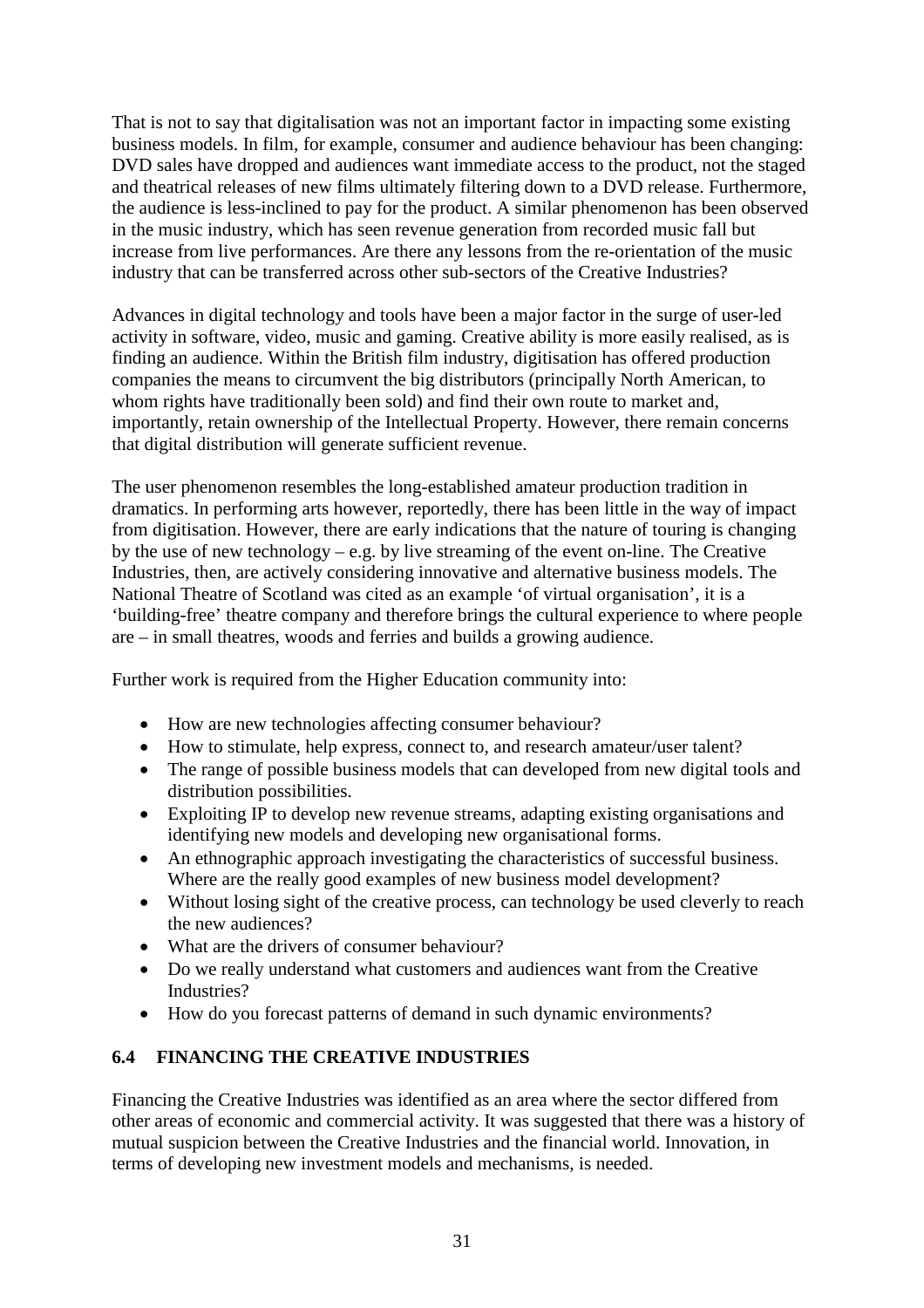The issue of micro-finance needs to be explored – creating investment structures that are applicable to micro businesses (which make up a large proportion of the sector). Private sector investment infrastructure isn't currently geared up to provide the smaller investment sums needed by the very small companies and so they frequently fall below the private investment radar.

- Research is needed in order to understand new investment policies and to develop new economic systems that are relevant to the sector.
- This was acknowledged to be a key area with the big question relating to what should be the investment models and policies used for the Creative Industries.
- What form(s) does R&D take in the Creative Industries and how can it be supported?
- <span id="page-31-0"></span>• Investment in subsidised arts companies will often involve investment in individuals – on what basis and criteria should such investment decisions be made?

#### **6.5 METRICS FOR THE CREATIVE INDUSTRIES**

The creative and cultural economies make important economic and social contributions and, linked to the notion of the distinctiveness of the Creative Industries, is the idea that a bespoke set of metrics is appropriate so that the sector's contribution can be better understood. The Industry argues that traditional economic value measures (e.g. profitability and growth) tell only part of the story. Of particular importance, as the recent report *Creative Britain* from the Department of Culture Media and Sport (DCMS, 2008) makes clear, are spillovers from the sectors, its impact on quality of life and where creativity will be the engine of economic growth for towns, cities and regions (pp 6). Ultimately, for the attendees, the question is how the value of creative industries can be measured (and measured in additional to ways to economic value), with the challenge being to quantify and represent value to the people who are responsible for funding.

There is little solid evidence that quantifies these impacts and new work is necessary to develop the metrics and apply them to the sector. It was suggested that such work might draw on recent activities in the domain of social entrepreneurship – such as the *Social Return on Investment.* A clearer quantification of the sector's contribution will allow industry to make representations to government for support in the way of tax breaks or support for R&D.

- How ought success, value and contribution of the Creative Industries be assessed? What is the distinctive value of the Creative Industries, how can it be measured and where, how and to whom should it be communicated?
- What is the impact of the Creative Industries (aggregatively and as sub-sectors) on economic, social and cultural enrichment in the UK?
- What are creative climates, where are they and how are they created?
- What is the impact of design on business performance?
- Are businesses that engage with the creative industries and processes more successful?
- Do social enterprise investment models transfer to creative businesses?
- What are the unique skills and competences that the sector can export to other parts of the UK economy?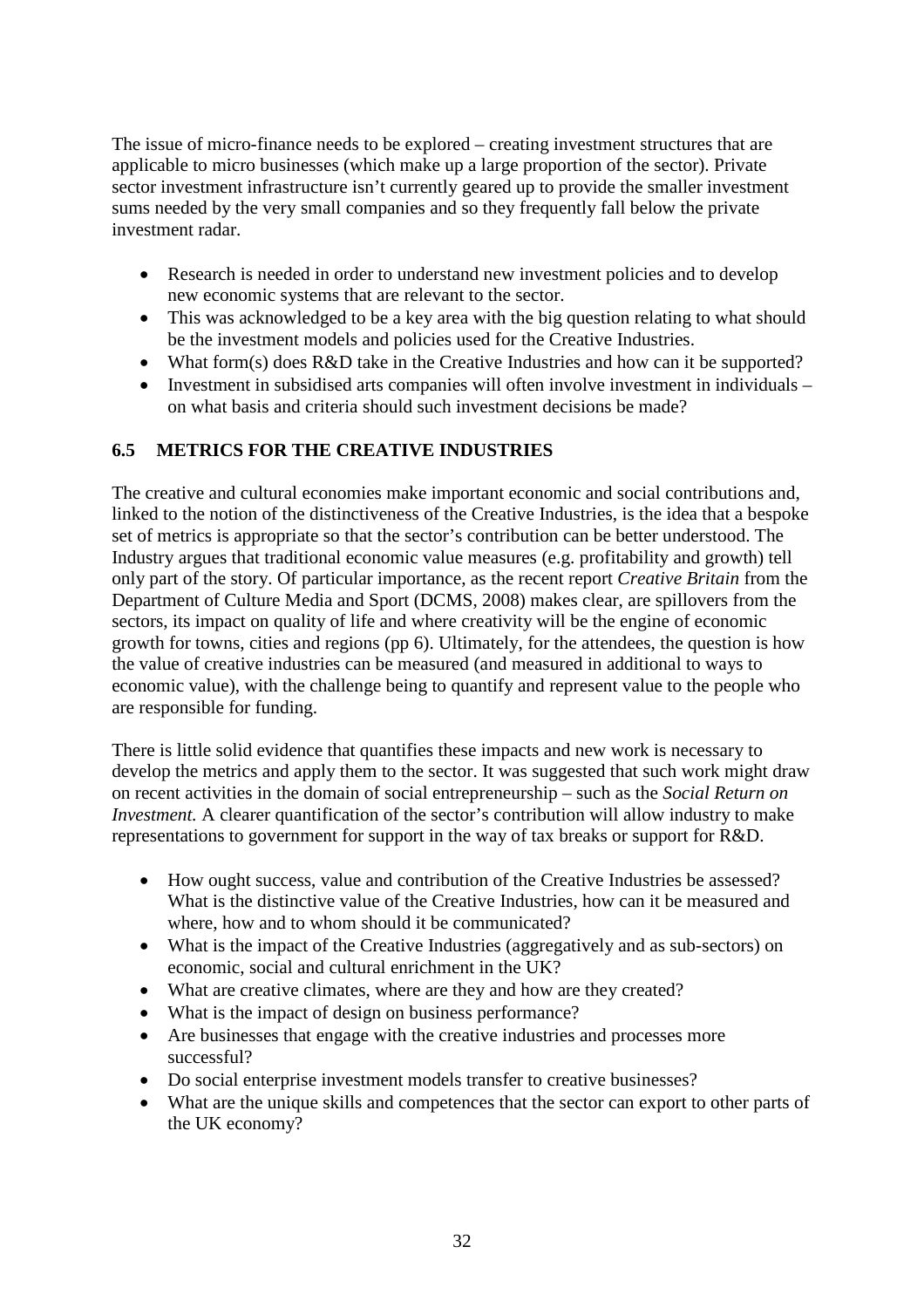#### <span id="page-32-0"></span>**6.6 MANAGEMENT CAPABILITIES AND SKILLS**

The conversation revealed a tension within the sector between recognition of the need to apply management skills at a firm level and the contribution that management can make and, perceived negative impact of management on creativity within the firm. Indeed, rather than thinking about 'managing' the creative process it was suggested that 'facilitating' the creative process would be more appropriate terminology.

In some quarters of the Creative Industries, the notion of management is problematic; for one attendee "Management should facilitate or enable creativity, instead of constraining and bounding it. It is necessary to avoid 'managing passion out of existence'". However, the alternative point was raised that it can be too easy to say creativity cannot be managed, and, like other areas of business, creativity involves harsh disciplines. So, in terms of 'facilitating creativity', specifically, more needs to be known about how the sector can develop and how to create an environment in which creativity can happen, an approach to management that understands and encourages the creative process. Consequently, one research challenge is to establish, in more detail, how creative products and services are brought to market and then supported. Others include:

- There is a perspective that creative skills are innate whereas other skills can be learnt. What is the evidence for this? Do we know what those skills are?
- Are other sectors in the UK better at managing or facilitating creativity than the Creative Industries? Are there other sectors in which creativity is managed or facilitated well, and what could the creative sector learn from these?
- Can the sector learn from the UK National Health Service where tensions have existed between managing and clinical practice (e.g. Buchanan, Jordan, Preston and Smith (1997)).
- Do the Creative Industries have, or require, leaders with 'A-shaped' skills such as both creative and business capabilities<sup>[2](#page-32-1)</sup>?
- What skills are unique to the Creative Industries, and how can they be transferred to other sectors of economic activity? How can the industry build on its skill strengths?

In section 4.4 of the scoping study, we report that "There is a perception backed up by several industry and government reports over recent years that UK firms are strong on creativity, but less strong on the management side". But, as we further note, empirical evidence that supports or refutes the perception is limited. Consequently, it is necessary to find answers to some fundamental questions:

- What is the evidence for asserted low levels of management capability within the Creative Industries?
- Which management capabilities are necessary for the Creative Industries?
- What kind of leaders do the Creative Industries need?
- What is 'excellence' in management capability in the Creative Industries?
- How does the management capability in the UK Creative Industries compare with international competitors?

<span id="page-32-1"></span> $2^{2}$  Some individuals embody technology fusion: they learn more than one discipline and so have two "disciplinary legs" on which to stand (hence A-shaped). Persons with A-Shaped skills are able to integrate two different disciplines, in each of which they can claim some expertise (Madhavan and Grover, 1998)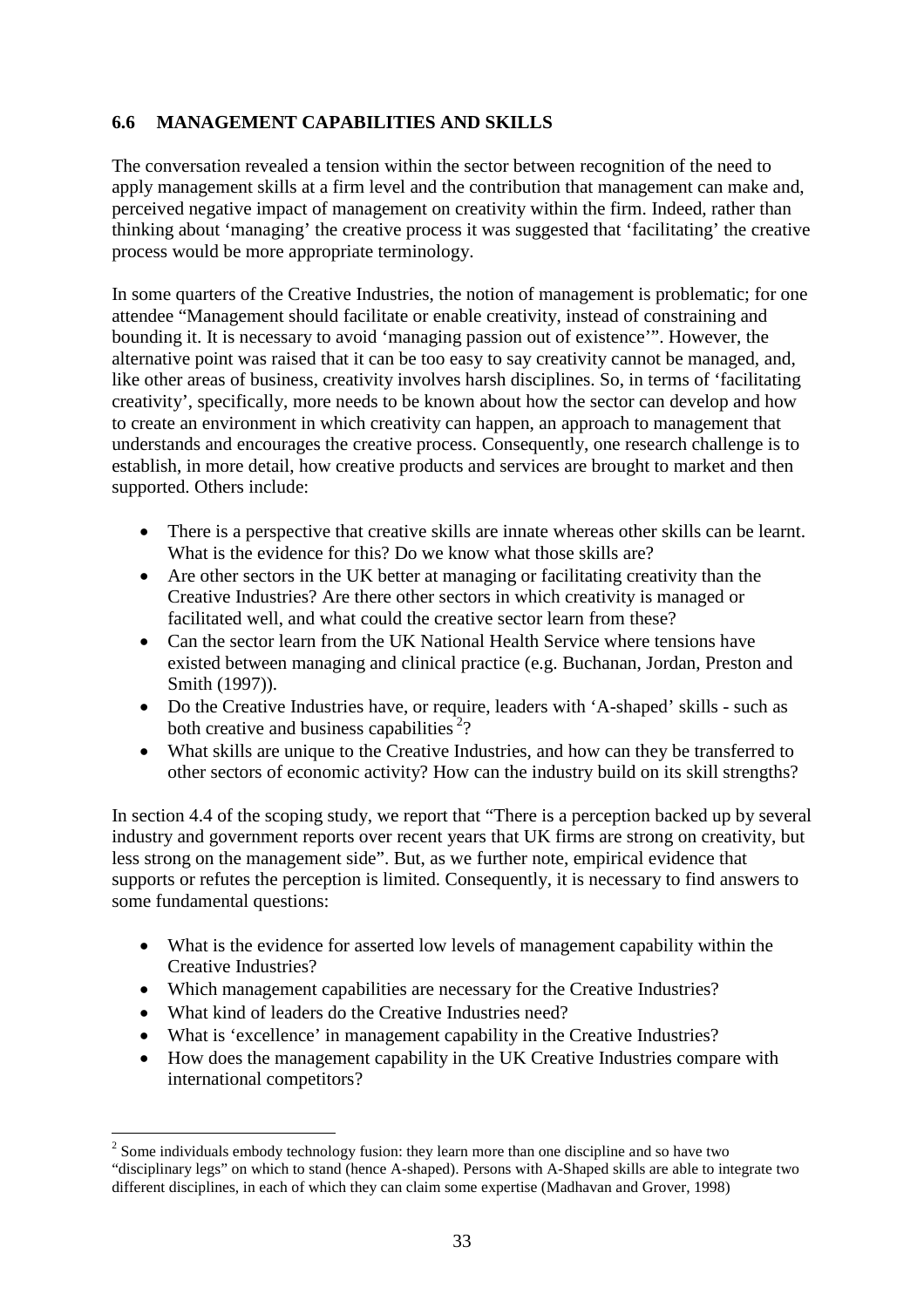However, almost as an implicit admission that management capabilities in the sector are not as well developed as they might be, attendees intimated an appetite for more formal managerial learning. Particularly, the challenges in managing creative people mean that having effective project management skills is essential. Some sub-sectors, such as film, are skilled in this area but it is not shared throughout the sector and, have these skills been acquired at some cost to creativity?

- What is the impact on creativity within the firm of the acquisition of management skills and practice of the art of management?
- What is an appropriate model of management for the creative industries?
- Reflecting the diversity of the sector, research is needed into the different kinds of organisational principles that exist within the sector, beyond traditional company structures (e.g. with architecture partnerships, TV, Film, Theatre – short term project teams, networks, brokerage roles and mechanisms).
- What organisational and managerial characteristics do successful businesses in the Creative Industries have in common, and how do they vary across the sub-sectors?

On the basis of the morning's discussion, a conflation of roles appears to be emerging in the Creative Industries. On the one hand, artists (the term was used generically to describe those working in the Creative Industries) were noted to be moving closer to their market (historically having divested themselves of this responsibility and connected with the market through intermediaries). On the other hand, an increasing role for brokers and boundary spanners who understand both market and creative issues and are key for a successful transition from ideas into products is reported to be emerging. These "Producers", are responsible for making the connections and bringing creative output to the market. Is there sufficient and appropriate training for producers available?

#### <span id="page-33-0"></span>**6.7 COLLABORATIVE WORKING**

One of the strengths of the Creative Industries, it was reported, is that it is very well networked and tends to work on relationships. However, these networks tend to be selfreplicating, and there is scope for activity (perhaps through the use of technologies) to open up and expand these networks. Furthermore, there was a sense that the Creative Sector is not sufficiently outwards-looking and would benefit from the development of face-to-face and virtual networks with people in other industries and countries.

International collaboration is particularly important and there is a need to examine the practical paths for its improvement (developing more formal structures) and access through a virtual route could create value here, but needs to build on initial face-to-face contact which remains important.

In terms of the integration and disintegration of the value chain and the division of labour in the creative industries (see section 4.1 above), one challenge for the industry is to facilitate the creative processes over distributed project teams. A further challenge that international collaboration brings is that of the management of distributed intellectual property.

Related to the previous sub-section (Management capabilities and skills), one example of the integration of managerial and creative skills was presented from the film industry in which it was noted that many of the most successful firms are based on partnership models that have business affairs people integrated into the partnership. In the film industry, there are,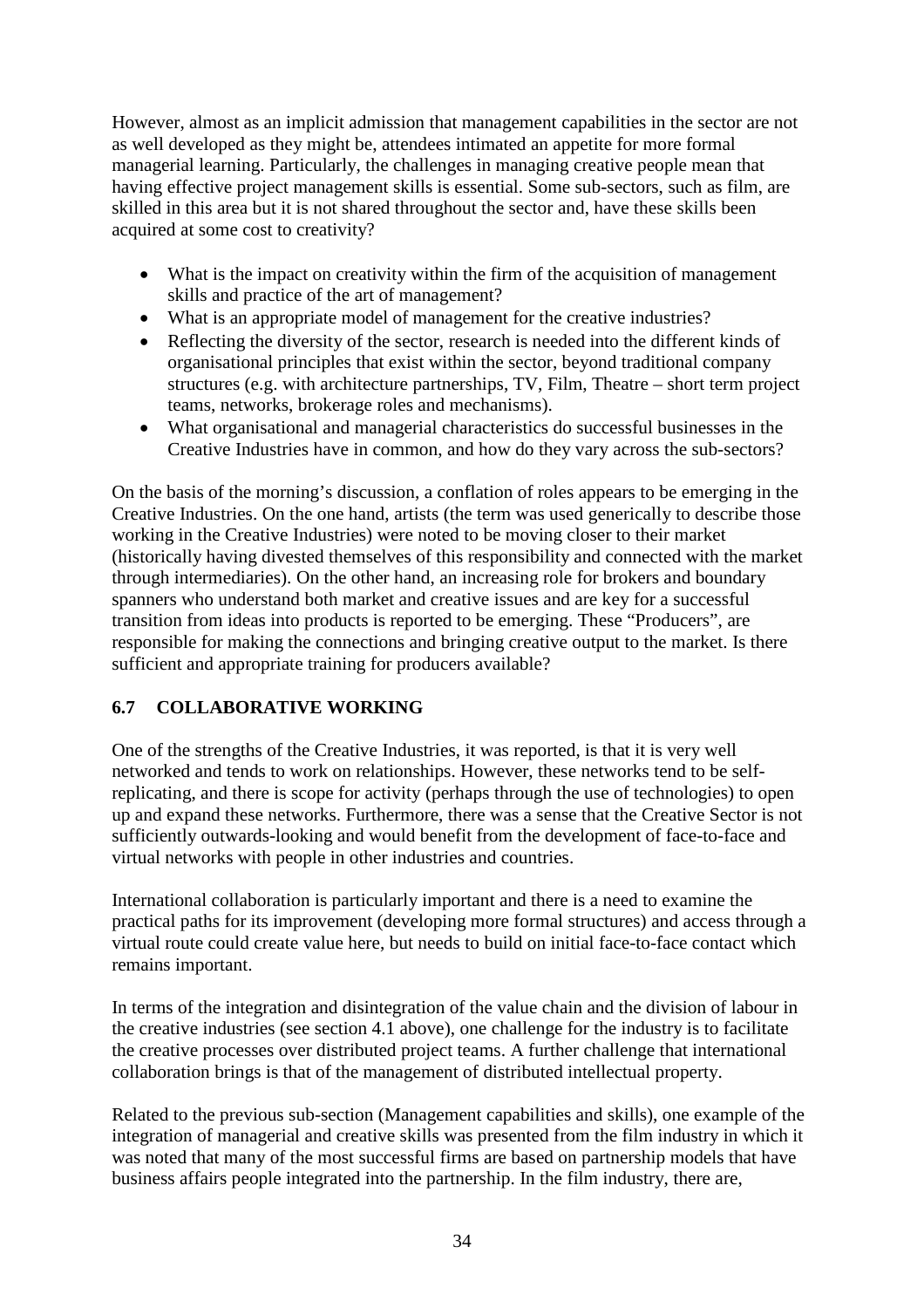apparently, relatively few examples of this type of partnership and it is not known to what extent the model is replicated more widely across the sector or if the model is associated with an unusual level of success. However, partnership type arrangements also appear to be increasingly frequent and important in the museum field. In spite of these examples, the Creative Industries are reported not to have a track record in partnerships, alliances and collaborations. Reportedly, other sub sectors of the Creative Industries have no track record in partnership working and there may be opportunities to learn from other sectors that have successfully run such relationships – for example, manufacturing industry.

- What does successful partnership working look like?
- <span id="page-34-0"></span>• Can lessons about successful collaboration be learned from other sectors?

#### **6.8 SMALL FIRMS AND GROWTH**

With regard to small firms and growth, three main points emerged. The first, that it should not be assumed that all firms within the Creative Industries are ambitious to grow – the industry is characterised by a number of 'anti-industrialists'. But that doesn't mean that they don't want to continue operating and surviving, and an infrastructure is required/requested where those creative actors who would rather remain small are still supported. Indeed, it was strongly argued that one of the key strengths of the Creative Industries in general is their small size and the flexibility that entails. Furthermore, the sector's diversity and sustainability are important and scalability needs to be understood in terms of these values.

Second, there are, of course, businesses that do want to grow but frequently don't have the skills to grow and the challenge is to grow from small to medium. Reportedly, the infrastructure for scaling up is well-established in the USA and Canada, suggesting opportunities for comparative studies.

Third, 'scaling-up' has a number of meanings quite distinct from corporate growth: for example, it may apply to size of project, extending to different audiences and markets, increasing social network connections and visibility and so on. It is recognised that lack of scale in many of these respects excludes practitioners from exciting opportunities, and in some industries -e.g. video games - decisions not to 'scale up' may be irreversible and lead to 'lock-out'.

- What does scaling-up mean for the Creative Industries?
- <span id="page-34-1"></span>How are the Creative Industries nurtured in competitor countries?

#### **6.9 CREATIVE INDUSTRIES LOCATIONAL DECISIONS**

Little is known about the reasons behind the locational decisions of firms in the Creative Industries. In Canada, through the use of financial incentives and particularly targeting French companies, a games industry has been created virtually from scratch. The strategy contrasts with the relatively light-touch policy in the UK, and raises several important questions:

- Does the Canadian strategy present a threat to the UK gaming/Creative Industries?
- Do other international centres present additional challenges?
- What are the particular strengths of the UK as a centre for the Creative Industries?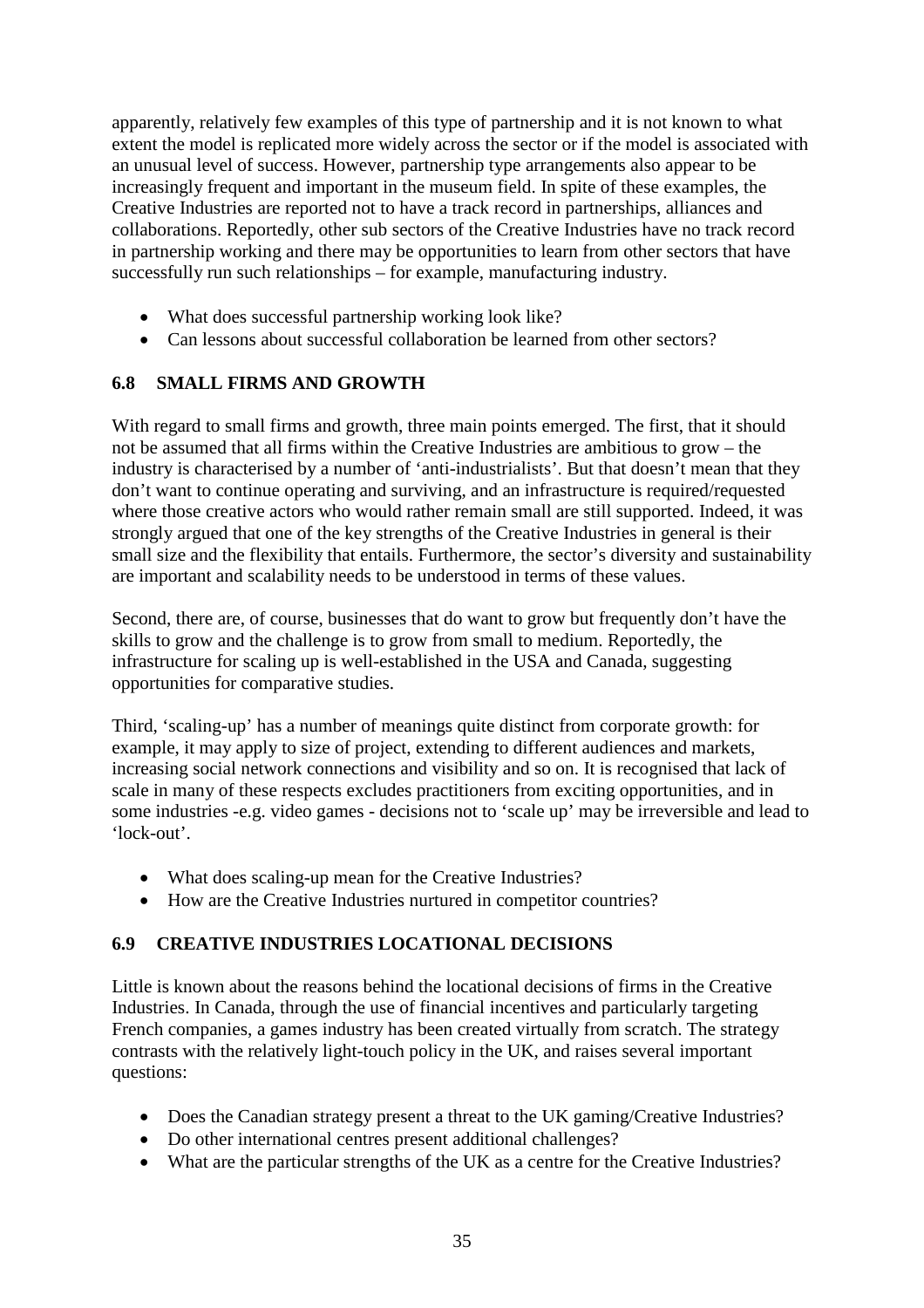- What are the strengths of the UK Creative Industries that overseas firms are willing to invest in?
- Why do firms locate in the UK, why do they stay and why do they leave?

In the financial services sector, the factors that contribute to the UK's and specifically London's pre-eminence as a global financial centre are well understood, are monitored (e.g. see Yeandle, Mainelli and Berendt (2005), Yeandle, Mainelli and Harris (2007)). It is not clear that the factors contributing to the UK's competitive advantage as a location for the Creative Industries are so well understood.

#### <span id="page-35-0"></span>**6.10 RELATIONS WITH ACADEMIA**

The general feeling was that connections between the Creative Industries and Higher Education were under-developed and that greater opportunities for collaboration exist. The extent to which the two sectors do work together is not known, but the sense was that it is rare. Greater communications between the sectors is necessary to inform course content, ensure maintenance of core skills in curricula to produce appropriately qualified potential  $employes<sup>3</sup>$  $employes<sup>3</sup>$  $employes<sup>3</sup>$ , deliver continuing professional development programmes and, influence the research agenda. For example, it was observed that many graduates are not 'work-ready' and lack crucial and core skills: in the case of fashion, pattern cutting skills are missing; in the case of architecture, there is a loss of draughtsmanship skills - technology can facilitate in the execution of tasks, but core skills should not be lost. In film, the challenge is continuous professional development and up-skilling. Currently, the UK is a world-leader in postproduction, but there is an absence of support at a policy level to maintain these skills at the innovative cutting edge. Overall, the recommendation was that the Higher Education link could be much more applied to the sector. Some of the expectations regarding contribution from creative industries may usefully be reviewed in the context of small, project-based creative firms. Many of these simply cannot afford to commit time and work for research purposes without clear payback or compensation.

With regard to the relationship between the two communities, the challenges include:

- Design course content that meet the needs of industry
- Incorporate entrepreneurial training in course content
- HE sector should ensure continued provision of core skills training
- Focus on the transition between university and industry
- Develop new technologies to work within a new business model.

<span id="page-35-1"></span><sup>&</sup>lt;sup>3</sup> These first two items are particularly important in the subsectors where skill shortages exist, such as in the gaming industry.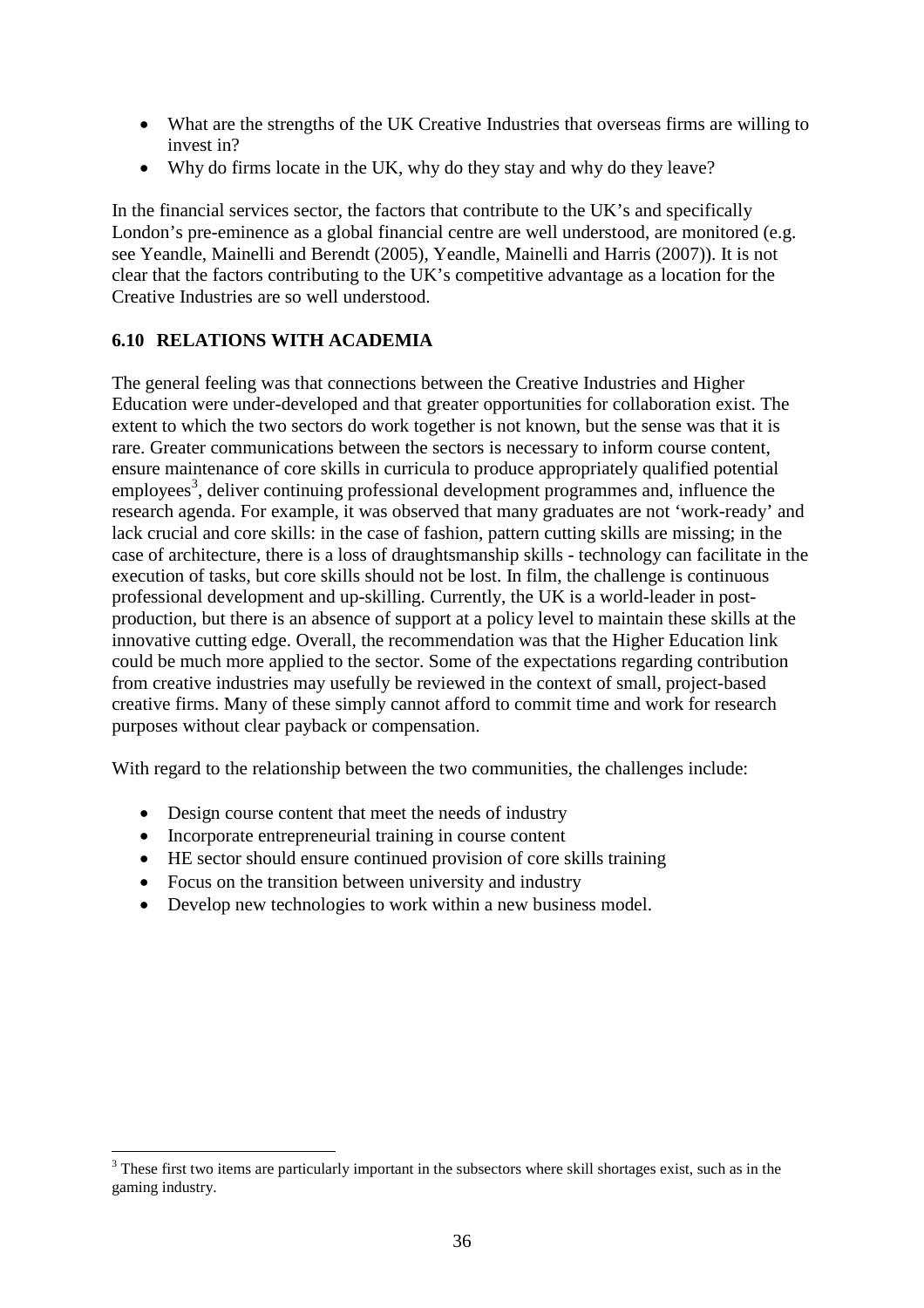#### <span id="page-36-0"></span>**7 ESRC RESPONSE**

While there are many challenges facing the sector where higher education as a whole could take action with business partners, specific actions the ESRC will be taking include:

- New research on the evolving ecology of the creative sector in the UK, informed by an international comparative perspective
- Ensuring access to existing research on management capabilities and skills as they relate to this sector
- New collaborative research on the combination of new technologies and new business models in selected sectors of the creative industries
- Exploration of how insights into entrepreneurial training can be incorporated in an attractive way to higher education teaching provision for the sector
- The provision of case studies of high profile investments intended to promote creative industries to promote and utilise best practice
- A recent call for Business Engagement Opportunities Scheme has focussed on the Creative Industries Sector and an award been made
- Active involvement with the Technology Strategy Board's new Creative Industries Technology Innovation Network to promote social science opportunities to the network.

The Technology Strategy Board will be following the ensuing actions, with the combination of new technologies and new business models of particular interest. Specific actions already underway include:

- The development of a national Knowledge Transfer Network for the creative industries to encourage knowledge exchange and collaboration within and between the creative industry sub sectors; other industries and Higher Education Institutes in the UK and overseas, to exploit technology-enabled and -inspired innovation.
- £10m support package for collaborative R&D projects targeted at the sector which includes two pilot streams to encourage participation of small and micro creative companies to participate in collaborative development.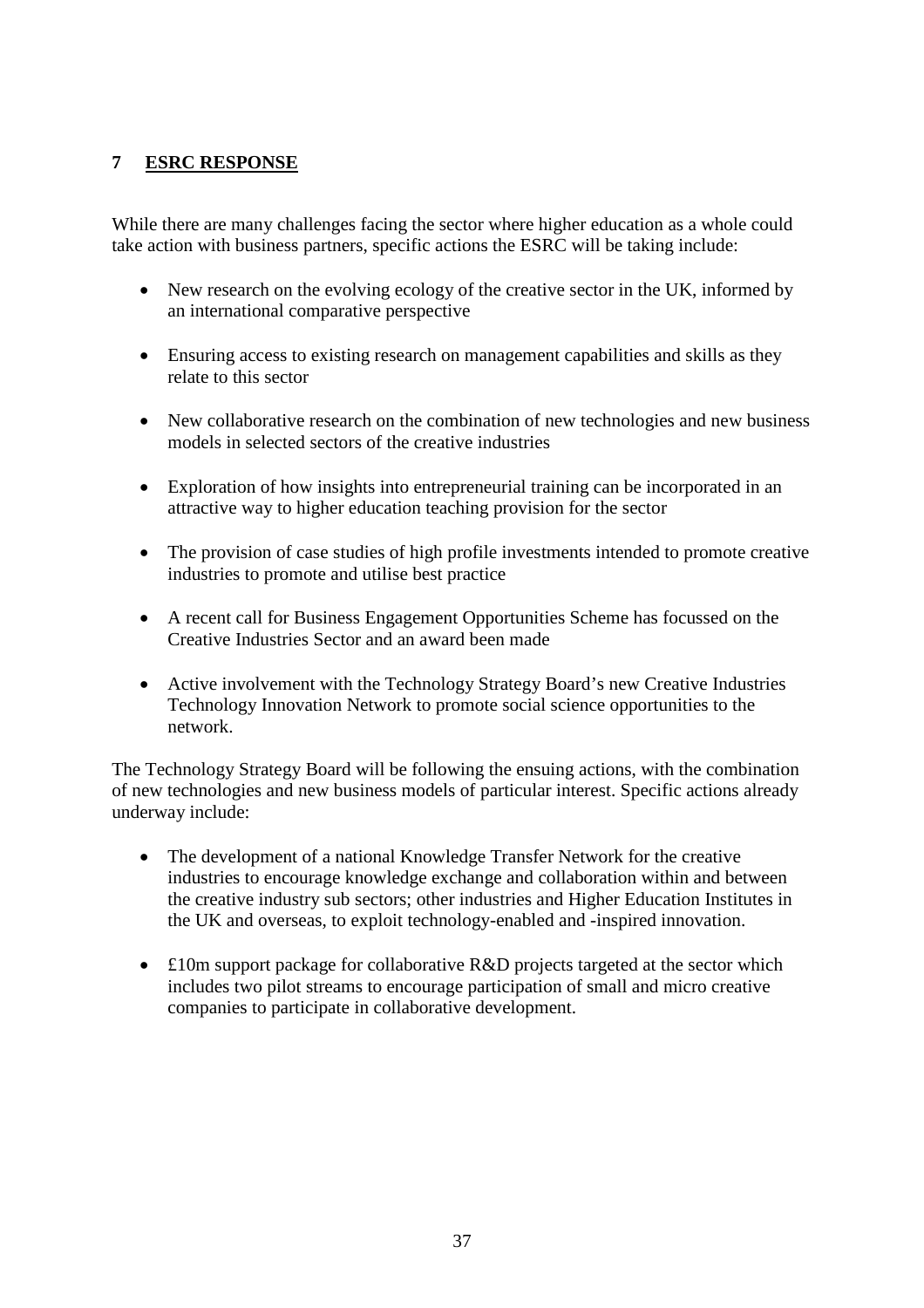#### <span id="page-37-0"></span>**8 INTERVIEWEES**

Denzyl Feigelson iTunes

Fred Hasson Director, Tiga (The Independent Games Developers Association)

Lucy Hooberman Innovation Executive, Research and Innovation BBC Future Media & Technology

Mat Hunter Head of Consumer Experience Design, IDEO

Robin Nicholson Edward Cullinan Architects

Carri Munden Independent designer Cassette Playa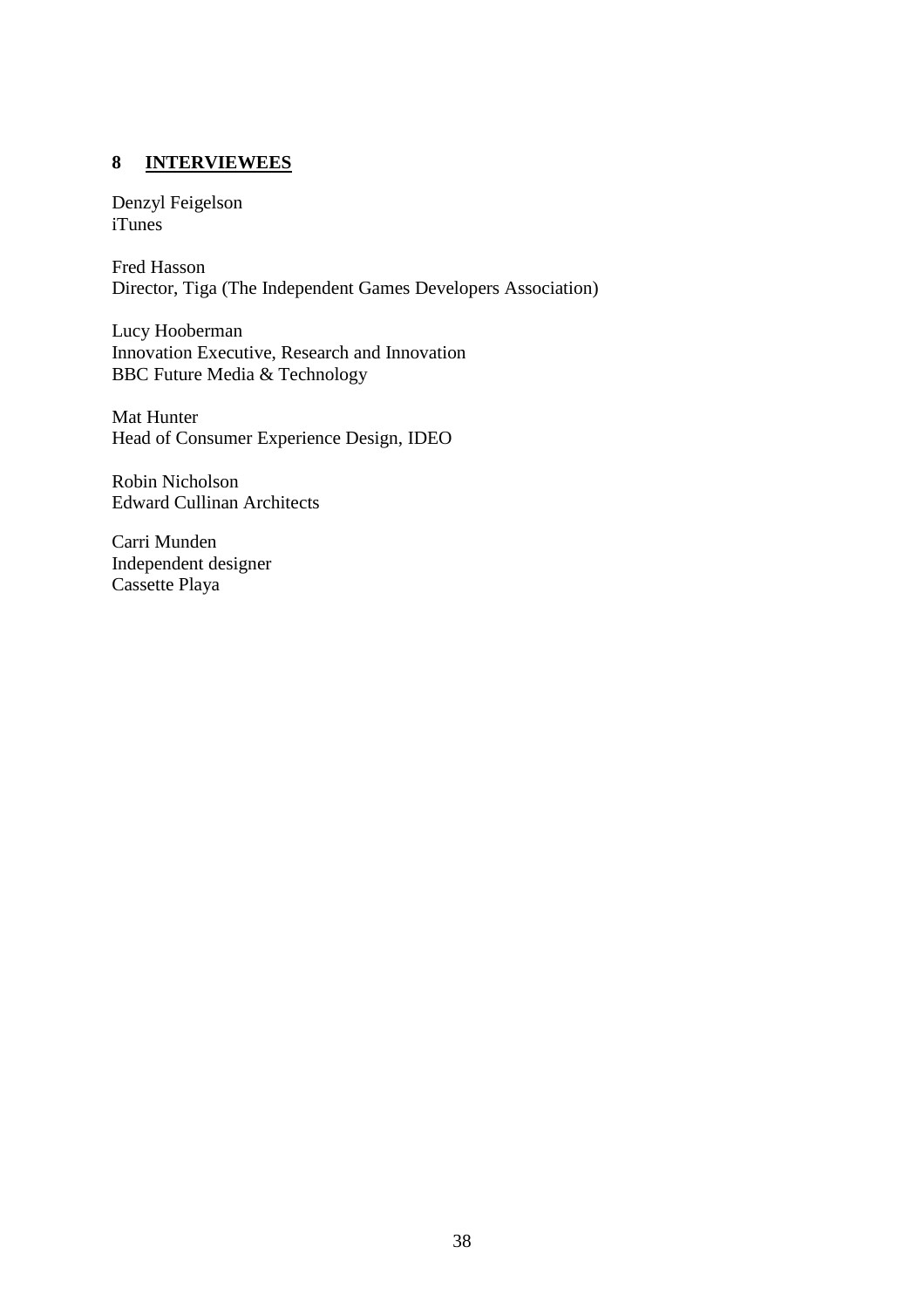#### <span id="page-38-0"></span>**9 ACKNOWLEDGEMENTS**

We are extremely grateful to the practitioners who gave their time and thoughts for this project. We have also received important insights and suggestions from John Bessant, Sian Brereton, Steven Flowers, David Gann, Andrew Grantham, Robin Wensley and Jennifer Whyte. The preparation of this report was funded by the Economic and Social Research Council.

We gratefully acknowledge the contributions of all those who have given of their time to inform this report. Furthermore, we also gratefully acknowledge the support of Sir George Cox for his role as Chair of the meeting.

Whilst the authors have sought to reflect respondents' views, these are our interpretations and cannot be attributed to any individual, either interviewee or Business Engagement Forum attendee, who contributed to the production of this report.

#### **Participants in the ESRC Business Engagement Forum for the Creative Industries – 18th March 2008.**

| <b>Richard Adams</b> | <b>Associate Director Business</b><br>Engagement                                    | Advanced Institute of<br><b>Management Research</b> |
|----------------------|-------------------------------------------------------------------------------------|-----------------------------------------------------|
| <b>Adrian Alsop</b>  | Director of Research                                                                | <b>ESRC</b>                                         |
| Hasan Bakhshi        | Senior Policy Analyst                                                               | <b>NESTA</b>                                        |
| Kathryn Best         | Course Leader Design<br>Management                                                  | University College for the<br>Creative<br>Arts      |
| Sian Brereton        | Lead Technologist, Creative<br>Industries                                           | <b>Technology Strategy Board</b>                    |
| George Cox           | Former Chairman                                                                     | The Design Council                                  |
| David Crombie        | <b>Head of Business Development</b><br>(Creative Industries and Social<br>Sciences) | <b>KCL</b>                                          |
| Simon Cronshaw       | Head of Research, Evaluation<br>and Information                                     | <b>Arts and Business</b>                            |
| Madeleine Cullum     | Economic Adviser                                                                    | Department for Culture, Media<br>and Sports         |
| <b>Trevor Dann</b>   | Director                                                                            | The Radio Academy                                   |
| Alan Davey           | <b>Chief Executive</b>                                                              | <b>Arts Council England</b>                         |
| Alex Di Capua        | Membership Co-ordinator                                                             | <b>Independent Theatre Council</b>                  |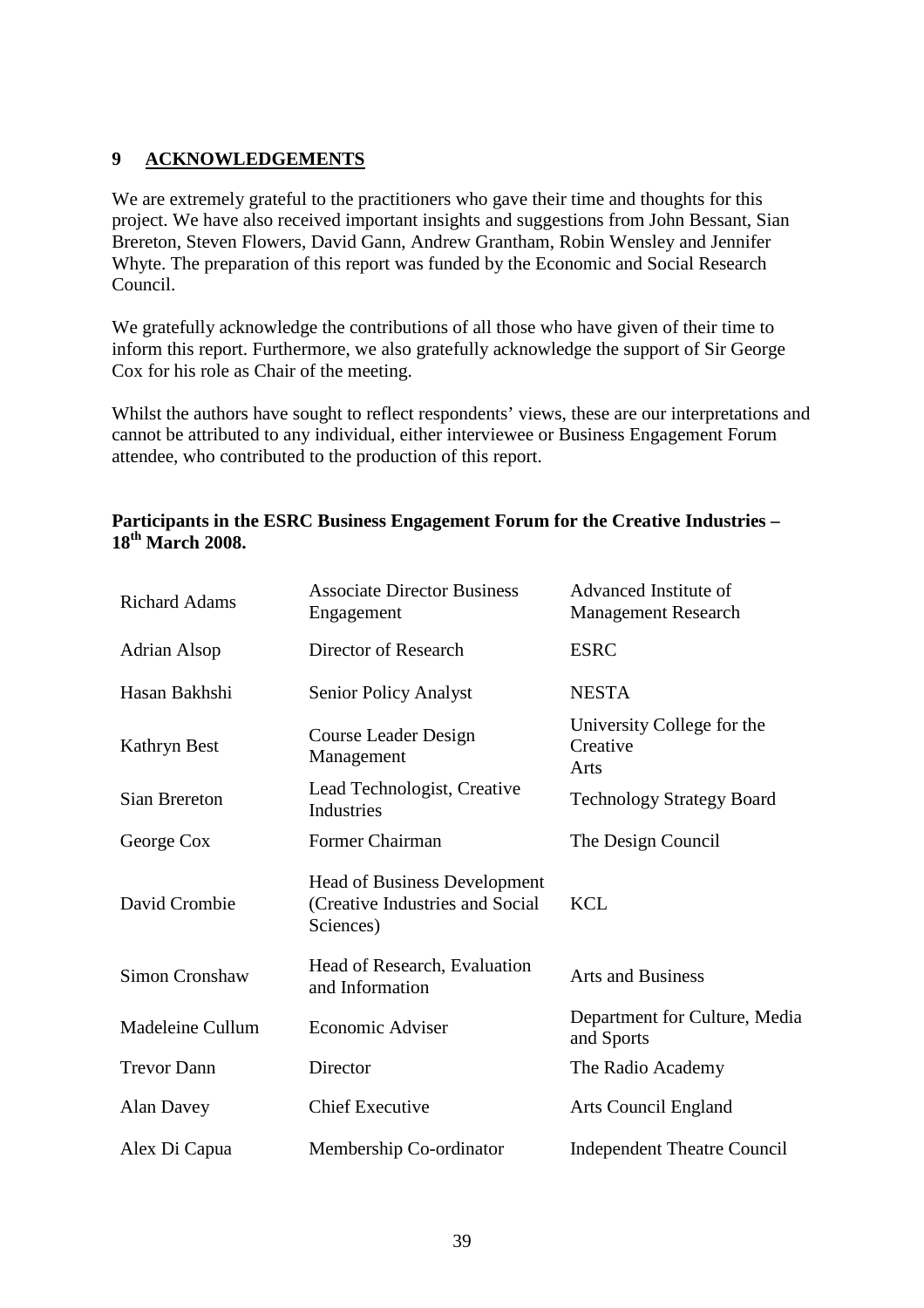| Keith Evans             | <b>MD</b>                                                                             | <b>CIDA</b>                                         |
|-------------------------|---------------------------------------------------------------------------------------|-----------------------------------------------------|
| Ian Farndon             |                                                                                       | <b>ESRC</b>                                         |
| <b>Alastair Findlay</b> | <b>Creative Economy Programme</b>                                                     | Department for Culture, Media<br>and Sports         |
| Claire Fitzpatrick      | <b>Press and Communications</b><br>Officer                                            | Advanced Institute of<br><b>Management Research</b> |
| <b>Esme Foster</b>      | <b>Operations Manager</b>                                                             | Advanced Institute of<br><b>Management Research</b> |
| Pamela Frazer           | Partner                                                                               | The Raft Design Consultancy                         |
| <b>Tim Gatland</b>      | Director                                                                              | Funds4Games                                         |
| <b>Maxine Horn</b>      | <b>CEO</b>                                                                            | <b>British Design Innovation</b>                    |
| Michael Hulme           | Hon Professor and Associate<br>Fellow of the Institute for<br><b>Advanced Studies</b> | <b>Lancaster University</b>                         |
| <b>Rhiannon James</b>   | <b>Education and Professional</b><br>Development Manager                              | D&AD                                                |
| <b>Ruth Jarratt</b>     | Director of Policy Development                                                        | Royal Opera House                                   |
| <b>Charlotte Jones</b>  | <b>Chief Executive</b>                                                                | <b>Independent Theatre Council</b>                  |
| Ian King                | Reader in Management                                                                  | University of Essex                                 |
| Gareth Lewis            | <b>Principal Consultant</b>                                                           | Gazcorp Ltd.                                        |
| Juan Mateos-Garcia      | <b>Research Officer</b>                                                               | CENTRIM, University of<br><b>Brighton</b>           |
| Jeffrey Meek            | Managing Partner and Head of<br>Corporate Finance                                     | <b>McCabes</b>                                      |
| James Moed              | <b>Business Factors Strategist</b>                                                    | <b>IDEO</b>                                         |
| Kevin Moore             | Deputy Head of Knowledge<br>Transfer                                                  | Communications and Information<br>Directorate ESRC  |
| Catherine Morel         | <b>Academic Faculty</b>                                                               | Sothebys Institute of Art                           |
| <b>Sandy Nairne</b>     | Director                                                                              | <b>National Portrait Gallery</b>                    |
| Andy Neely              | Deputy Director                                                                       | Advanced Institute of<br><b>Management Research</b> |
| Robin Nicholson         | Director                                                                              | <b>Edward Cullinan Architects</b>                   |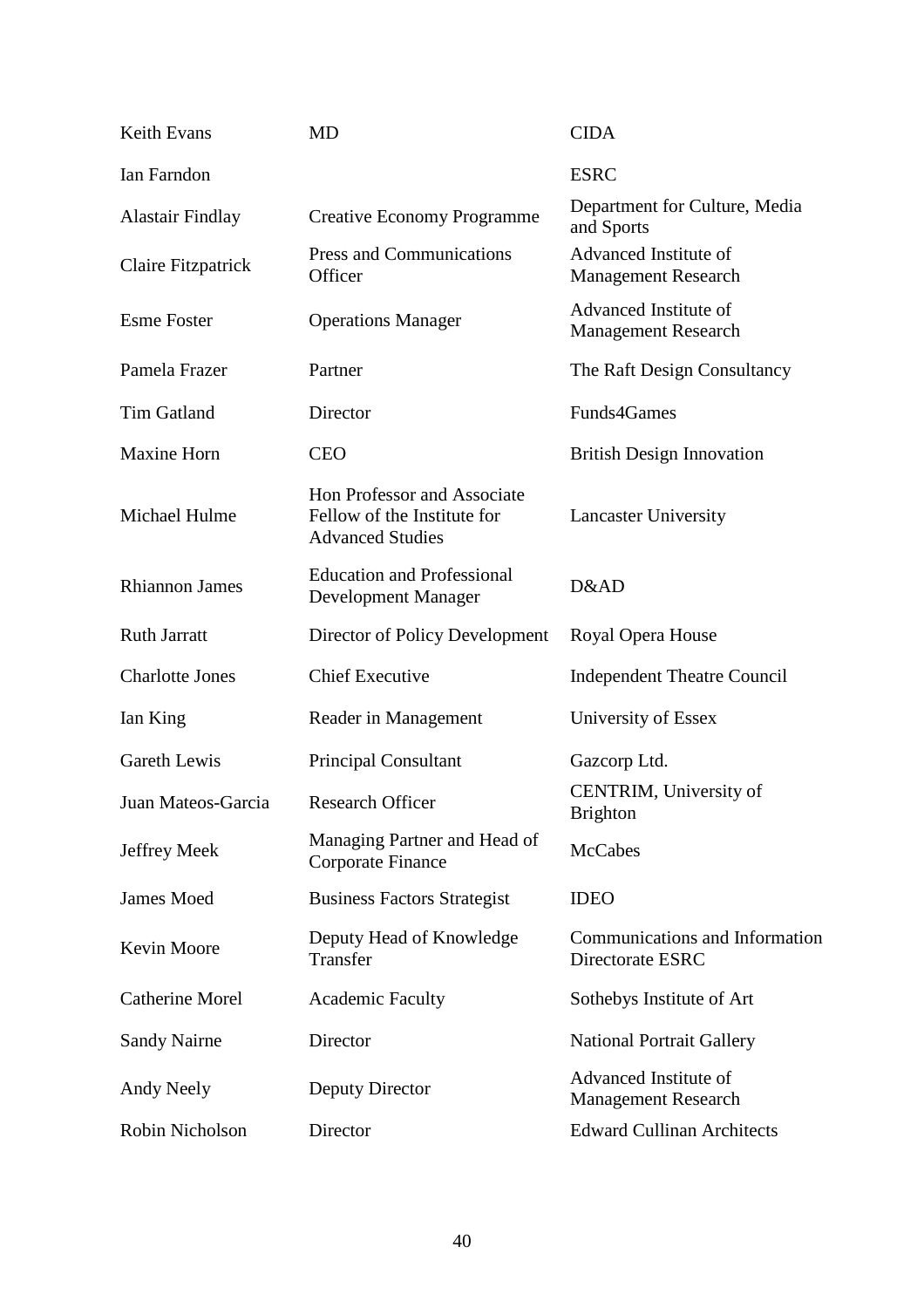| Kate O'Connor               | <b>Executive Director - Policy and</b><br>Development, Deputy CEO    | <b>SkillSet</b>                                        |
|-----------------------------|----------------------------------------------------------------------|--------------------------------------------------------|
| Paul Owens                  | Director                                                             | <b>BOP</b> Consulting                                  |
| Laura Ringham               | <b>Business Engagement Manager</b>                                   | <b>ESRC</b>                                            |
| <b>Judith Rosser-Davies</b> | Senior Development Manager                                           | <b>LDA</b>                                             |
| Jonathan Sapsed             | <b>AIM Innovation Fellow and</b><br><b>Principal Research Fellow</b> | CENTRIM, University of<br><b>Brighton</b>              |
| Moira Sinclair              | <b>Interim Executive Director</b>                                    | Arts Council England, London<br>London                 |
| Jonathan Smith              | Development Director                                                 | <b>TT Games</b>                                        |
| <b>Sally Taylor</b>         | Director                                                             | <b>LCACE</b>                                           |
| Sarah Turner                | <b>International Technology</b><br>Promoter, North America           | <b>PERA</b>                                            |
| Annie Warburton             | <b>Chief Executive</b>                                               | ArtsMatrix                                             |
| Robin Wensley               | Director                                                             | Advanced Institute of<br><b>Management Research</b>    |
| <b>Richard Wilson</b>       | Director                                                             | The Independent Games<br><b>Developers Association</b> |
| <b>Adrian Wootton</b>       | <b>Chief Executive</b>                                               | Film London                                            |
| Shelagh Wright              | Associate                                                            | <b>DEMOS</b>                                           |
| Angharad Wynne-<br>Jones    | Director                                                             | London International Festival of<br>Theatre            |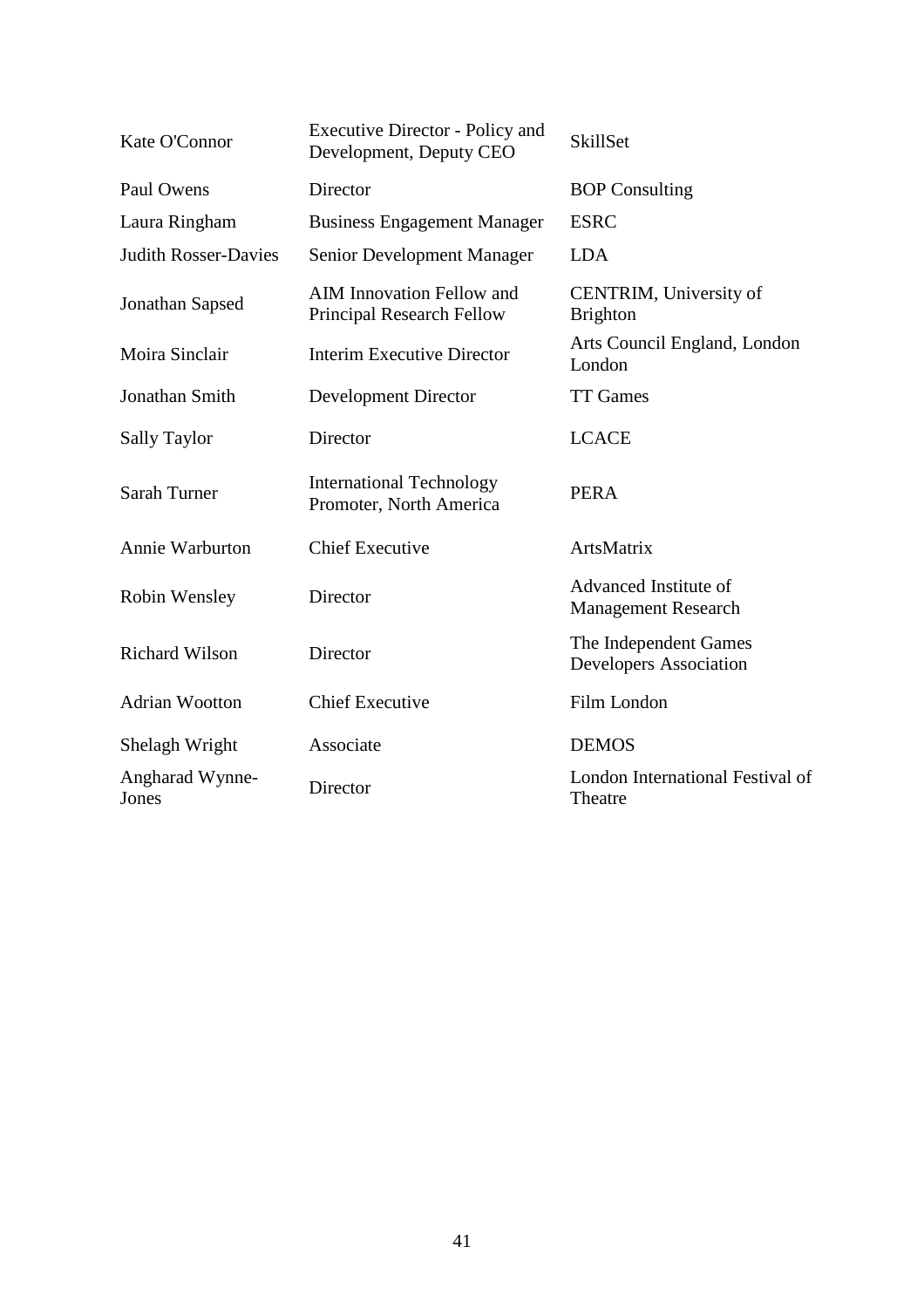#### <span id="page-41-0"></span>**10 REFERENCES**

Abramovsky, L., Griffith, R. and Sako, M. (2004) Offshoring: Myth and Reality: What the Global Trade in business Services means for the UK. AIM Executive Review, London.

Abramovsky, L. and Griffith, R. (2006). Outsourcing and offshoring of business services: how important is ICT? *Journal of European Economic Association*, **4**, 594-601.

Ahlkvist, J. and Faulkner, R. (2006): Are they Playing Our Song? Programming Strategies on Commercial Music Radio' in Lampel, Shamsie & Lant (Eds.) (2006): 'The Business of Culture'. Mahwah, NJ: LEA Associates.

AIM Research (2007) Competing on Knowledge: The UK's Global Innovation Challenge. London.

Alvarez, J., Mazza, C., Strandgaard Peterson, J. and Svejenova, S. (2005): 'Shielding Idiosyncrasy from Isomorphic Pressures: Towards Optimal Distinctiveness in European Filmmaking'. Organization 12 (6) 863-888.

Amabile, T.M., Conti, R., Coon, H. Lazenby, J. and Herron, M. (1996) **'**Assessing the Work Environment for Creativity' *Academy of Management Journal*, 39, 5: 1154-1184.

Anand, N. (2006): 'Charting the Music Business: Billboard Magazine and the Development of the Commercial Music Field' in Lampel, Shamsie & Lant (Eds.) (2006): 'The Business of Culture'. Mahwah, NJ: LEA Associates.

Andal-Ancion, A. and Yip, G. (2005). Smarter ways to do business with the competition. *European Business Forum*, 32-36.

Anderson, C. (2006). The long tail : how endless choice is creating unlimited demand. London: Random House Business.

Andriani P., Jones C., Perkmann M., De Propis L., Sena V., Delbridge R., Möslein K., and Neely A. (2005). *Challenging clusters: the prospects and pitfalls for innovation and economic development. Summary report from and AIM management research forum in cooperation with the Welsh Economy Research Unit.* Advanced Institute of Management Research.

Andriani P., Jones C., Perkmann M., De Propis L., Sena V., Delbridge R., Möslein K., and Neely A. (2005). *The cluster effect. How clusters can make the UK more competitive.* Advanced Institute of Management Research.

Austin, R. and Nolan, R. (2006): 'Bridging the Gap Between Stewards and Creators'. MIT Sloan Management Review. Winter 2007.

Bakker, P. (2004): 'File-Sharing- fight, ignore or compete: Paid download services vs. P2P-Networks'. Telematics and Informatics 22 41-55.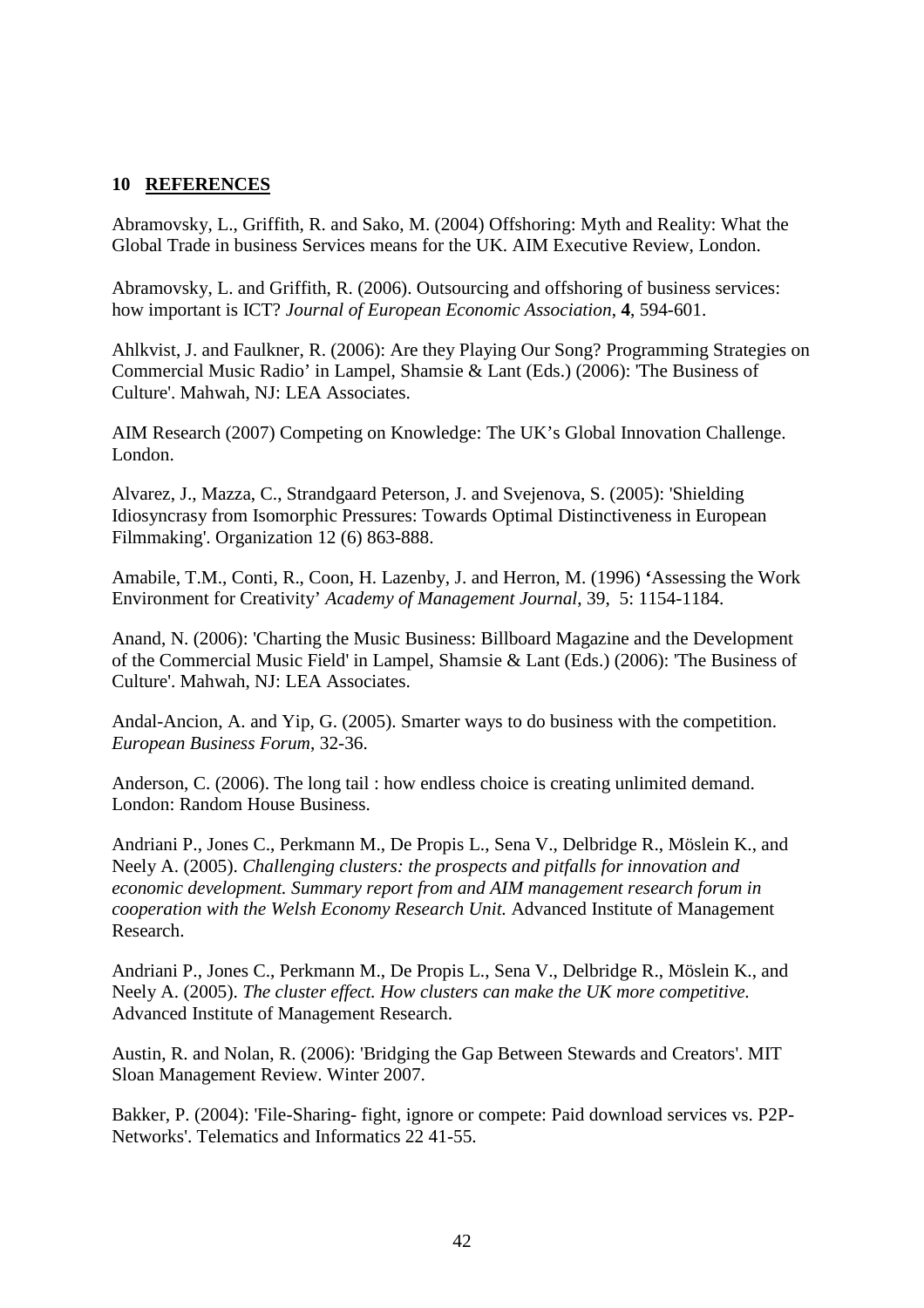Bakker, G. (2006) The Making of a Music Multinational: PolyGram's International Businesses, 1945-1998. *Business History Review*. 80, 1, 81-123.

Bakker, G. (2007) The Evolution of Entertainment Consumption and the Emergence of Cinema, 1890-1940. *Advances in Austrian Economics*. 10, 93-138.

Banks, M., Calvey, D., Owen, J. and Russell, D. (2002): *Where the Art is: Defining and Managing Creativity in New Media SMEs.* Creativity and Innovation Management 11 (4). 255-264.

Bessant, J. and Francis, D. (2005) *Dealing with Discontinuity: How to Sharpen Up your Innovation Act*. AIM Executive Briefing, London.

Bessant, J. Neely, A. Tether, B.S. Whyte, J. and Yaghi, B. (2006) *Intelligent Design: How managing the design process effectively can boost corporate performance*. AIM Executive Briefing paper([http://www.aimresearch.org/executiveseries.html\)](http://www.aimresearch.org/executiveseries.html)

Bilton, C. (2007) *Management and Creativity: From Creative Industries to Creative Management*. Blackwell, Oxford.

Birkinshaw, J., and Hill, S. (2005) 'Corporate Venturing Units as Vehicles for Strategic Success in the New Europe'. *Organization Dynamics*. 34 (3): 247.

Birkinshaw, J., Bessant, J. and Delbridge, R. (2007) Finding, Forming, and Performing: Creating Networks for Discontinuous Innovation. *California Management Review*. 49, 3:67- 84.

Blair, H. (2001): 'You're Only as Good as Your Last Job': The Labour Process and Labour Market in the British Film Industry'. Work, Employment and Society 15 (1) 149-169.

Bloom, N. and Van Reenen, J. (2007) *Measuring and Explaining Management Practices across Firms and Countries*. AIM Working Paper Series WP- 57.

Boorsma, M. (2006): 'A Strategic Logic for Arts Marketing' International Journal of Cultural Policy, 12 (1). Pp. 73-92

Boyle, S. (2007): 'Impact of Changes in Organisational Structure on Selected Key Performance Indicators for Cultural Organisations'. International Journal of Cultural Policy, Vol. 13 No. 3. Pp 319-334

Brown, J. and Duguid, P. (2001): 'Knowledge and Organization: A Social-Practice Perspective'. Organization Science 12 (2) 198-213.

Brynjolfsson, E., Hu, Y. and Smith, M. (2006): 'From Niches to Riches: Anatomy of the Long Tail'. MIT Sloan Management Review. Summer 2006.

Buchanan, D., Jordan, S., Preston, D. and Smith, A. (1997), 'Doctor in the process: the engagement of clinical directors in hospital management', *Journal of Management in Medicine*, Vol. 11, No. 3, pp. 132-156.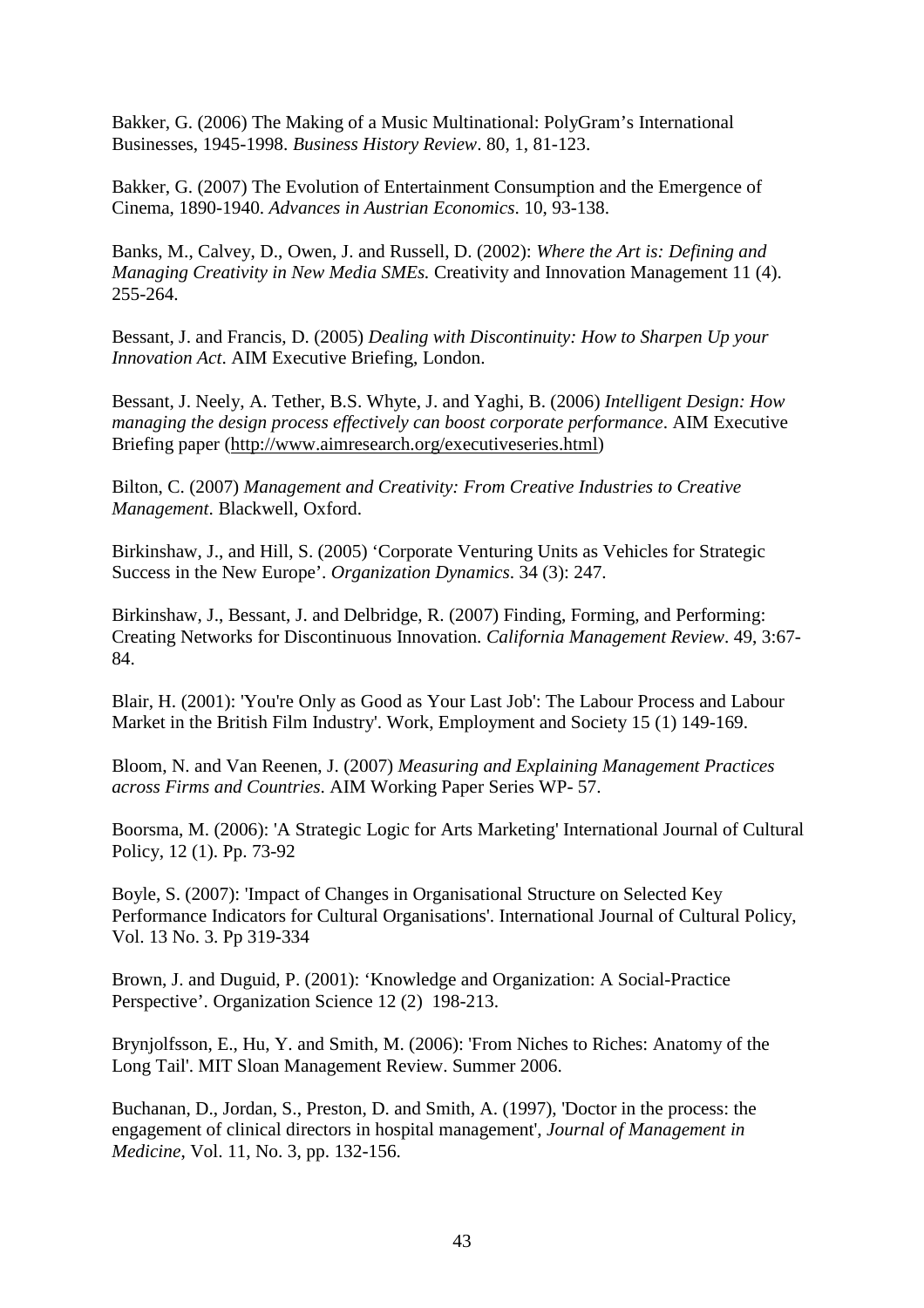Cacciatori, E. and Jacobides, M.G. (2005) 'The Dynamic Limits of Specialization: Vertical Integration Reconsidered.' *Organization Studies*. 26, 5: 1851-1883.

Capella, R., Cillo, P. and Ponti, A. (2006): 'Convergent designs in fine fashion: an evolutionary model for stylistic innovation'. Research Policy, 35 1273-1290.

Castañer, X. and Campos, L. (2002): 'The Determinants of Artistic Innovation: Bringing in the Role of Organizations'. Journal of Cultural Economics 26" 29-52.

Caves, R. (2002): 'Creative industries : contracts between art and commerce'. Cambridge, Mass. ; London : Harvard University Press,

Chesbrough, H. (2003) *Open Innovation: The new Imperative for Creating and Profiting from Technology.* Boston, MA: Harvard Business School Press.

Christensen, C. (1997). *The innovator's dilemma : when new technologies cause great firms to fail.* Boston, Mass.: Harvard Business School Press

Clayton, L. and Mason, H. (2006): 'The Financing of UK Creative Industries SMEs'. Burns Owen Partnership Limited and Pembrige Partners LLP.

Cohendet, P. and Simon, L. (2007): 'Playing across the playground: paradoxes of knowledge creation in the videogame firm'. Journal of Organizational Behaviour 28 587-605

Collinson, S.C., and Houlden, J., Decision-Making and Market Orientation in the Internationalisation Process of Small and Medium-Sized Enterprises. *Management International Review* (MIR), Vol. 45, No. 4, 2005, pp. 413-436.

Connolly, M. and Krueger, A. (2005): Rockonomics: The Economics of Modern Music. NBER Working Paper No. 11282 April 2005

Davenport, J. (2006). *UK Film Companies: Project-Based Organizations Lacking Entrepreneurship and Innovativeness?.* Creativity and Innovation Management. 15 (3) 250- 257.

DeFillippi, B., Grabher, G. and Jones, C. (2007): 'Introduction to paradoxes of creativity: managerial and organizational challenges in the cultural economy'. Journal of Organizational Behaviour 28 511-521.

Dempster (2006) *Managing Uncertainty in Creative Industries: Lessons from Jerry Springer the Opera.* Creativity and Innovation Management 15 (3) 224-233.

DCMS (1998) *The Creative Industries Mapping Document*. DCMS, London.

DCMS (2008), *Creative Britain: new talents for the new economy*, Department for Culture Media and Sport (www.culture.gov.uk), London.

Dodgson, M. Gann, D.M. and Salter, A. (2005) *Think, Play, Do: Technology and the New Innovation Process*, Oxford: Oxford University Press.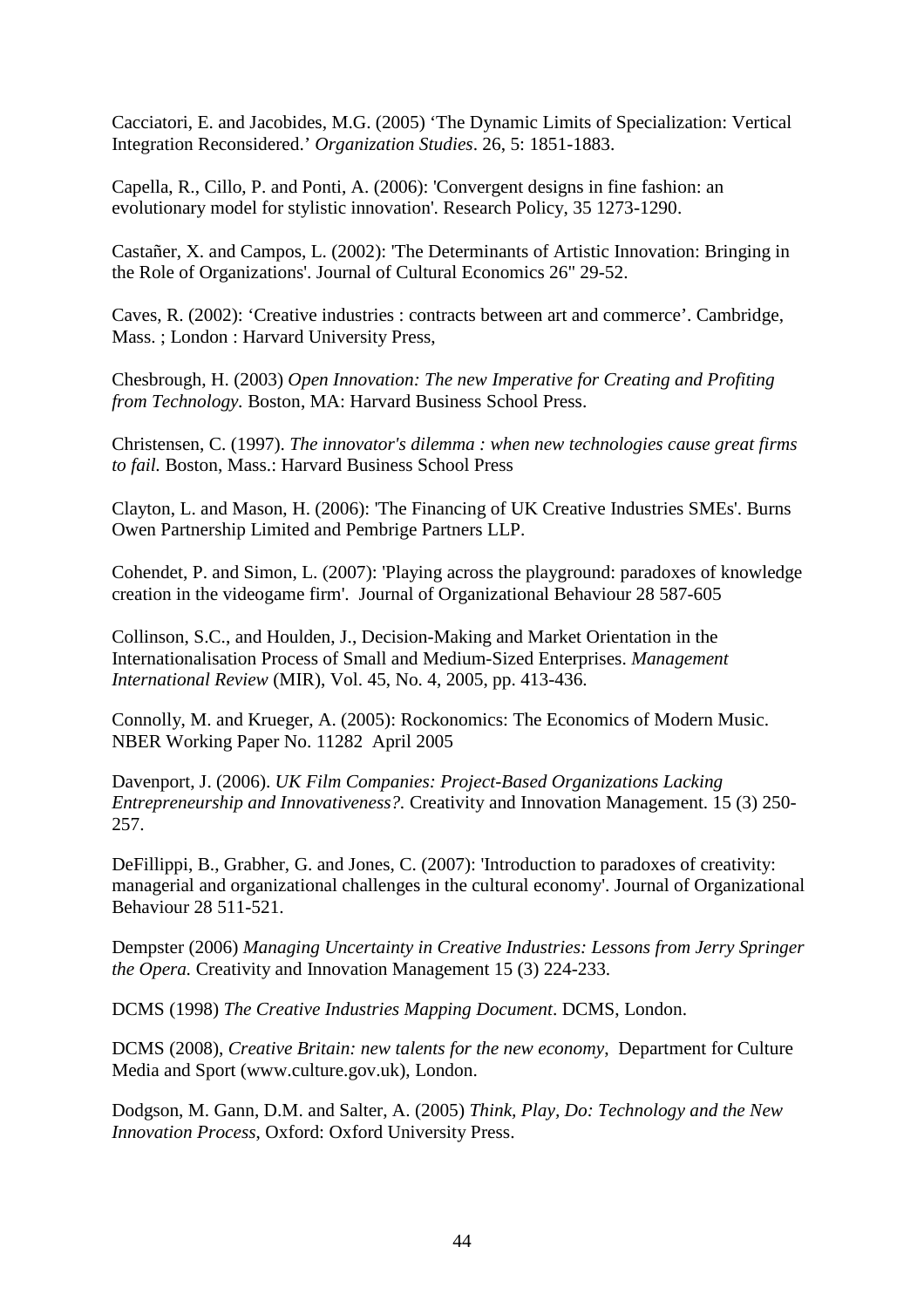Dowd, T. (2006): 'From 78s to MP3s: The Embedded Impact of Technology in the Market for Prerecorded Music' in Lampel, Shamsie & Lant (Eds.) (2006): 'The Business of Culture'. Mahwah, NJ: LEA Associates.

Eikhof, D. and Haunschild, A. (2006): *Lifestyle Meets Market: Bohemian Entrepreneurs in Creative Industries.* Creativity and Innovation Management 15 (3) 234-341.

Eikhof, D.R. and Haunschild (2007): 'For art's sake! Artistic and economic logics in creative production'. Journal of Organizational Behaviour 28 523-538.

Eisner, A., Jett, Q. and Korn, H. (2006): 'Playing to their Strengths: Strategies of Incumbent and Start-up Firms in Web-Based Periodicals' in Lampel, Shamsie & Lant (Eds.) (2006): 'The Business of Culture'. Mahwah, NJ: LEA Associates.

Ekinsmyth, C. (2002) *Project Organization: Embeddedness and Risk in Magazine Publishing*. Regional Studies 36 (3) 229-243.

Elsbach, K. and Hargadon, A. (2006): 'Enhancing Creativity through Mindless Work: A Framework of workday design'. Organization Science 17 (4) 470-483.

Ewenstein, B. and Whyte, J. (2007): 'Beyond Words: Aesthetic Knowledge and Knowing in Organizations'. Organization Studies 28 (05) 689-708.

Gander, J. and Rieple, A. (2004): 'How Relevant is Transaction Cost Economics to Inter-Firm Relationships in the Music Industry?'. Journal of Cultural Economics 28: 57-79.

Gander, J., Haberberg, A. and Rieple, A. (2007): 'A Paradox of Alliance Management: Resource contamination in the recorded music industry'. Journal of Organizational Behaviour 28 607-624.

Gilson, L., Mathieu, J., Shalley, C. and Ruddy, T. (2005): 'Creativity and Standardization: Complementary or Conflicting Drivers of Team Effectiveness?'. Academy of Management Journal, 48 (3). 521-531.

Girard, M. and Stark, D. (2002): 'Distributing Intelligence and Organizing Diversity in newmedia projects'. Environment and Planning A. 34. 1927-1949.

Glynn, M.A. (2006): 'Maestro or Manager? Examining the Role of the Music Director in a Symphony Orchestra' in Lampel, Shamsie & Lant (Eds.) (2006): 'The Business of Culture'. Mahwah, NJ: LEA Associates.

Grantham, A. and Kaplinsky, R., 2005. Getting the measure of the electronic games industry: Developers and the management of innovation, *International Journal of Innovation Management.* 9, 183-213.

Griffith R. and Abramovsky L. (2006). *Outsourcing and offshoring of business services: how important is ICT?* Advanced Institute of Management Research.

Hargadon, A. & Behcky, B. (2006): 'When Collections of Creatives Become Creative Collectives: A Field Study of Problem Solving at Work'. Organization Science 17 (4) 484- 500,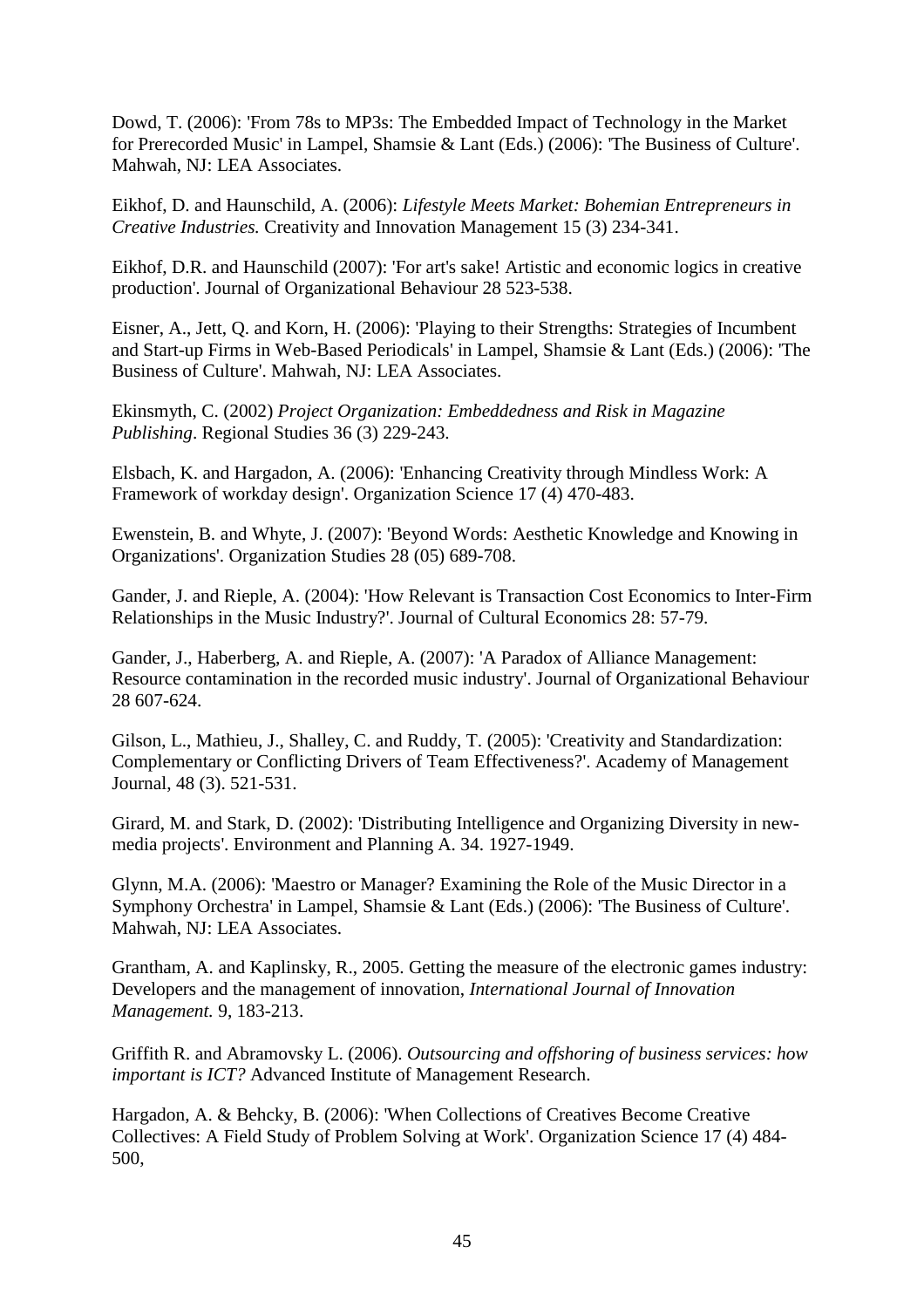Häubl, G. and Murray, K. (2006): 'Double Agents'. MIT Sloan Managent Review Spring 2006

Hearn, G., Roodhouse, S. and Blakey, J. (2007). From Value Chain to Value Creating Ecology. *International Journal of Cultural Policy.* 13 (4) 419-436.

Hesmondhalgh, D. (1996): 'Flexibility, post-Fordism and the music industries'. Media, Culture and Society. 18. 469-488.

Hesmondalgh, D. (2007). Digitalisation, Music and Copyright. Working Paper, CRESC, Open University.

Hitters, E. and Richards, G. (2001) *The Creation and Management of Cultural Clusters.* Creativity and Innovation Management 11 (4). 234-247.

Houston, D. (ed.) (2004) *Work-Life Balance in the 21st Century*. Basingstoke: Palgrave Macmillan.

Humphreys, S., Fitzgerald, B,. Banks, J. and Suzor, N. (2005): 'Fan Based Production for Computer Games: User Led Innovation, the 'drift of value' and the negotiation of intellectual property rights'. Media International Australia Incorporating Culture and Policy, 114(February 2005) pp. 16-29

Huygens, M., Baden-Fuller, C, Van Den Bosch, A.J. and Wolverda, M. (2001) Co-Evolution of Firm Capabilities and Industry Competition: Investigating the Music Industry, 1877-1997. Organisation Studies 2 (6) 971-1011.

Huxham, C. and Hibbert, P. (2006) *Give and Take: Understanding Attitudes to Learning in the Collaborative Process*. AIM Executive Briefing, London.

HM Treasury (2005) *The Cox Review of Creativity in Business: Building on the UK's Strength*s. HM Stationery Office, London.

ICM (2006): 'Creative Business Research Report'. ICM, London, April 2006

Jacobides, M.G. and Billinger, S. (2006a) *Designing the Boundaries of the Firm: From 'Make, Buy or Ally' to the Dynamic Benefits of Vertical Architecture*. AIM Working Paper, WP- 27.

Jacobides, M.G. and Billinger, S. (2006b) Designing the Boundaries of the Firm: From 'Make, Buy or Ally' to the Dynamic Benefits of Vertical Architecture. *Organization Science*. 17, 2: 249-261.

Jacobides, M.G., Knudsen, T., and Augier, M. (2006a) *Who Does What and Who gets What: Capturing the Value from Innovation*. AIM Executive Briefing, London.

Jacobides, M.G., Knudsen, T., and Augier, M. (2006b) *Benefiting from Innovation: Value Creation, Value Appropriation and the Role of Industry Architectures*. AIM Research Working Paper Series, WP-40.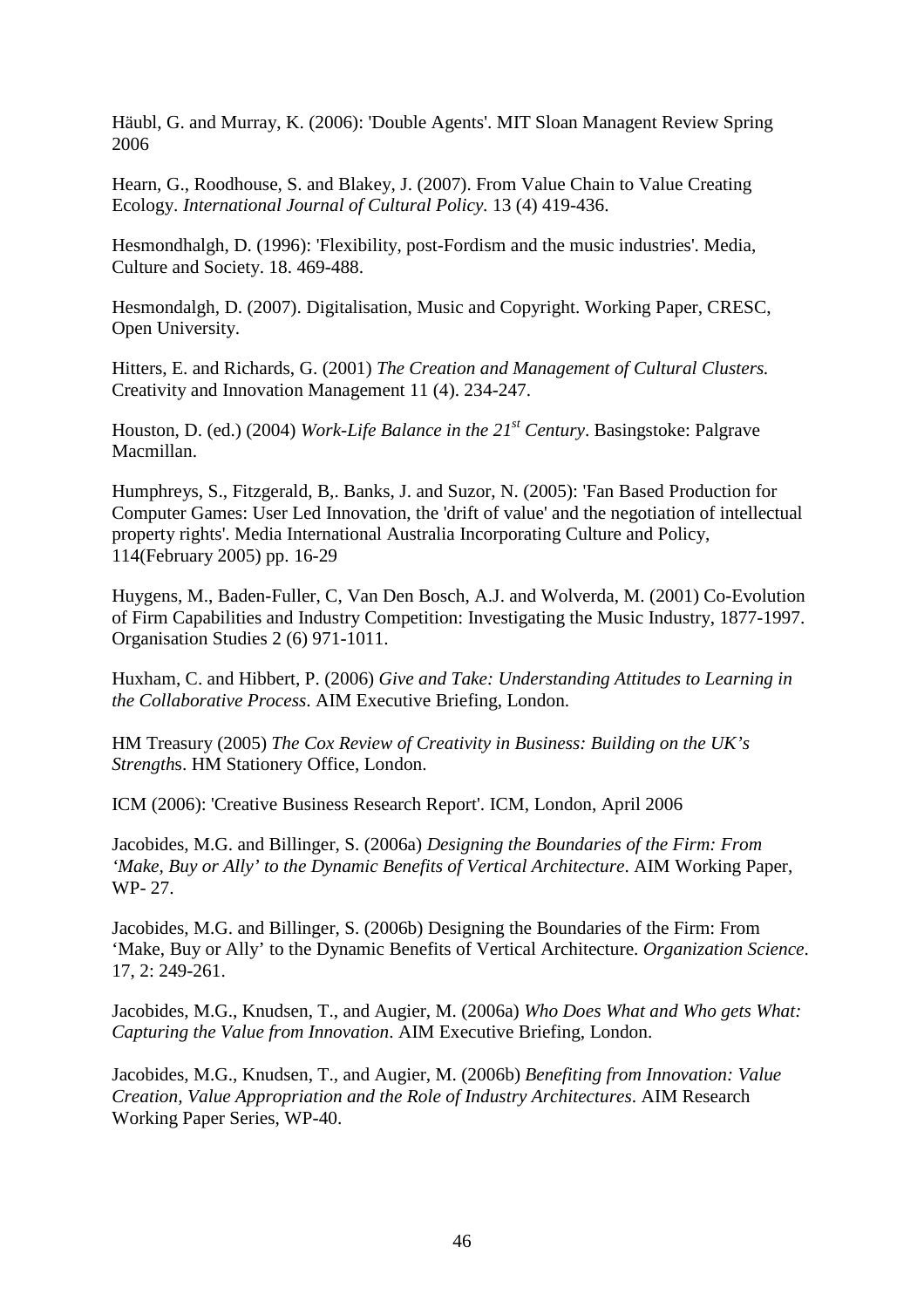Jacobides, M.G., Knudsen, T., and Augier, M. (2006c) Benefiting from Innovation: Value Creation, Value Appropriation and the Role of Industry Architectures. *Research Policy*. 35, 1200-1221.

Jarzabkowski, P. (2006) The Importance of Meetings: How the Structure of Meetings affects Strategic Change in Organisations. AIM Executive Briefing, London.

Jeppesen, L. and Molin, M. (2003): 'Consumers as Co-Developers: Learning and Innovation Outside the Firm'. Technology Analysis and Strategic Management 15 (3) 364-383.

Johnson, G., Prashantham, S., Floyd, S. (2006) Toward a Mid-Range Theory of Strategy Workshops. AIM Working Paper Series 35-March-2006.

Jones, C. (2001): 'Co-Evolution of Entrepreneurial Careers, Institutional Rules and Competitive Dynamics in American Film, 1895-1920.' Organization Studies 22 (6). 911-944.

Jones, C., Anand, N. and Alvarez, J.L. (2005): 'Manufactured Authenticity and Creative Voice in Cultural Industries'. Journal of Management Studies 42 (5) 894-899.

Jones, C. (2006): 'From Technology to Content: The Shift in Dominant Logic in the Early American Film Industry' in Lampel, Shamsie & Lant (Eds.) (2006): 'The Business of Culture'. Mahwah, NJ: LEA Associates.

Kawashima, N. (2006); 'Advertising Agencies, media and consumer market: the changing quality of TV advertising in Japan'. Media, Culture & Society 28 (3) 393-410.

Keyton, J. and Smih, F. (2006): 'Conflicts over creative control: Power Struggle on Prime Time Television' in Lampel, Shamsie & Lant (Eds.) (2006): 'The Business of Culture'. Mahwah, NJ: LEA Associates.

Kretschmer, M., Klimis, M. and Choi, C.J. (1999): *Increasing Returns and Social Contagion in Cultural Industries*. British Journal of Management 10 S61-S72.

Lakhani, K.R. and von Hippel, E. (2003) How open source software works: "free" user-touser assistance *Research Policy* **32**, 923–943

Lampel, J. (2006): The Genius Behind the System: The Emergence of the Central Producer System in the Hollywood Motion Picture Industry' in Lampel, Shamsie & Lant (Eds.) (2006): 'The Business of Culture'. Mahwah, NJ: LEA Associates.

Lant, T. and Hewlin, P. (2006): 'Silicon Alley.com: Struggling for Legitimacy in New Media' in Lampel, Shamsie & Lant (Eds.) (2006): 'The Business of Culture'. Mahwah, NJ: LEA **Associates** 

Lawrence, T. and Phillips, N. (2002): 'Understanding Cultural Industries'. Journal of Management Inquiruy 11 (4) 430-441.

Leyshon, N., Webb, P., French, S., Thrift, N. and Crewe, L. (2005): 'On the reproduction of the musical economy after the Internet'. *Media, Culture & Society* 27 (2) 177-209.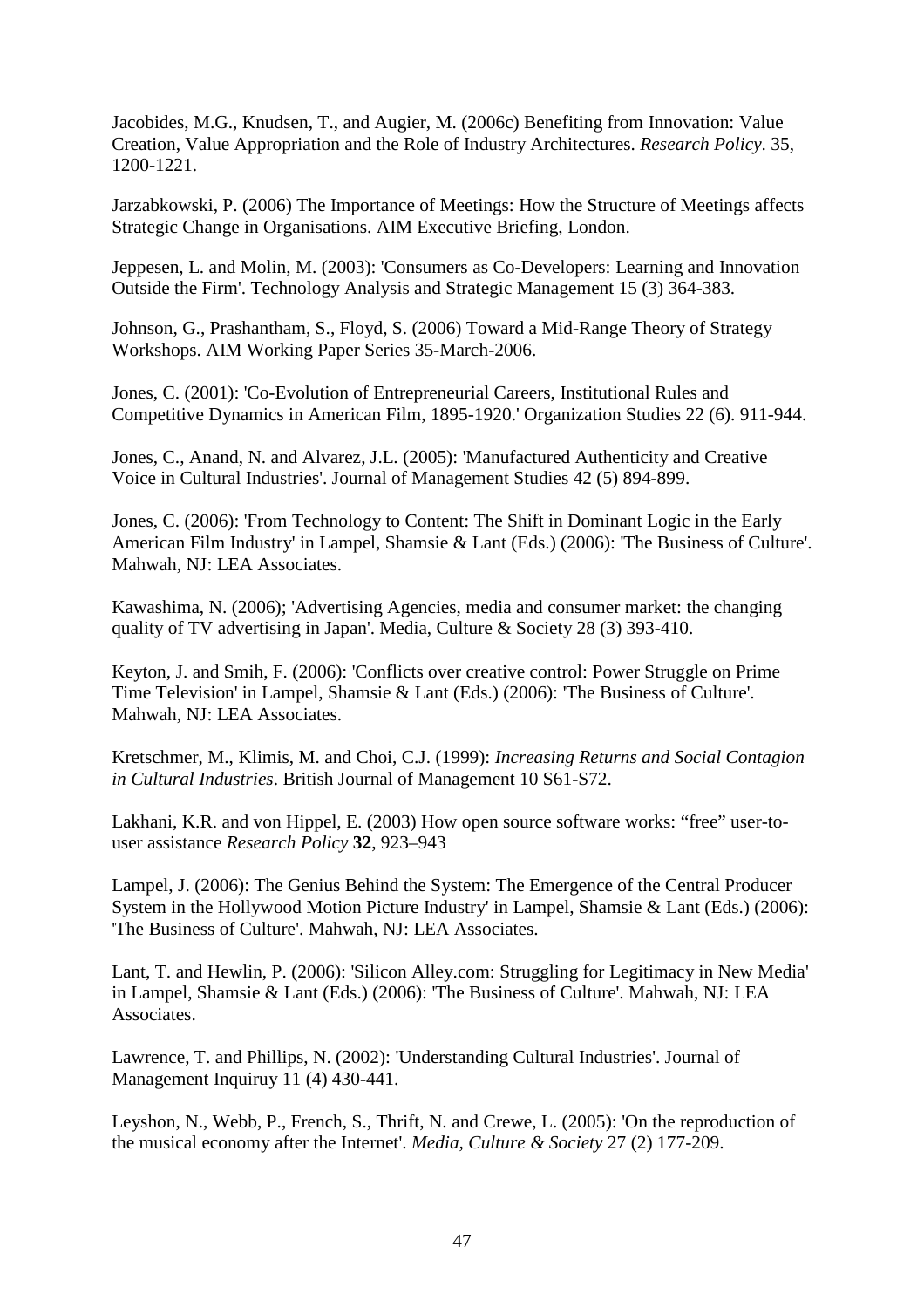Lorenzen, M. and Frederiksen, L. (2003): 'Experimental Music: Innovation, Projects and Dynamic Capabilities in the Pop Music Industry'. Working Paper presented at the DRUD PhD Winter Conference, Jan. 2003, Aalborg, Denmark.

Lorenzen, M, Frederiksen, L. (2005), *The management of projects and product experimentation: examples from the music industry*. European Management Review 2. 198- 211.

Madhavan, R. and Grover, R. (1998), 'From embedded knowledge to embodied knowledge: new product development as knowledge management.', *Journal of Marketing*, Vol. 62, No. 4, pp. 1-12.

March, J. (1991). *Exploration and Exploitation in Organizational Learning.* Organization Science 2 (1) 71-87.

Manning, S. (2005): 'Managing project networks as dynamic organizational forms: Learning from the TV movie industry'. International Journal of Project Management 23 410-414.

Mariotti F., Delbridge R., and Munday M. (2004). *Networks of learning. How motorsport companies collaborate and share knowledge: evidence from the UK and Italian motorsport industries.* Advanced Institute of Management Research.]

Mathieu, C. (2006): 'Transforming the Danish Film Field Via 'Professionalization', Penetration and Integration'. Creativity and Innovation Management 15 (3) 242-249.

McFadzean (1998): 'The Creativity Continuum: Towards a Classification of Creative Problem Solving Techniques'. Creativity and Innovation Management 7 (3) 131-139.

Mol, M.J. (2005). Does being R&D intensive still discourage outsourcing? Evidence from Dutch manufacturing. *Research Policy*, **34**, 571-582.

Mol, M.J. van Tulder, R.J.M. and Beije, P.R. (2005) The antecedents and performance consequences of international outsourcing. *International Business Review*. **14**, 5, 599-617

National Endowment for Science, Technology and the Arts (2005) Creating Value- How the UK Can Invest in New Creative Businesses. NESTA, London.

National Endowment for Science, Technology and the Arts (2006) Creating Growth- How the UK Can Develop World Class Creative Businesses. NESTA, London.

Neff, G., Wissinger, E. and Zukin, S. (2005): 'Entrepreneurial Labor among Cultural Producers: "Cool" Jobs in "Hot" Industries'. Social Semiotics 15 (3) 307-334.

NESTA (2007). *Entrepreneurship education for the creative industries.* NESTA Policy and Research Ltd.

Peterson, R. (2005): 'In Search of Authenticity'. Journal of Management Studies. 42 (5). 1083-1098.

Pittaway L., Robertson M., Munir K., Denyer D., and Neely A. (2004). *Networking and innovation in the UK: a systematic review of the literature.* Advanced Institute of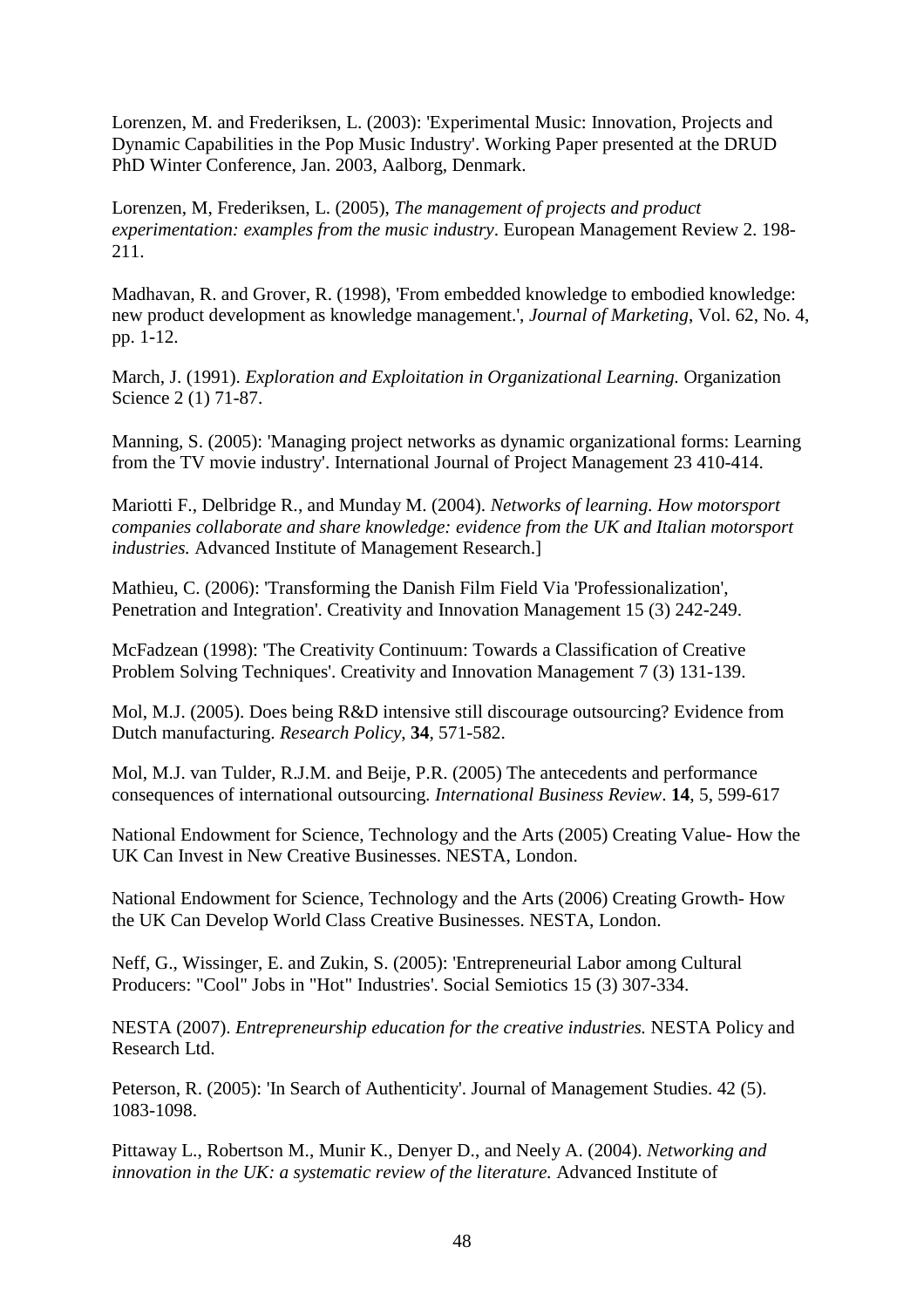Management Research.

Prahalad, C.K. and Ramaswamy, V. (2003): 'The New Frontier of Experience Innovation'. MIT Sloan Management Review Summer 2003.

Rickards, T. (1999) *Creativity and the Management of Change*. Blackwell, Oxford.

Sako, M. (2006). Outsourcing and offshoring: implications for productivity of business services. *Oxford Review of Economic Policy*, **22**, 499-512.

Sako M. and Tierney A. (2005). *Sustainability of business service outsourcing: the case of human resource outsourcing (HRO).* Advanced Institute of Management Research.

Sako M. and Tierney A. (2007). *The future of HR. How human resource outsourcing is transforming the HR function.* Advanced Institute of Management Research.

Sapsed, J., Grantham, A., and DeFillippi, R. (2007) 'A Bridge over Troubled Waters: Bridging Organisations and Entrepreneurial Opportunities in Emerging Sectors'. *Research Policy*. 36, 9: 1314–1334.

Sapsed, J. Mateos-Garcia, J. and Grantham, A. (2007): Creating and Sustaining Genres in Cultural Products: Co-Evolution of Technology, Organisation and Markets in the Video Games Industry. CENTRIM Working Paper November 2007.

Schilling, M. (2006): 'Game Not Over: Competitive Dynamics in the Video Game Industry' in Lampel, Shamsie & Lant (Eds.) (2006): 'The Business of Culture'. Mahwah, NJ: LEA Associates.

Schwaber, K. and Beedle, M (2002): *Agile Software Development with SCRUM.* Prentice Hall.

Schwarz, M. and Balogun, J. (2007) Strategy Workshops for Strategic Reviews: A Case of Semi-Structured Emergent Dialogues. AIM Working Paper Series 54-February-2007

Sen Gupta, S., Edwards, P., and Tsai C. J. (2006) 'The Good, the Bad and the Ordinary: Work Identities in "Good" and "Bad" Jobs in the UK', under review.

Shamsie, J. (2006): 'Skating on Thin Ice: Confronting Knowledge Ambiguity in the U.S. Motion Picture Industry' in Lampel, Shamsie & Lant (Eds.) (2006): 'The Business of Culture'. Mahwah, NJ: LEA Associates.

Shamsie, J., Miller, D. and Greene, W. (2006): 'A Question of Timing: Strategies for Scheduling Television Shows' in Lampel, Shamsie & Lant (Eds.) (2006): 'The Business of Culture'. Mahwah, NJ: LEA Associates.

Stones, C. and Cassidy, T. (2007): 'Comparing synthesis strategies of novice graphic designers using digital and traditional design tools'. Design Studies 28. 59-72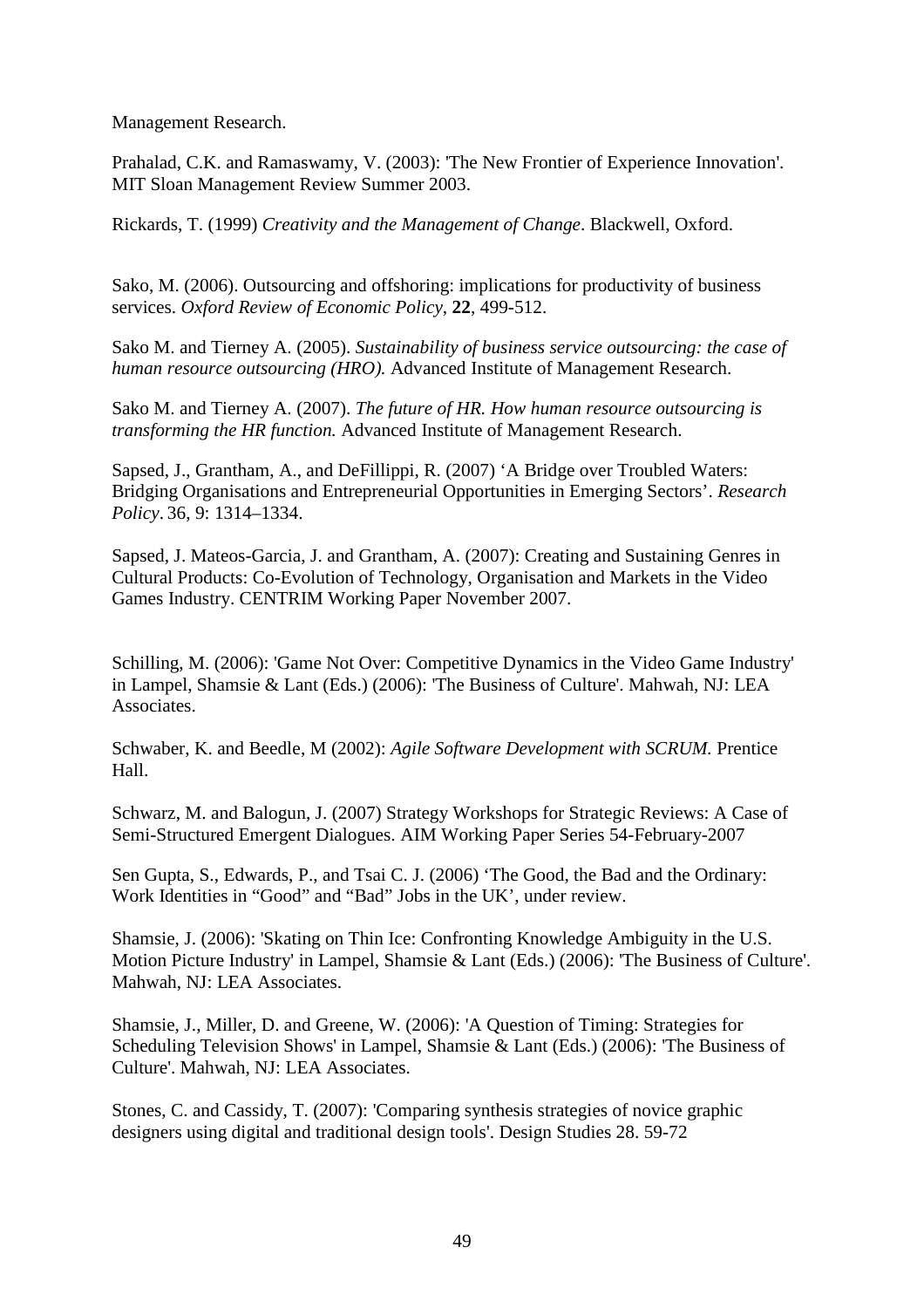Storey, J., Salaman, G. and Platman, K. (2005): 'Living with Enterprise in an enterprise economy. Freelance and contract workers in the media'. Human Relations, 58 (8). P. 1033

Storper, M. (1989) 'The Transition to Flexible Specialisation in the U.S. Film Industry: External Economies, the Division of Labour, and the Crossing of Industrial Divides.' *[Cambridge Journal of Economics](http://ideas.repec.org/s/oup/cambje.html)*. 13, 2: 273-305

Sutton, R. (2001): *The Weird Rules of Creativity.* Harvard Business Review September 2001.

Sydow, J. and Staber, U. (2002): *The Institutional Embeddedness of Project Networks: The Case of Content Production in German Television'.* Regional Studies, 36 (3). 215-227.

Tempest, S. and Starkey, K. (2004): *The Effects of Liminality on Individual and Organizational Learning*. Organization Studies 25 (4) 507-527.

Thomke, S. (2001): Managing Digital Design at BMW. Design Management Journal 12 (2).

Thompson, P., Jones, M. and Warhurst, C. (2007): 'From conception to consumption: creativity and the missing managerial link'. Journal of Organizational Behaviour. 28. 625- 640.

Uricchio, W. (2004): 'Beyond the Great Divide: Collaborative Networks and the Challenge to Dominant Conceptions of Creative Industries'. International Journal of Cultural Studies 7 (1). Pp. 79-90.

Utterback, J., Vedin, B-A., Alvarez, E., Ekman, S., Walsh Sanderson, S., Tether, B.S. and Verganti, R. (2006) Design Inspired Innovation, WorldScientific Publishers, New Jersey, London & Singapore.

Uzzi, B. and Spiro, J. (2005): 'Collaboration and Creativity: The Small World Problem'. The American Journal of Sociology. 111 (2). 447-505

Vargo, S. and Lusch, R.F. (2004): 'Evolving to a New Dominant Logic for Marketing'. Journal of Marketing. Vol. 68 (January 2004), 1-17.

Vissers, G. and Dankbaar, B. (2002): *Creativity in Multidisciplinary New Product Development Teams*. Creativity and Innovation Management 11 (1) 31-42.

von Hippel, E. The Dominant Role of Users in the Scientific Instrument Innovation Process, *Research Policy,* July 1976, Vol. 5, No. 3.

Voss, C. and Zomerdijk, L. (2007) Innovation in Experiential Services- An Empirical View. In DTI (Ed.) Innovation in Services. London: DTI: 97-134.

White, M., Hill, S., Mills, C., and Smeaton, D. (2004) *Managing to Change? British Workplaces and the Future of Work*. Basingstoke: Palgrave Macmillan.

Whyte, J. (2003): 'Innovation and users: virtual reality in the construction sector'. Construction Management and Economics 21 565-572.